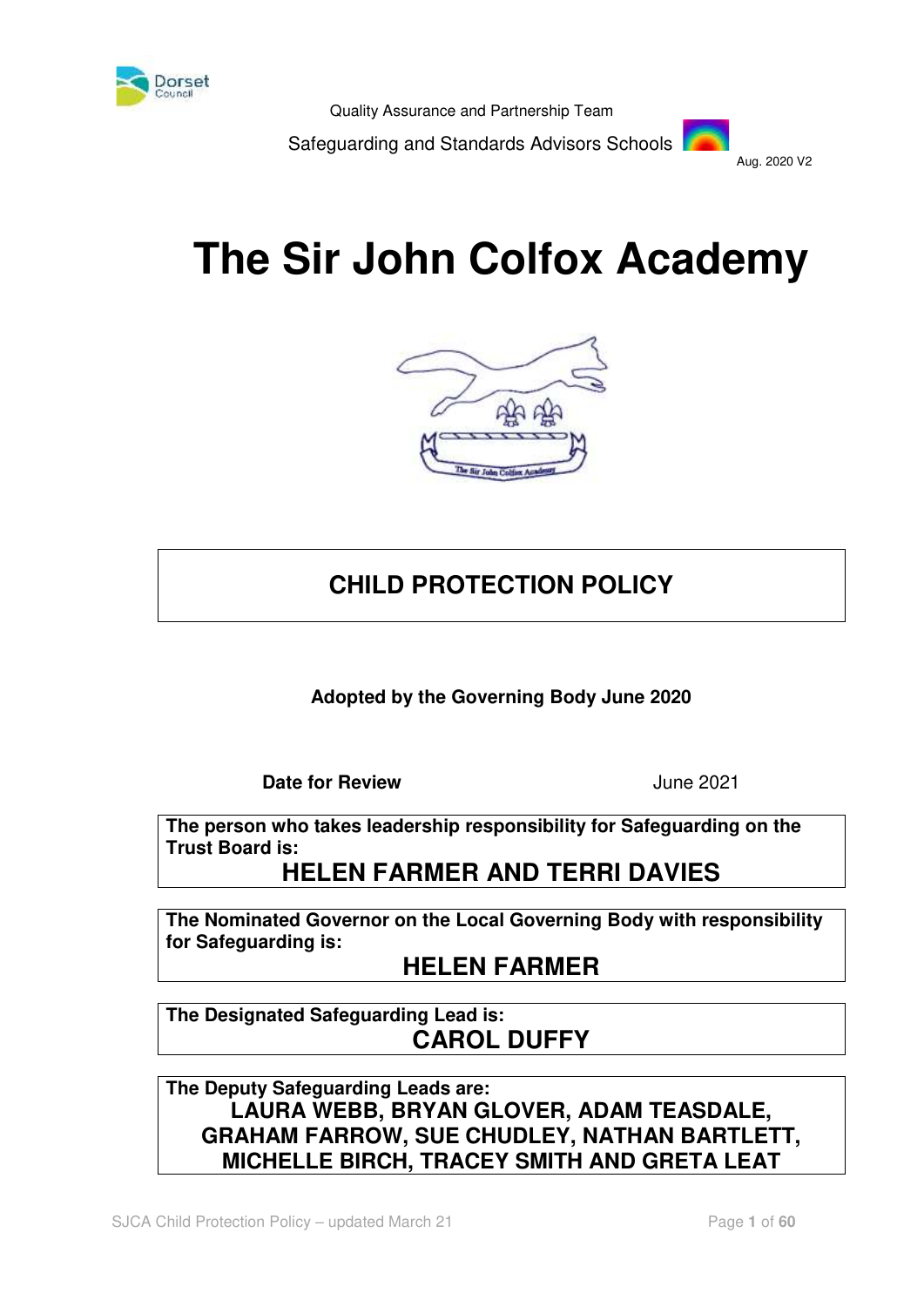

Safeguarding and Standards Advisors Schools



# **Child Protection Policy**

The child protection policy for The Sir John Colfox Academy is based on a template provided by the Dorset Safeguarding and Standards Team; it reflects the Pan-Dorset Inter-Agency Safeguarding Procedures (on the Dorset Safeguarding Children Board website) and 'Keeping Children Safe in Education' 2020.

This policy consists of three main documents:

- A. The overarching safeguarding policy (statement of principles)
- B. Detailed child protection procedures and

C. Child protection summary sheet. The latter is printed separately and provided routinely for those adults who will not have the opportunity to read this policy in its entirety but will have unsupervised contact, even as a 'one-off', with pupils on a temporary or intermittent basis such as supply, peripatetic or visiting professionals.

# **A. Safeguarding Policy**

The Sir John Colfox Academy, as part of the Minerva Learning Trust recognise that the welfare of the child is paramount: the needs and wishes of each child will be put first. Throughout this document, 'child' refers to a young person under the age of 18.

We take seriously our duty to safeguard and promote the welfare of the children and young people in our care.

Safeguarding children is everyone's responsibility. 'Working Together to Safeguard Children' 2020, HM Government statutory guidance, defines safeguarding as:

- protecting children from maltreatment;
- preventing impairment of children's mental and physical health or development;
- ensuring that children grow up in circumstances consistent with the provision of safe and effective care; and
- taking action to enable all children to have the best outcomes.

The Trust Board of the Minerva Learning Trust will act in accordance with Section 175 / Section 157 of the Education Act 2002 and the supporting statutory guidance 'Keeping Children Safe in Education' 2020 to safeguard and promote the welfare of children in this school.

The Trust Board of the Minerva Learning Trust is accountable for ensuring that the school meets its statutory responsibilities for safeguarding and that all policies, procedures and training are in place and effective.

It is a Dorset Safeguarding Standard (recommended by the Dorset Safeguarding Children Board) that trustees receive an annual report from the Designated Safeguarding Lead and Nominated Governor in order to help monitor compliance with statutory responsibilities. The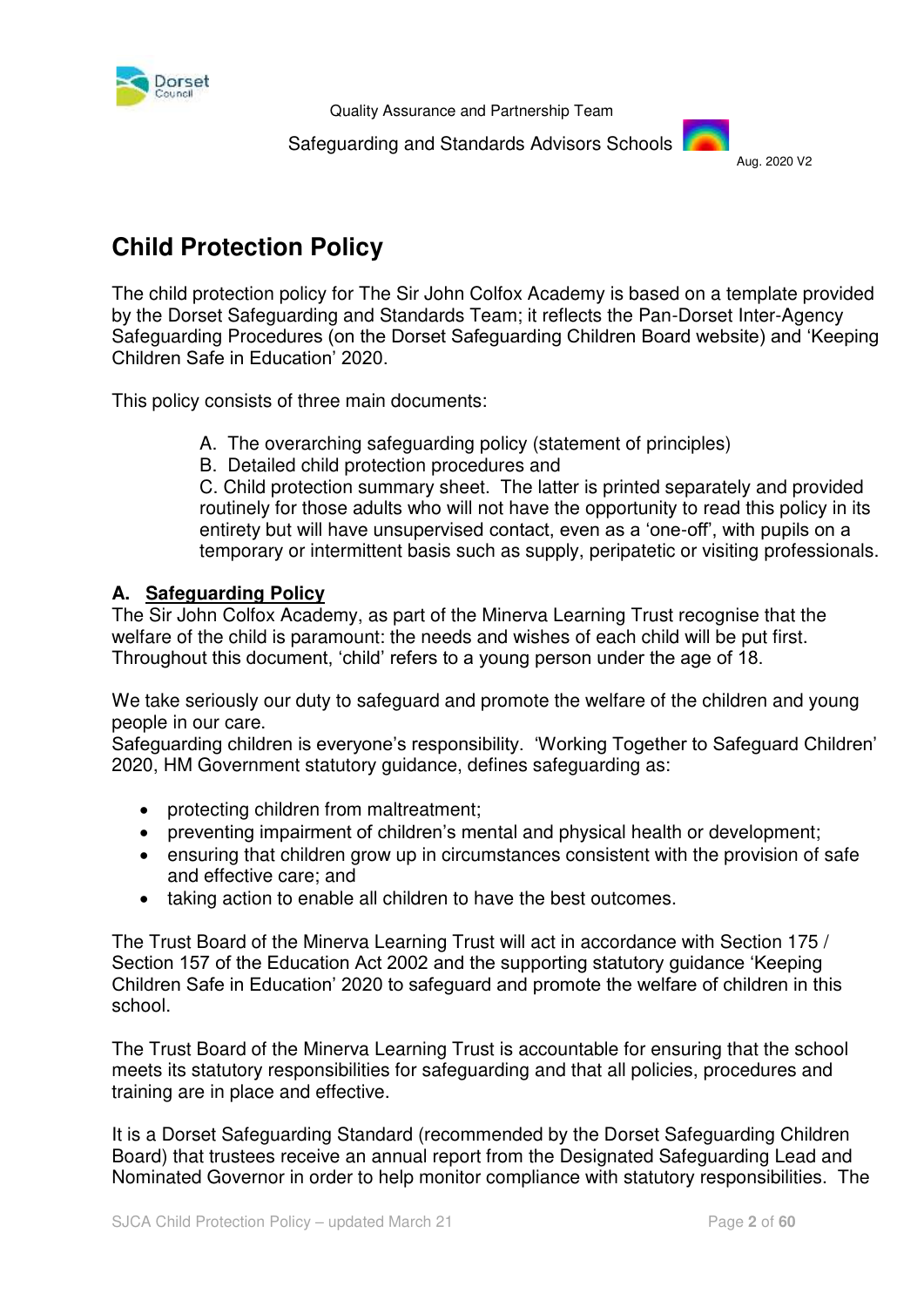

Safeguarding and Standards Advisors Schools



Nominated Governor will report to the Trustee with responsibility for Safeguarding and they will report on all schools to the Trust Board.

The Dorset Standards also include that each school and college completes and submits to the Safeguarding Children Board an annual audit of its safeguarding and child protection arrangements, including an action plan. The annual audit will be completed in January each year and will be reported to the Board of Trustees.

All children have the right to be safeguarded from harm or exploitation whatever their

- age
- health or disability
- gender or sexual orientation
- race, religion, belief or first language
- political or immigration status

Trustees, governors, staff and regular volunteers in this school understand the importance of taking appropriate action and working in partnership with children, their parents/carers and other agencies in order to safeguard children and promote their welfare.

The purpose of this policy is to:

- afford protection for all pupils
- enable staff and volunteers to safeguard and promote the welfare of children
- promote a culture which makes this school a safe place to learn and in which children feel safe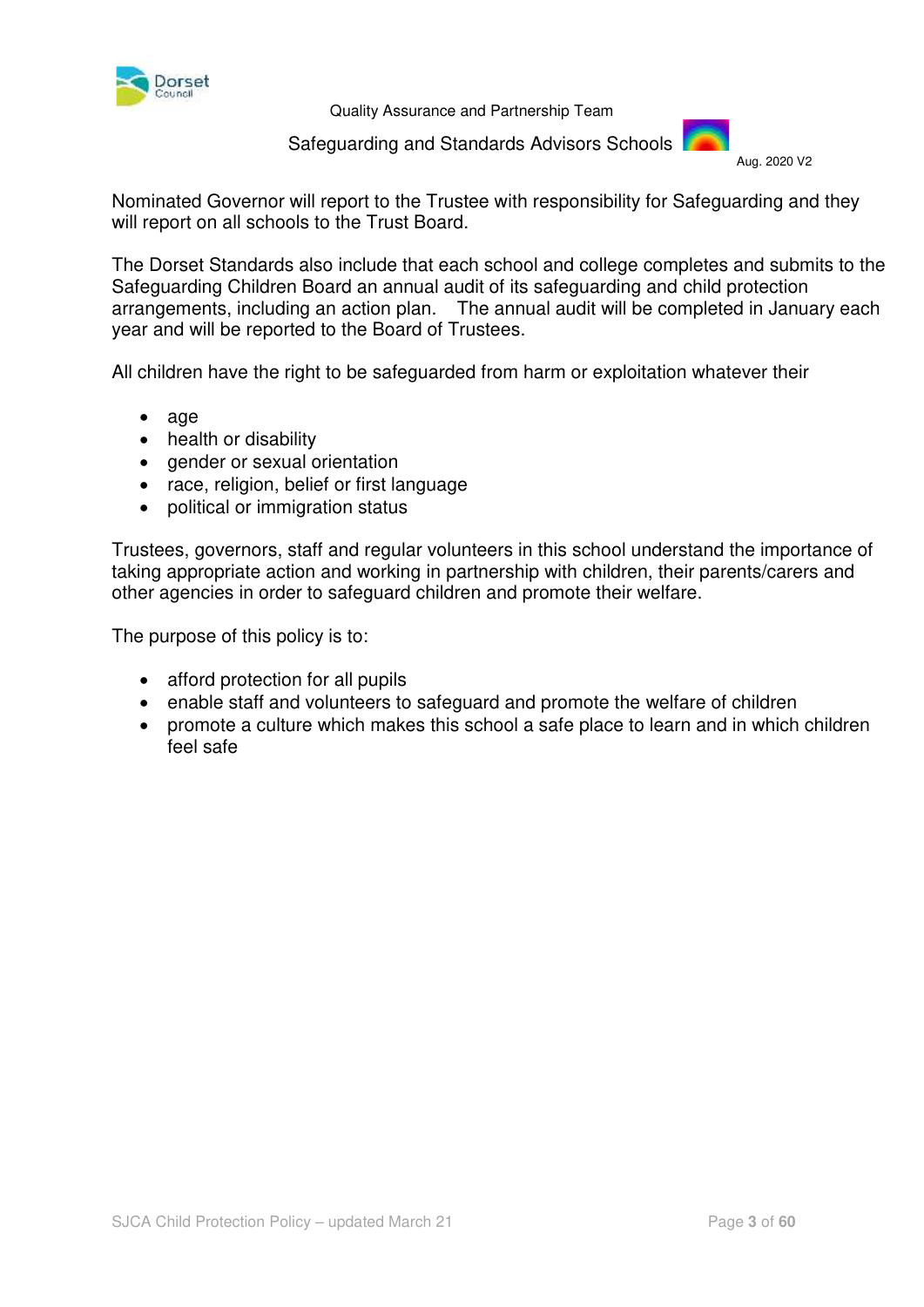

Safeguarding and Standards Advisors Schools

Aug. 2020 V2

# **Safeguarding and Child Protection Policy 2020/21**

# **Named Designated Safeguarding Lead(s)**

| Designated<br>Safeguarding<br>Lead | Deputy<br>Designated<br>Safeguarding<br>Lead(s)                                                                                                                                                                 | Nominated<br>Safeguarding<br>Governor/Trustee | Chair of Governors/<br><b>Trustees</b> |
|------------------------------------|-----------------------------------------------------------------------------------------------------------------------------------------------------------------------------------------------------------------|-----------------------------------------------|----------------------------------------|
| Mrs Carol Duffy                    | Ms Laura Webb<br>Mr Graham<br>Farrow<br>Mrs Sue Chudley<br>Mr Nathan<br><b>Bartlett</b><br>Mr Bryan Glover<br>Mr Adam<br>Teasdale<br><b>Mrs Tracey Smith</b><br>Miss Michelle<br><b>Birch</b><br>Mrs Greta Leat | Mr David Powell<br>and MrsTerri<br>Davies     | Mr Clive Bath and Mr<br>Alan Moss      |

# **Named personnel with designated responsibility regarding allegations against staff**

| Designated<br>Senior Manager<br>(this would<br>normally be the<br>Head teacher) | Deputy<br>Designated<br>Senior Manager | Chair of<br>Governors/Trustees | Nominated<br>Governor/Trustee |
|---------------------------------------------------------------------------------|----------------------------------------|--------------------------------|-------------------------------|
| Mr Adam                                                                         | Mr Andrew                              | Mrs Hilary                     | Mr David Powell               |
| Shelley                                                                         | Lovett                                 | Cunningham                     |                               |

#### **Dates the Safeguarding Policy is reviewed**

| <b>Review Date</b>                    | Changes made/Details of action<br>plan                                                                      | Due Date | By Whom         |
|---------------------------------------|-------------------------------------------------------------------------------------------------------------|----------|-----------------|
| 10 <sub>th</sub><br>September<br>2020 | Updated in light of KCSiE 2020<br>and with the addition of covid 19<br>appendix effective September<br>2020 |          | Mrs Carol Duffy |
|                                       |                                                                                                             |          |                 |
|                                       |                                                                                                             |          |                 |
|                                       |                                                                                                             |          |                 |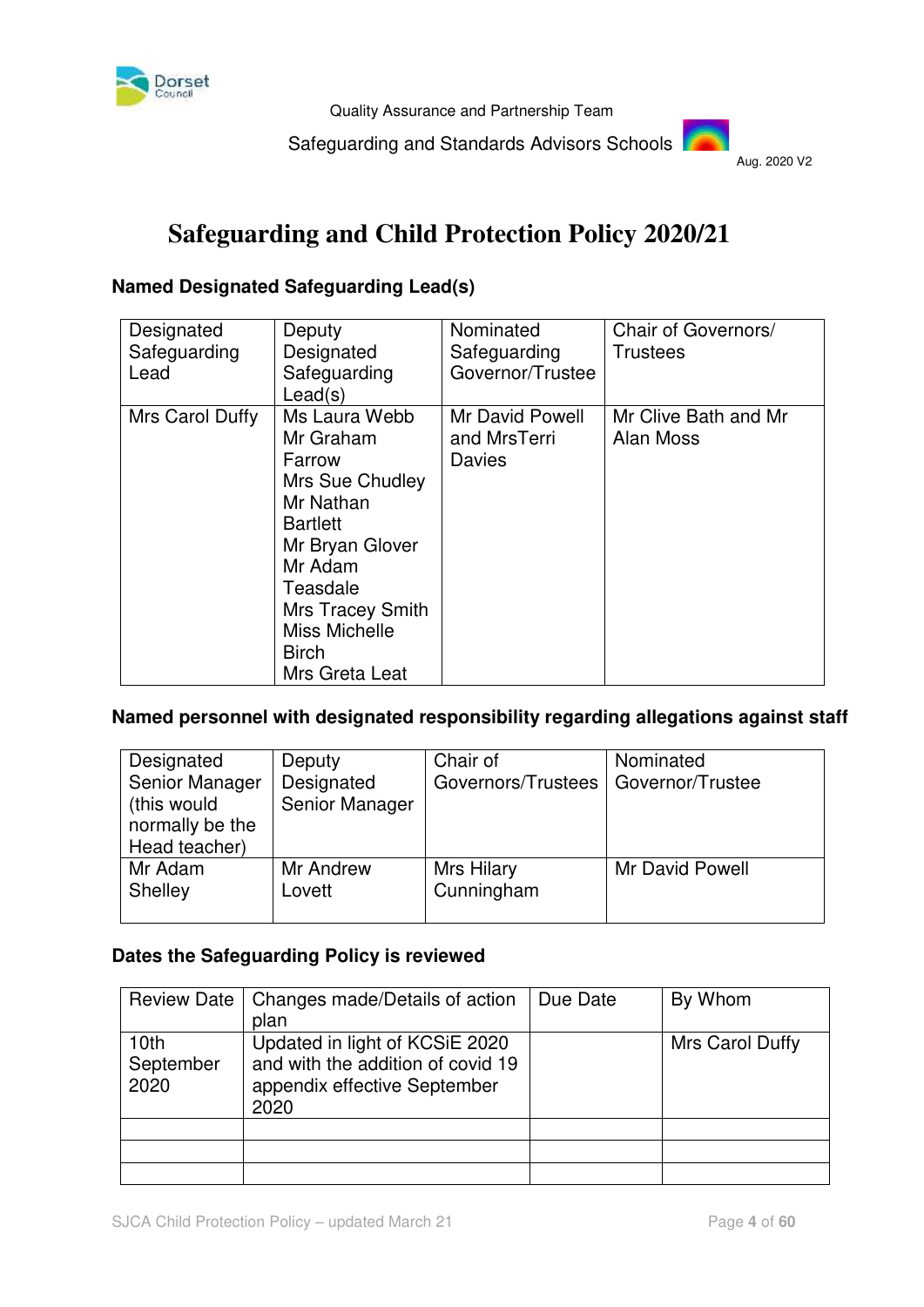

Safeguarding and Standards Advisors Schools

Aug. 2020 V2

#### **Contents 1 Introduction**

# **2 [Our School's Commitment](#page-7-0)**

2.1 Child Protection 2.2 Our Approach to Safeguarding Children

# **3. [Roles and Responsibilities](#page-8-0)**

3.1 All staff and volunteers will:

# **4 Designated Safeguarding Lead(s) (DSL)**

- 4.1 Referrals
- 4.2 Training
- 4.3 Raising Awareness

# **5. Our Head Teacher**

# **6. Our Governing Body/ Board of Trustees**

# **7. Supporting Children and Working in Partnership with Parents**

# **8. Information about Safeguarding for Pupils**

# **9. A Partnership Approach**

# **10**. **Identifying children who may be at risk or may have been significantly harmed**

- 10.1. Definitions and Indicators of Abuse
- 10.2 Physical Abuse
- 10.3 Emotional Abuse
- 10.4 Sexual Abuse
- 10.5 Neglect

# **11. Taking action to ensure that children are safe at school and home**

# **12. Responding to Disclosure**

#### **13. Confidentiality**

# **14: Pupil Information**

#### **15. Action by the Designated Safeguarding Lead (or the Deputy Designated Safeguarding Lead in their absence)**

15.1 Action following a Safeguarding Referral

15.2 Dealing with Disagreements and Escalation of Concerns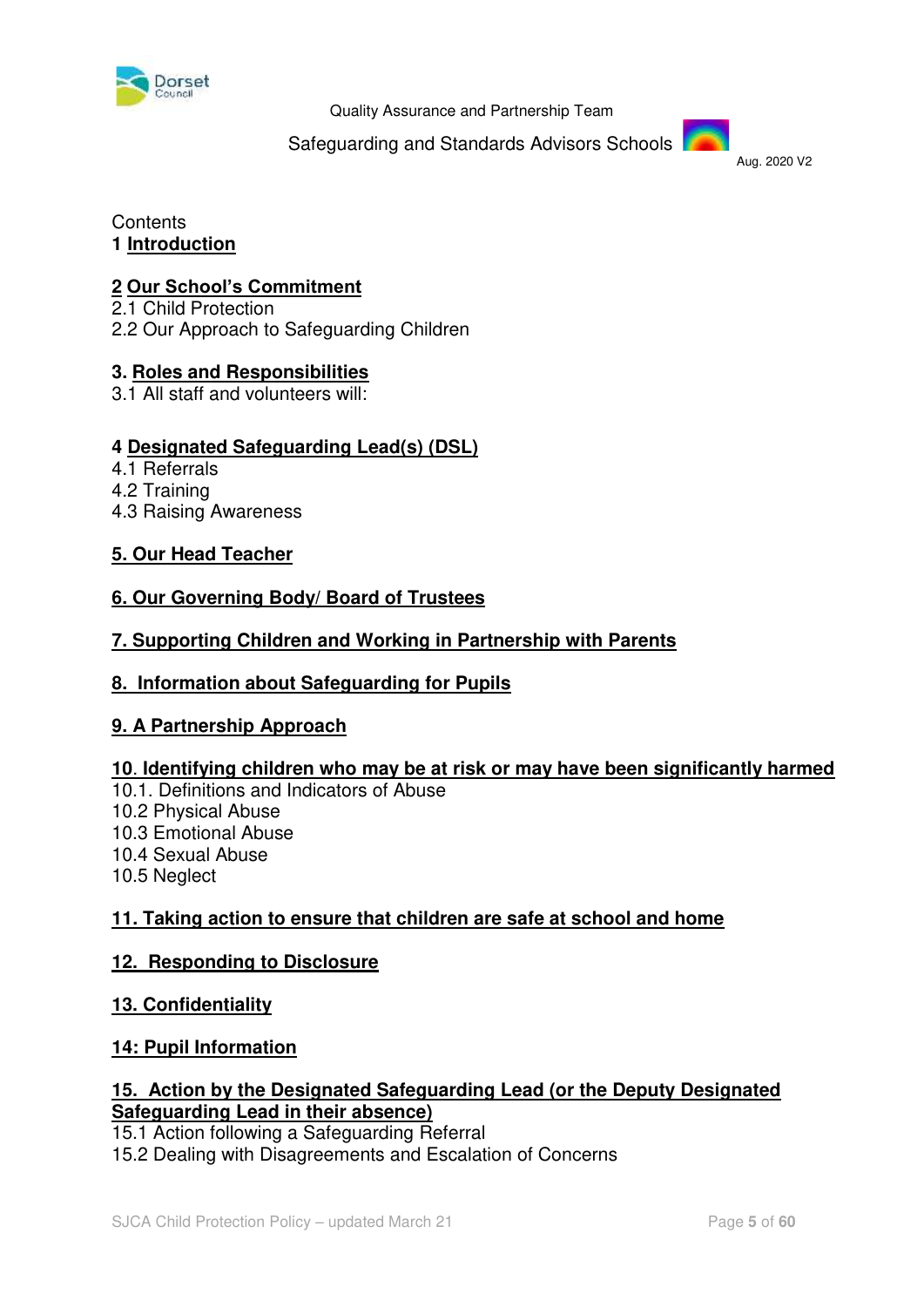

Safeguarding and Standards Advisors Schools

Aug. 2020 V2

#### **16. Safer Recruitment and Selection**

**17. Safe Practice** 

**18. Positive Handling** 

#### **19. School Training and Staff Induction**

#### **20. Extended School and Off-Site Arrangements**

#### **21. Allegations regarding person(s) working in or on behalf of the school (including volunteers**

21.1 Initial Action by person receiving or identifying an allegation or concern

21.2 Initial Action by the Headteacher

21.3 Subsequent Action by the Headteacher (or designated person)

#### **22. Children with special educational needs and disabilities**

#### **23. Mental Health**

#### **24. Further Information on Safeguarding Issues**

24.1 Bullying 24.2 Online Safety

- 24.3 Filters and monitoring
- 24.5 Photography and Images
- 24.6 Children missing Education
- 24.7 Home education
- 24.8 Children who harm others.
- 24.9 Peer on peer abuse

#### **25. Child Exploitation**

25.1 Child criminal exploitation

25.2 County Lines

25.3 Sexual Violence and Sexual harassment between children in schools and colleges.

#### **26. Contextual Safeguarding**

#### **27. Female Genital Mutilation (FGM)**

27.1 FGM Mandatory reporting duty 27.2 So called honour Based Abuse

#### **28. Preventing radicalisation and extremism.**

28.1 Channel

#### **29 Children with family members in prison**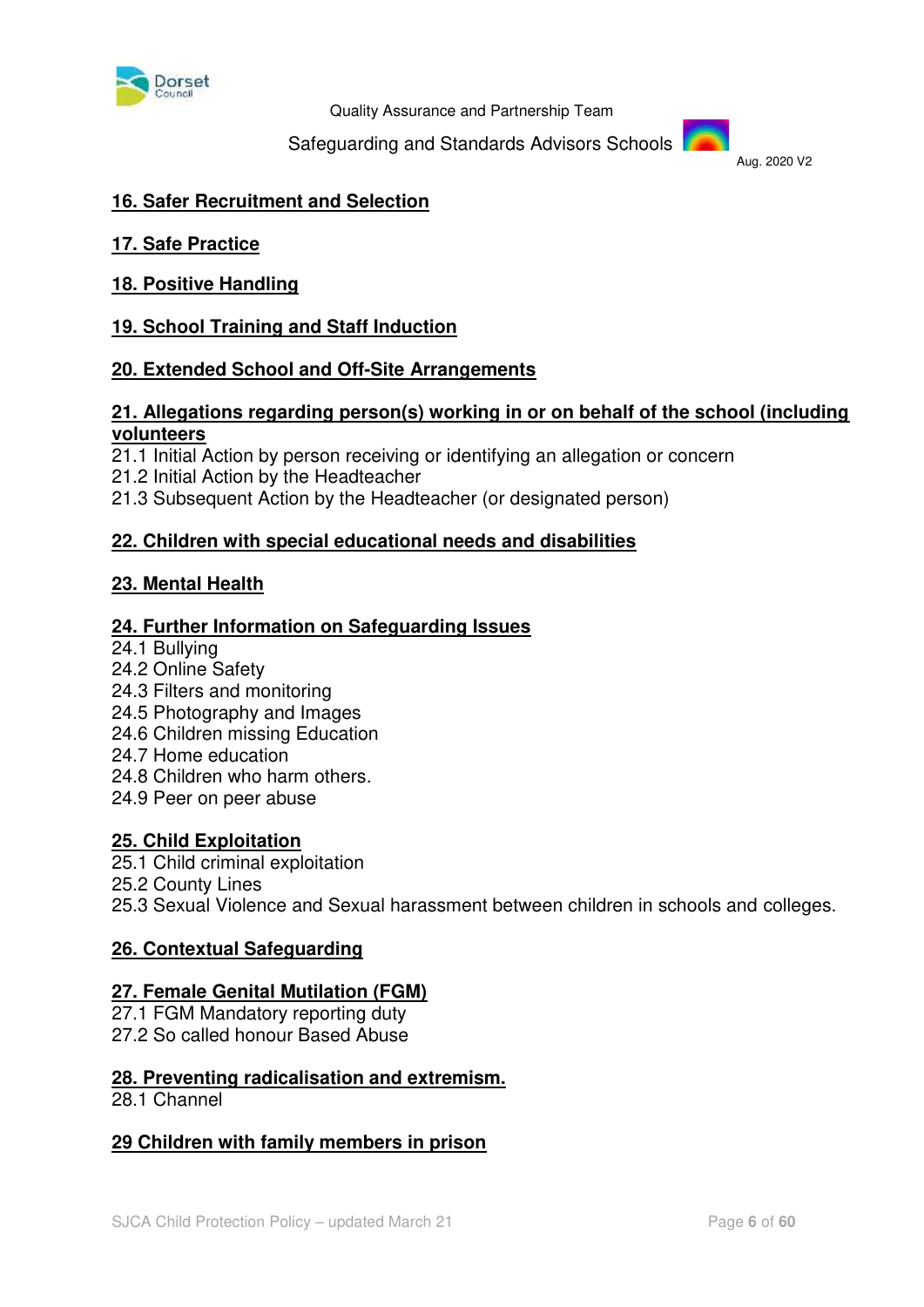

Safeguarding and Standards Advisors Schools



### **30 References**

# **Appendices**

#### **Appendix 1**

Covid 19 Safeguarding and Child Protection policy effective September 2020

# **Appendix 2**

Covid 19 safeguarding and Child Protection policy effective March 23 2020.

#### **Appendix 3**

Useful contacts.

#### **Appendix 4**

Child Protection Summary for all visiting professionals.

#### **Appendix 5**

Online/remote learning Safeguarding Procedures for Staff.

#### **1: Introduction**

The child protection policy for The Sir John Colfox Academy is based on a template provided by the Dorset Safeguarding and Standards Team: it reflects the Pan-Dorset Inter-Agency Safeguarding Procedures and 'Keeping Children Safe in Education' 2020.

This policy consists of three main documents:

- A. The overarching safeguarding policy.
- B. Child protection procedures.
- C. Child protection summary sheet. The latter is provided routinely for those adults who will not have the opportunity to read this policy in its entirety but will have unsupervised contact, even as a 'one-off' with pupils on a temporary or intermittent basis such as peripatetic or visiting professionals

Everyone at The Sir John Colfox Academy who comes into contact with children and their families has a role to play in safeguarding children. School staff are particularly important in safeguarding and promoting the welfare of children as we are in a position to identify concerns early and provide help for children. Our school staff form part of the wider safeguarding system for children to prevent concerns from escalating. Our school will work with Children's Social Care, the Police, Health services and other relevant agencies to promote the welfare of children and protect them from harm.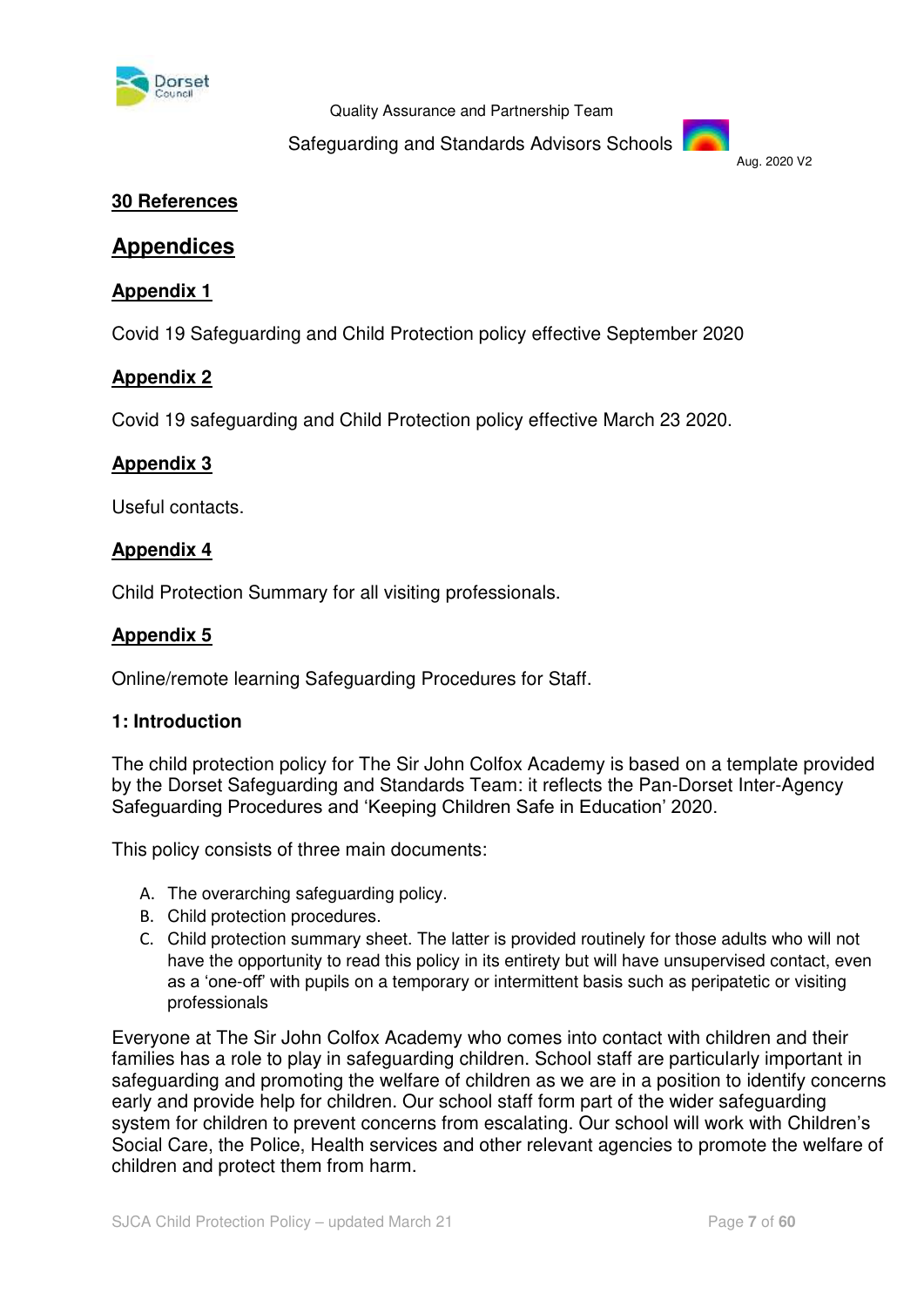

 Safeguarding and Standards Advisors Schools Aug. 2020 V2

<span id="page-7-0"></span>

This policy applies to all staff, including volunteers, trainee teachers, contractors and/or apprentices, working in or on behalf of the school. It provides information about the actions the school expect from all staff, it will be updated annually and known to everyone working in the school and the governing body. It will be available to parents on request and via our website. This policy is in line with statutory guidance for schools and colleges; Keeping Children Safe in Education 2020, Working Together to Safeguard Children 2019

In addition, there is interim guidance on Safeguarding in Schools, colleges and other providers during the Covid 19 Pandemic. **Appendix 1** 

Everyone working in or for our school must share the objective to help keep children and young people safe by:

- Providing a safe environment for children and young people to learn and develop in our school setting;
- Identifying and responding to 'early help' needs of children and families;
- Identifying children and young people who are suffering or likely to suffer significant harm, and taking appropriate action with the aim of making sure they are kept safe both at home and in our school setting;
- Maintaining a culture of vigilance and an attitude of 'It could happen here'.

# **2. Our School's Commitment**

The Sir John Colfox Academy is committed to safeguarding and promoting the welfare of all of our pupils. Each pupil's welfare is of paramount importance. Throughout this document 'children' includes everyone under the age of 18.

Safeguarding and promoting the welfare of children is defined as:

Protecting children from maltreatment; preventing impairment of children's health or development; ensuring that children grow up in circumstances consistent with the provision of safe and effective care; and taking action to enable children to have the best outcomes.

**2.1 Child Protection** refers to procedures and actions undertaken regarding children who are at risk of being seriously harmed or have been significantly harmed. We as a school recognise that:

- Some children may be especially vulnerable to abuse including those missing education, those experiencing extra-familial risk or with a special educational need or disability.
- Children who are abused or neglected may find it difficult to develop a sense of selfworth and to view the world in a positive way; subsequently whilst at school their behaviour may be disruptive and/or challenging.
- Children can be both victims and perpetrators of abuse.
- Children who harm others may have been maltreated themselves.
- Allegations against staff can be made, however careful and safe our recruitment practices are.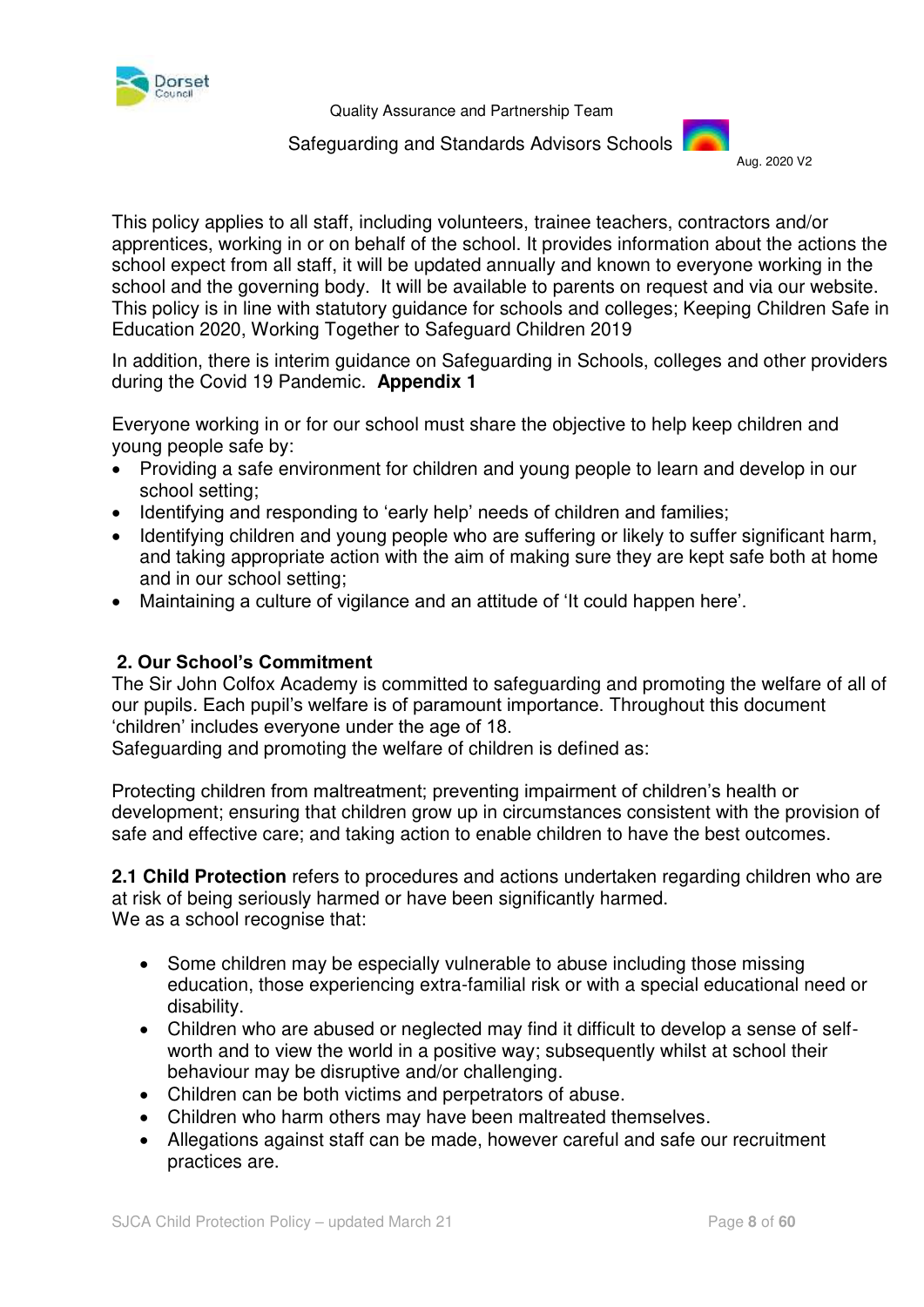

Safeguarding and Standards Advisors Schools



# **2.2 Our Approach to Safeguarding Children**

The Sir John Colfox Academy will ensure all staff are aware of their safeguarding and child protection responsibilities and that they are able to identify children and young people where concerns about their safety and welfare arise. We will ensure all staff and pupils know they can raise issues with the Designated Safeguarding Lead (or Deputy DSL) and that their concerns will be taken seriously. There will always be a DSL (or Deputy DSL) on site and they will have appropriate training and understanding of how to manage concerns in an effective way with the welfare of children and young people as their primary focus.

#### <span id="page-8-0"></span>**3. Roles and Responsibilities**

#### **3.1 All staff and volunteers will:**

Fully comply with the school's policies and procedures, attend appropriate training and inform the Designated Safeguarding Lead of any concerns, read Part 1 of Keeping Children Safe in Education 2020.

#### **4. Designated Safeguarding Lead(s) (DSL)**

#### **4.1 Referrals**

- The DSL will act as a source of support, advice and expertise within our school and have access to the Pan Dorset Safeguarding Children Partnership, guidance and Procedures (PDSCP).
- Consult with and/or refer cases of suspected abuse or allegations to Children's Social Care and maintain a record of all referrals.
- Liaise with the Headteacher to advise of any issues and ongoing investigations and ensure there is always cover for this role.
- Attend and contribute to safeguarding and child protection meetings as appropriate.
- Monitor and support Child in Need and Child Protection plans;
- Keep detailed, accurate and securely stored written or electronic records, which will include the outcomes of all actions taken.

#### **4.2 Training**

- Recognise how to identify signs of abuse and know when it is appropriate to make a referral to children's social care;
- Have knowledge of the PDSCP Escalation policy and the Local Authority Designated Officer (LADO) role
- The process of a child protection case conference and be able to attend and contribute to these;
- Ensure that all staff have access to and understand the school's safeguarding policy and Child Protection Policy.
- Ensure that all staff have induction safeguarding training and receive regular updates.
- Access resources and attend any relevant or refresher training courses at least every two years.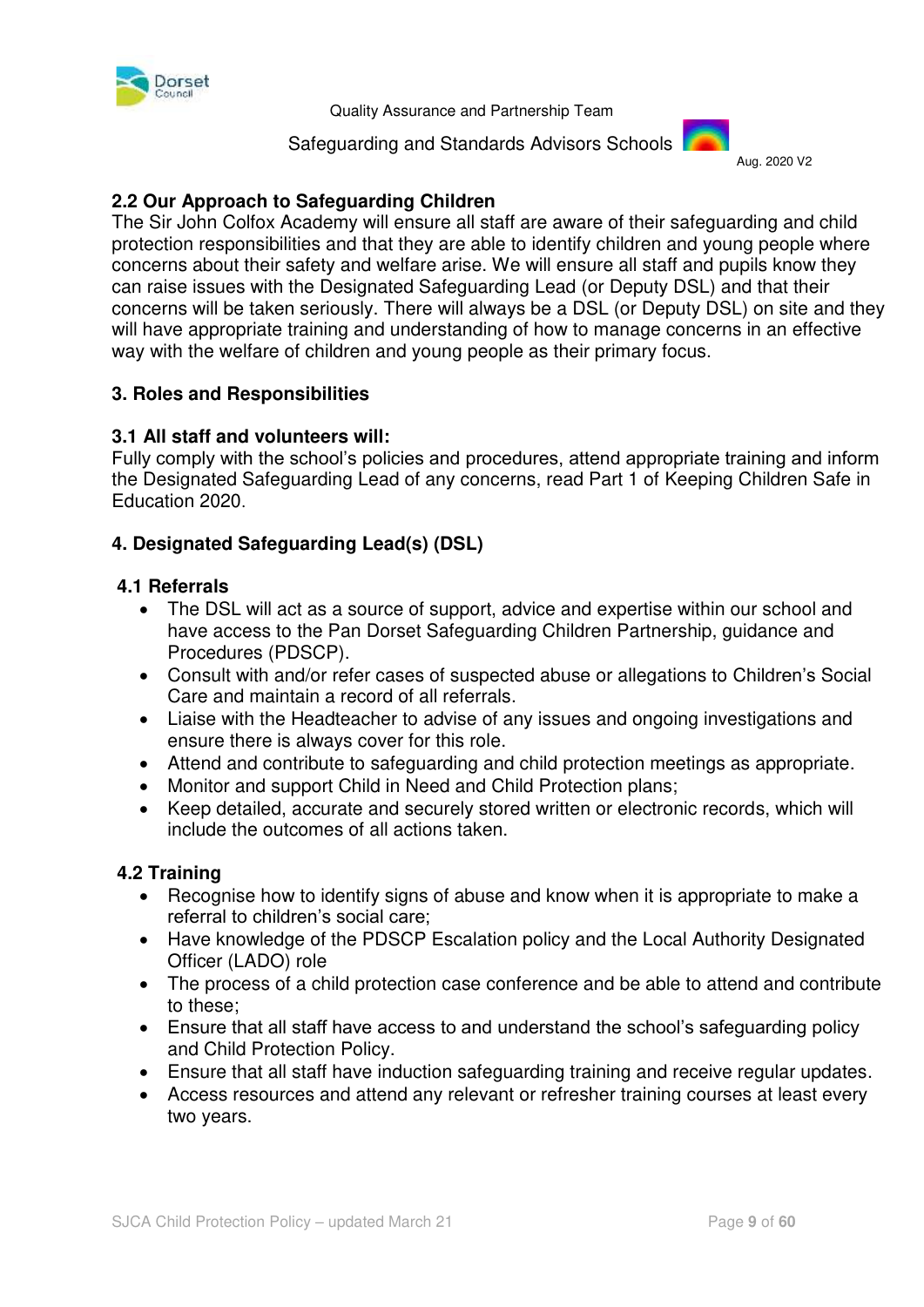

#### Safeguarding and Standards Advisors Schools



### **4.3 Raising Awareness**

- The DSL will ensure the Safeguarding and Child Protection Policy is updated and reviewed annually and work with the Governing Body regarding this.
- Ensure parents are made aware of the safeguarding policy which alerts them to the fact that referrals may be made and the role of the school in this to avoid conflict later.
- Where a child leaves the school, ensure the child protection file is copied for the new setting in a timely manner and transferred to the new school separately from the main pupil file, as well as ensure the pupil's Social Worker is informed.
- The DSL and the Safeguarding Governor will Complete the Annual Audit return for the PDSCP, to ensure that the school is meeting its requirements under statutory guidance.

#### **5. Our Head Teacher will ensure that:**

- The policies and procedures adopted by the Board of Trustees are fully implemented and followed by all staff.
- All pupils are provided with opportunities throughout the curriculum to learn about safeguarding, including keeping themselves safe online, relationship education and extra-familial risks including exploitation.
- Sufficient resources and time are allocated to enable the Designated Safeguarding Lead and the deputy to carry out their roles effectively, including the attendance at initial and review child protection conferences, core group and other necessary meetings.
- All staff and volunteers feel able to raise concerns about poor or unsafe practice in regard to children, and such concerns are addressed sensitively and effectively in a timely manner in accordance with the agreed Whistle Blowing Policy available in the staff sharepoint area.
- They have completed Safer Recruitment training.
- The procedure for managing allegations against staff is known to staff and displayed in staff rooms and in the staff sharepoint area.
- Operate the procedure for managing allegations effectively and refer relevant concerns to the Local Authority Designated Officer (LADO)
- That anyone who has harmed or may pose a risk to a child is referred to the DBS and any other relevant professional body.
- A senior manager is appointed to deal with allegations against staff in the absence of the Headteacher.

# **6. Our Board of Trustees will ensure that:**

- The school has a safeguarding and child protection policy and procedures in place that are in accordance with statutory guidance and locally agreed inter-agency procedures, and the policy is made available to parents on request and via our website.
- The school operates safer recruitment procedures and makes sure that all appropriate checks are carried out on staff and volunteers who work with children.
- The school follows the Pan Dorset Safeguarding children Partnership, guidance, and the statutory guidance Keeping Safe in Education 2020, for dealing with allegations of abuse against staff and volunteers.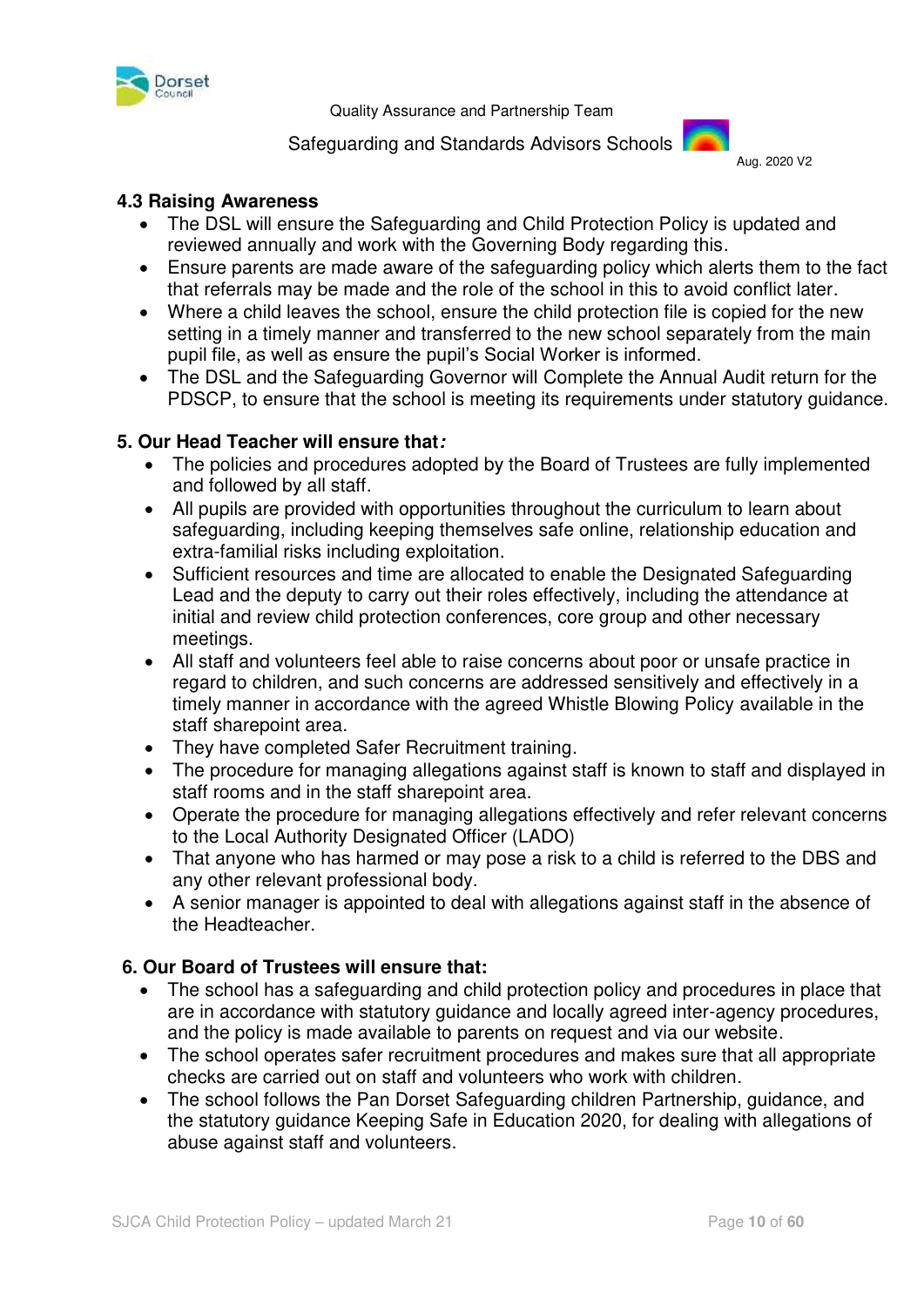

 Safeguarding and Standards Advisors Schools Aug. 2020 V2



- A senior member of the school's leadership team is designated to take lead responsibility for safeguarding. The Designated safeguarding Lead in this school is: Mrs Carol Duffy (Deputy Headteacher). The school has 8 additional Deputy Safeguarding Leads: Ms Laura Webb (Deputy Headteacher), Mr Adam Teasdale (Assistant Headteacher/Head of Sixth Form), Mr Bryan Glover (Assistant Headteacher/SENCO), Mr Graham Farrow (Head of upper school), Mrs Sue Chudley (Head of middle school), Mr Nathan Bartlett (Head of lower school), Miss Michelle Birch and Mrs Greta Leat (Pastoral officers) and Mrs Tracey Smith (Sixth Form pastoral officer).
- There is a named Governor and Trustee lead for safeguarding and Designated Safeguarding Lead(s) within the school. The named governors are David Powell and Terri Davies and the trustees who take leadership responsibility for safeguarding are: Clive Bath and Alan Moss.
- Staff undertake appropriate safeguarding/child protection training, at regular intervals.
- Comply with the Dorset Safeguarding children Partnership, (PDSCP) guidance.
- They remedy, without delay, any deficiencies or weaknesses regarding safeguarding arrangements.
- The Executive Principal Andrew Lovett is nominated to be responsible for liaising with the LADO and /or partner agencies in the event of allegations of abuse being made against the Headteacher, taking appropriate action to minimise any further possible risk to the children in our school.
- Where services or activities are provided on the school premises by another group or individual, the school will check they have appropriate policies and procedures in place about safeguarding children and have 'hire agreements' with external groups and individuals.
- Policies and procedures are reviewed annually and provide information to the Local Authority as part of the annual Audit in regard to how the above duties have been discharged.

# **7. Supporting Children and Working in Partnership with Parents**

- The Sir John Colfox Academy recognises that children's welfare is paramount. Good safeguarding, child protection practice and securing good outcomes for children relies on a positive, open and honest working partnership with parents/carers.
- Whilst we may, on occasion, need to make referrals to Children's Social Care without consultation with parents, we will make every effort to maintain a positive working relationship with them whilst fulfilling our duties to protect children.
- Children will be given an explanation, appropriate to their age and understanding of what action is being taken on their behalf and why.
- We will endeavour to preserve the privacy, dignity and right to confidentiality of the child and parents/carers whilst discharging our statutory duties.
- The Designated Safeguarding Lead will determine which members of staff 'need to know' personal information for the purpose of supporting and protecting the child on the principle of those working directly with children will need to know, in accordance with our Data Protection Policy available in the staff sharepoint area.
- Staff will not be enabled to share this information further without the expressed permission of the DSL.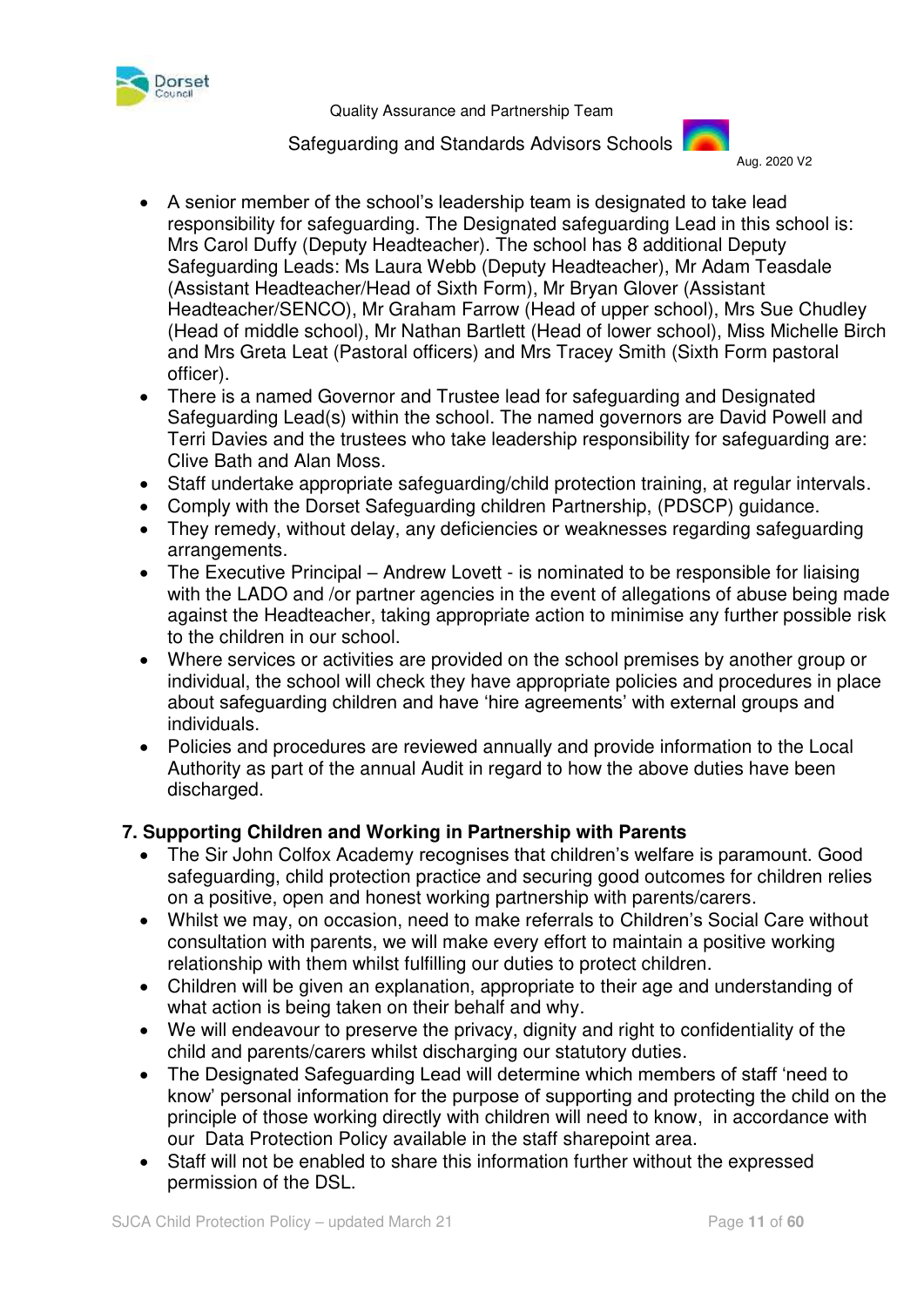

Safeguarding and Standards Advisors Schools



# **8. Information about Safeguarding for Pupils**

Through the curriculum and lessons pupils are taught to understand and manage risks they may encounter during school life and work out with staff how these risks may be overcome, considering their wishes and feelings.

- They are regularly reminded about online safety and bullying procedures and taught how to conduct themselves and behave in a responsible and respectful manner.
- Opportunities are provided for children to learn about democracy and the rule of law, positive relationships and safe choices.
- All pupils know there is Designated Safeguarding Lead (DSL) responsible for their safety and welfare and who this is and that they have a right to speak to this member of staff, or any other, if they are worried or concerned.
- Pupils are reminded that confidentiality cannot be guaranteed, but that they will be listened to, heard and informed of what steps can be taken to protect them from harm and that feedback will be sought, so that their views about actions are known.
- There is a display in the school identifying the DSLs and children are made aware of this.

#### **9. A Partnership Approach**

The Sir John Colfox Academy recognises that it is essential to establish positive and effective working relationships with other agencies that are partners of the Pan Dorset Safeguarding children Partnership, There is a joint responsibility on all these agencies to share information to ensure the safeguarding of all children and work together to secure positive outcomes. This will include

- Social workers/ police attending the school following a Strategy discussion, which has found a child to be at risk of significant harm.
- We will ensure that all staff are aware of the Early Help Services available in order to make timely referrals for support
- The appropriate member of staff will attend /lead on TAF and Tac meetings as required.

# **10**. **Identifying children who may be at risk or may have been significantly harmed**

There are four categories of abuse; physical abuse, emotional abuse, sexual abuse and neglect. Teachers, staff and volunteers in school are well placed to observe any physical, emotional or behavioural signs which indicate that a child may have additional needs or be at risk of or suffering significant harm. The relationships between staff, pupils, parents/carers and the public which foster respect, confidence and trust can lead to disclosures of abuse, and/or school staff being alerted to concerns.

- **Harm** means ill-treatment or impairment of health and development, including, for example, impairment suffered from seeing or hearing the ill-treatment of another;
- **Development** means physical, intellectual, emotional, social or behavioural development;
- **Health** includes physical and mental health;
- **Ill-treatment** includes sexual abuse and other forms of ill-treatment which are not physical.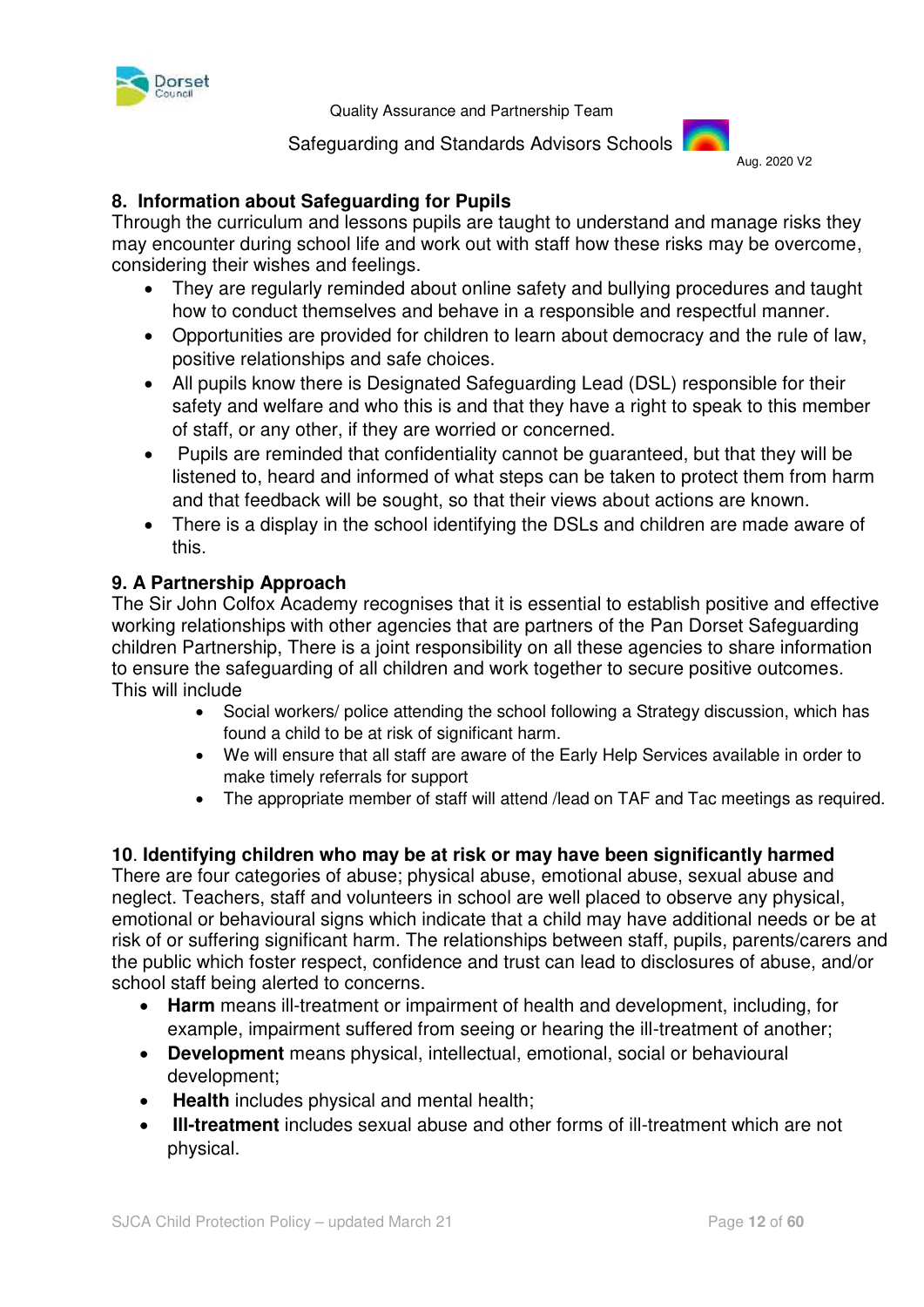

 Safeguarding and Standards Advisors Schools Aug. 2020 V2



 **Abuse and Neglect** are forms of maltreatment. Somebody may abuse or neglect a child by inflicting harm or failing to act to prevent harm. Children may be abused in a family or in an institutional or community setting, by those known to them, or, more rarely, by a stranger. They may be abused by an adult or adults, another child, children or young people.

# **10.1. Definitions and Indicators of Abuse**

**10.2 Physical Abuse** may involve hitting, shaking, throwing, poisoning, burning or scalding, drowning, suffocating or otherwise causing physical harm to a child. Physical harm may also be caused when a parent or carer fabricates the symptoms of, or deliberately induces, illness in a child.

**10.3 Emotional Abuse** is the persistent emotional maltreatment of a child such as to cause severe and persistent adverse effects on the child's emotional development.

It may involve conveying to a child that they are worthless or unloved, inadequate, or valued only insofar as they meet the needs of another person.

It may include:

- Not giving the child opportunities to express their views, deliberately silencing them or 'making fun' of what they say or how they communicate.
- Age or developmentally inappropriate expectations being imposed on children. These may include interactions that are beyond a child's developmental capability,
- Overprotection and limitation of exploration and learning, or preventing the child participating in normal social interaction.
- Seeing or hearing the ill-treatment of another.
- Serious bullying (including cyber bullying), causing children frequently to feel frightened or in danger, or the exploitation or corruption of children.

Some level of emotional abuse is involved in all types of maltreatment of a child, though it may occur alone.

**10.4 Sexual Abuse** Involves forcing or enticing a child or young person to take part in sexual activities, not necessarily involving a high level of violence, whether or not the child is aware of what is happening.

- The activities may involve physical contact, including assault by penetration (for example, rape or oral sex) or non-penetrative acts such as masturbation, kissing, rubbing and touching outside of clothing.
- They may also include non-contact activities, such as involving children in looking at, or in the production of, sexual images, watching sexual activities.
- Encouraging children to behave in sexually inappropriate ways.
- grooming a child in preparation for abuse (including via the internet).

Sexual abuse is not solely perpetrated by adult males. Women can also commit acts of sexual abuse, as can other children.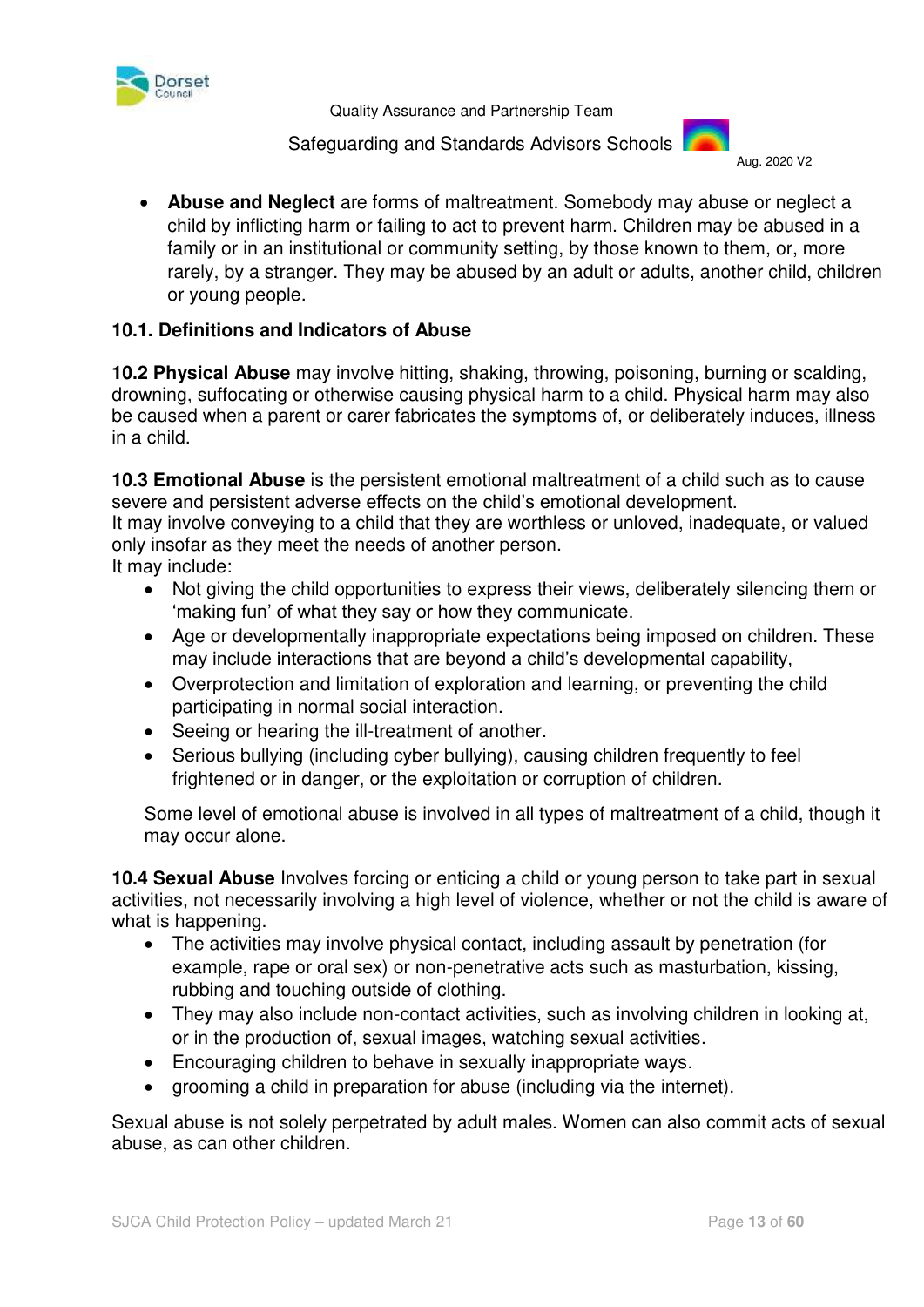

 Safeguarding and Standards Advisors Schools Aug. 2020 V2



 **10.5 Neglect** is the persistent failure to meet a child's basic physical and/or psychological needs, likely to result in the serious impairment of the child's health or development. Neglect may occur during pregnancy as a result of maternal substance abuse. Once a child is born, neglect may involve a parent or carer failing to:

- Provide adequate food and clothing, shelter (including exclusion from home or abandonment);
- Protect a child from physical and emotional harm or danger;
- Ensure adequate supervision (including the use of inadequate caretakers);
- Ensure access to appropriate medical care or treatment;
- It may also include neglect of, or unresponsiveness to a child's basic emotional needs.

#### **11. Taking action to ensure that children are safe at school and home**

All staff must read and follow the statutory guidance for schools and colleges; **Part 1 Safeguarding Information for All Staff, Keeping Children Safe in Education 2020.** It is not the responsibility of the school staff to investigate welfare concerns or determine the truth of any disclosure or allegation. Accordingly, all concerns regarding the welfare of pupils will be recorded and discussed with the Designated Safeguarding Lead (DSL) or the Deputy Designated Safeguarding Lead prior to any discussion with parents/carers.

# **All School Staff Must Immediately Report**

- Any suspicion that a child is injured, marked, or bruised in a way which is not readily attributable to the normal knocks or scrapes received in play.
- Any explanation given which appears inconsistent or suspicious.
- Behaviours which give rise to suspicions that a child may have suffered harm.
- Any concerns that a child may be suffering from inadequate care, ill treatment, or emotional maltreatment.
- Concerns that a child is presenting signs or symptoms of abuse or neglect.
- Any significant changes in a child's presentation, including non-attendance.
- Any hint or disclosure of abuse about or by a child or young person.
- Concerns regarding person(s) who may pose a risk to children (e.g. those living in a household with children present).
- Information which indicates that the child is living with someone who does not have parental responsibility for them for a period of more than 28 days (which is known as Private fostering).

# **12. Responding to Disclosure**

Disclosures or information that a child has been harmed may be received from pupils, parents/carers, other professionals or members of the public. The school recognises that those who disclose such information may do so with difficulty, having chosen carefully to whom they will speak. Accordingly, all staff will handle disclosures with sensitivity. Such information cannot remain confidential and staff will immediately communicate what they have been told to the Designated Safeguarding Lead and make a record using clear, straightforward language.

Staff will not investigate but will, wherever possible, listen, record and pass on information to the DSL in order that s/he can make an informed decision of what to do next.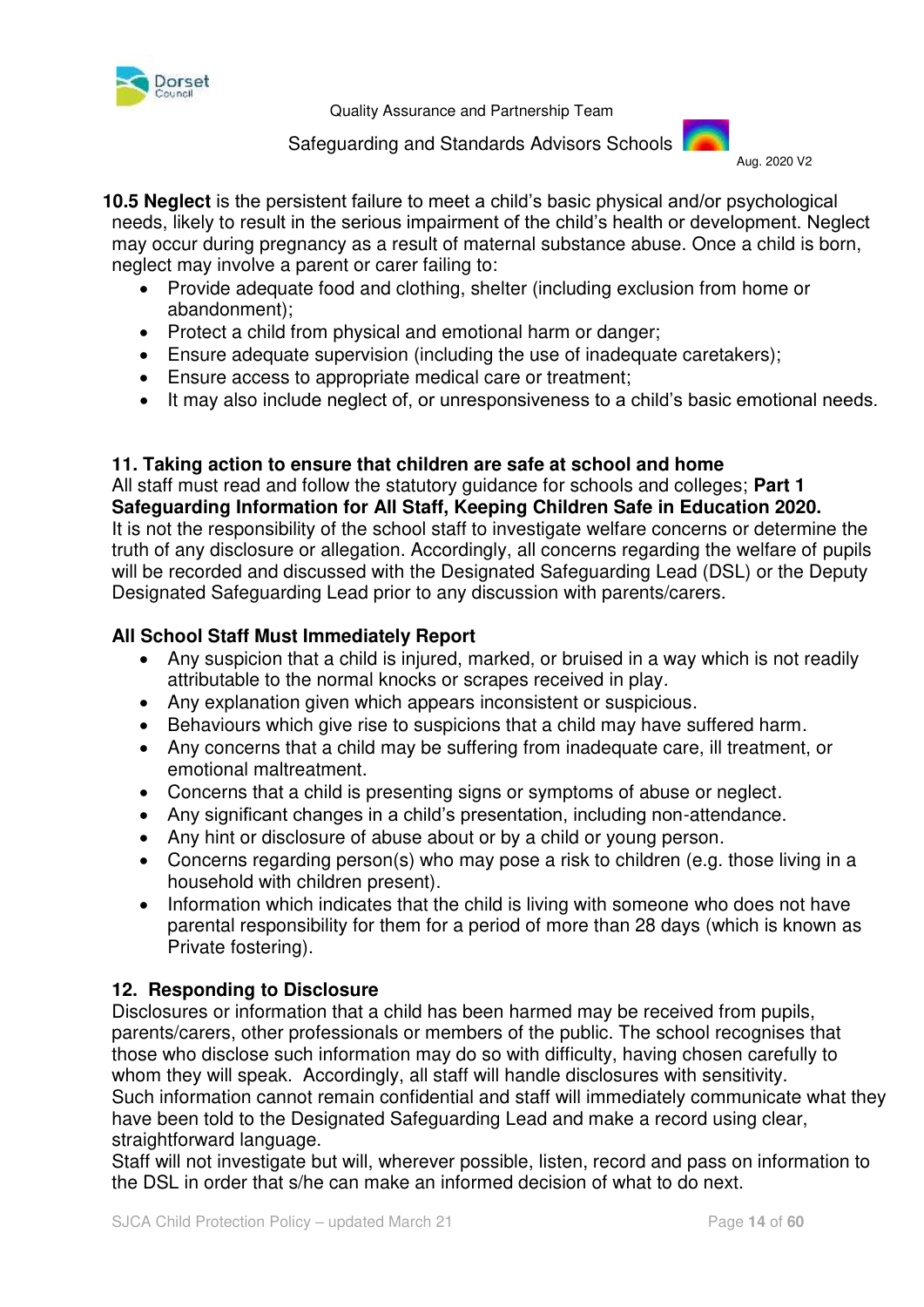

#### Safeguarding and Standards Advisors Schools



#### **All staff will:**

- Listen to and take seriously any disclosure or information that a child may be at risk of harm;
- Clarify the information without asking leading or probing questions;
- Make a written record of what the child has said using MyConcern.
- Try to keep questions to a minimum and of an 'open' nature e.g. 'Can you tell me what happened?' rather than 'Did x hit you?';
- Try not to show signs of shock, horror or surprise;
- Not express feelings or judgements regarding any person alleged to have harmed the child;
- Explain sensitively to the child or young person that they have a responsibility to pass the information to the Designated Safeguarding Lead;
- Reassure and support the child or young person as far as possible:
- Not promise secrecy;
- Explain that only those who 'need to know' will be told;
- Explain what will happen next and that the child will be involved as appropriate.

# **13. Confidentiality**

Information sharing is essential for effective safeguarding and promoting the welfare of children and young people. It is a key factor identified in many Safeguarding Practice Reviews (SPR) (previously known as Serious Case Reviews) where poor information sharing has resulted in missed opportunities to take action that keeps children and young people safe. (2018. Information sharing. Advice for practitioners providing Safeguarding Services to children, young people, parents and carers. HM Government)

The GDPR and Data Protection Act 2018 does not prevent, or limit, the sharing of information for the purposes of keeping children and young people safe. (2018. Information sharing. Advice for practitioners providing Safeguarding Services to children, young people, parents and carers. HM Government)

The Sir John Colfox Academy has a clear and explicit Confidentiality Policy. However, where there is a concern that the child may be suffering or is at risk of suffering significant harm, the child's safety and welfare must be the overriding consideration. (as stated above) The school will ensure:

- Information is shared with Children's Social Care and/or Police where the child/voung person is or may be at risk of significant harm;
- Pupil's and/or parent's/carer's confidentiality is respected;
- That any information shared is necessary, proportionate, relevant, adequate, accurate, timely and secure.

# **14: Pupil Information**

The school's record-keeping policy for child welfare and child protection is consistent with the Pan Dorset Safeguarding Children Partnership, guidance which is known to all staff. In order to keep children safe and provide appropriate care for them, our school requires accurate and up to date information regarding: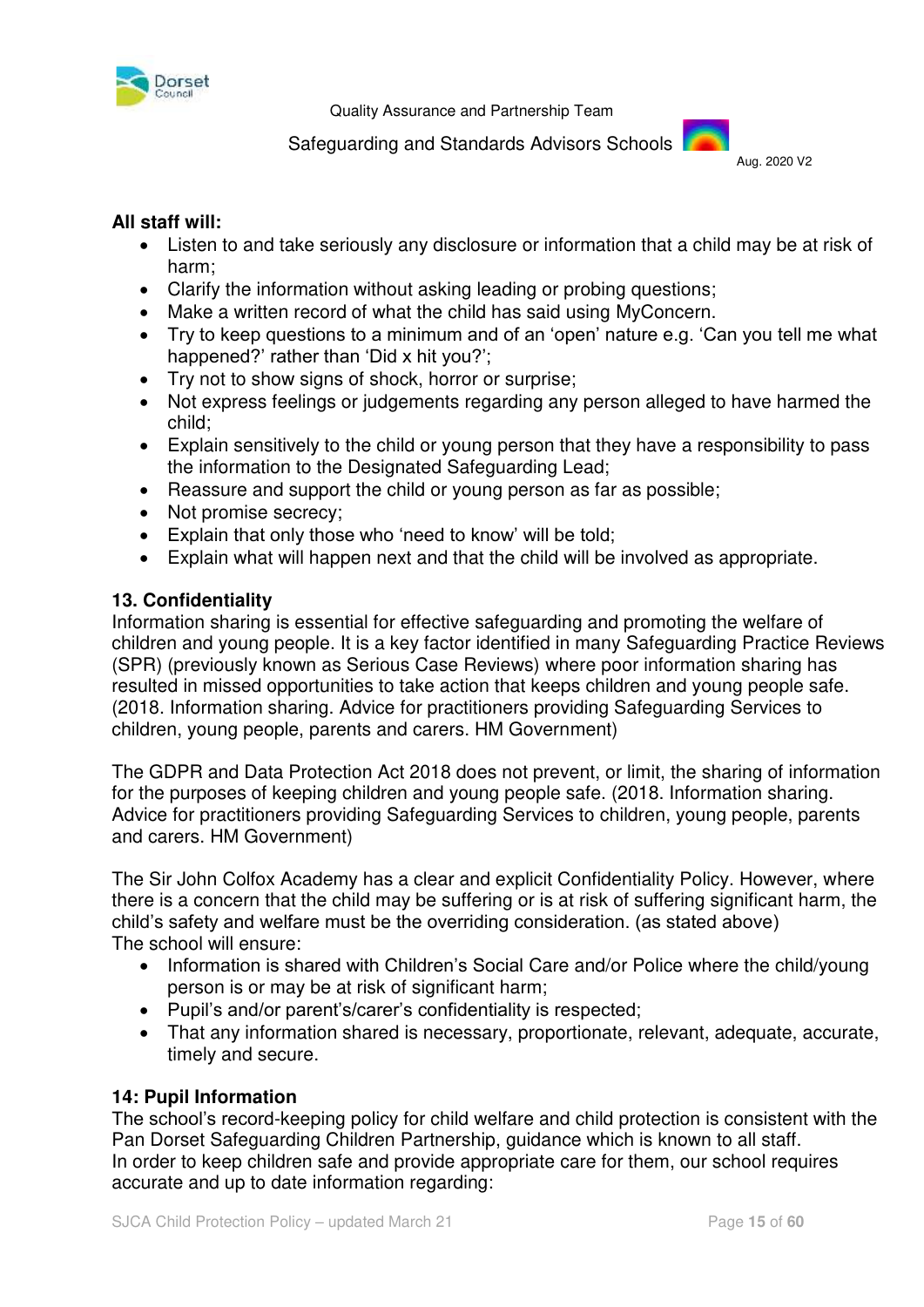

Safeguarding and Standards Advisors Schools



- Names and contact details of persons with whom the child normally lives:
- Names and contact details of all persons with parental responsibility (if different from above);
- Emergency contact details (if different from above);
- Details of any persons authorised to collect the child from school (if different from above);
- Any relevant court orders in place including those, which affect any person's access to the child (e.g. Residence Order, Contact Order, Care Order, Injunctions etc.);
- If the child is or has been subject to a child in need, child protection or care plan;
- Name and contact detail of GP:
- Any other factors which may impact on the safety and welfare of the child.

The Designated Safeguarding Lead will collate, securely store and agree access to this Child Protection information.

All child protection documents will be retained in a 'Child Protection' file, separate from the child's main school file. Bromcom information will show an alert that a child protection file exists. This child protection file will be securely stored and only accessible to the Headteacher and the Designated Safeguarding Lead. These records will be transferred when a child moves to another school or setting, clearly marked 'Child Protection, Confidential, for attention of Designated Safeguarding Lead.

# **15. Action by the Designated Safeguarding Lead (or the Deputy Designated Safeguarding Lead in their absence)**

Following any information raising concern, the Designated Safeguarding Lead will:

- Consider the child 's wishes and feelings, but not promise confidentiality;
- Consider any urgent medical needs of the child:
- Make an immediate referral via a discussion **with Children's Advice and Duty Service (CHAD)** if there has been a disclosure and/or allegation of abuse or there are clear grounds for concerns about the child's safety and well-being;
- Wherever possible, talk to parents, unless to do so may place a child at risk of significant harm, impede any police investigation and/or place the member of staff or others at risk;
- Whether to make a child protection referral to social care because a child is suffering or is likely to suffer significant harm and if this needs to be undertaken immediately;
- Contact the designated officer for safeguarding in another agency if that agency is working with the family;
	- **OR**
- Decide not to make a referral at this stage, but retain the information in written notes on the child's school file;
- Consider if Early Help support will be helpful to the child and family at this time. If this is appropriate referrals will also be progressed via the **Dorset - Children's Advice and Duty Service (**ChAD).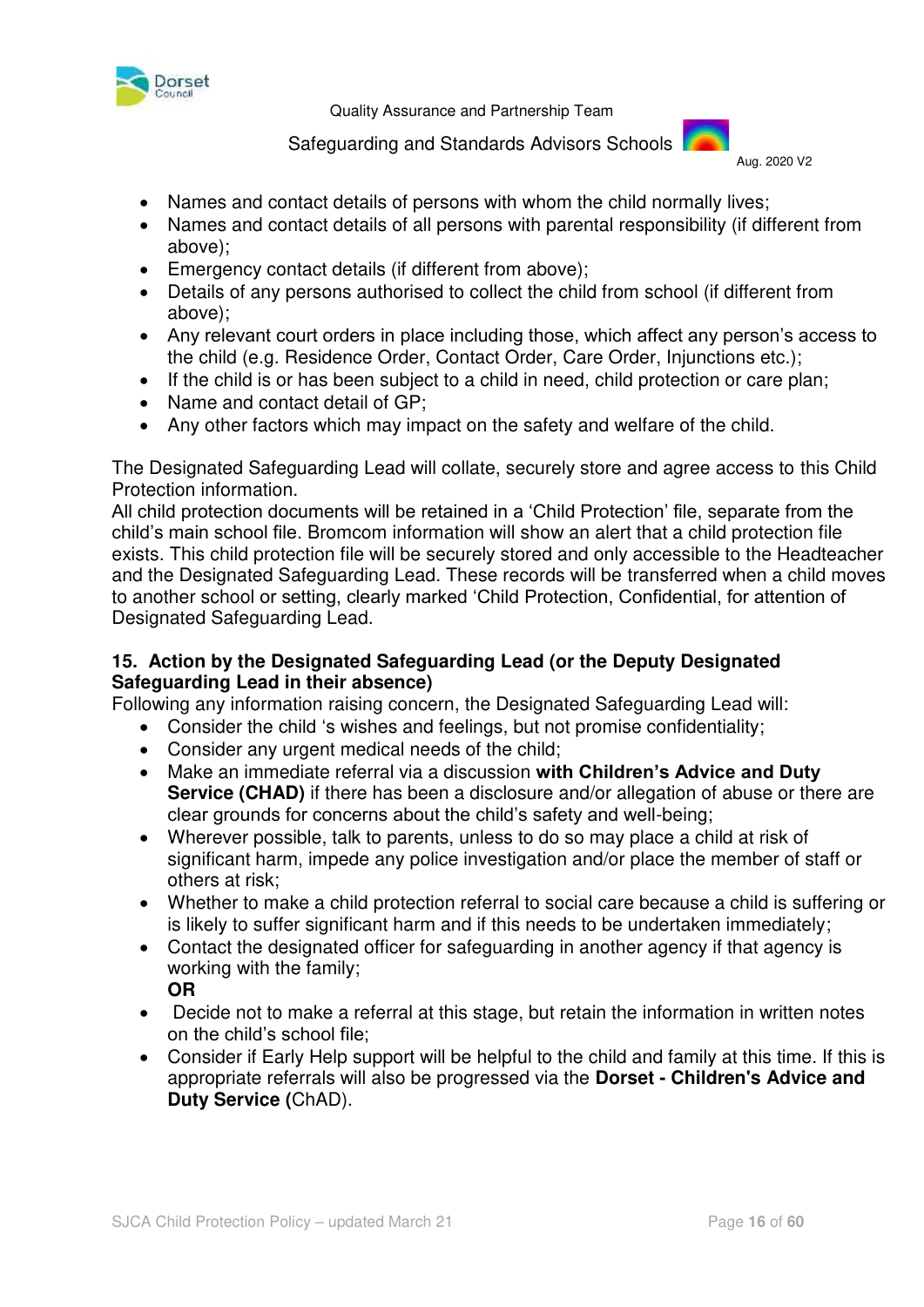

 Safeguarding and Standards Advisors Schools Aug. 2020 V2



All information and actions taken, including the reasons for any decisions made, will be fully documented. If a child is resident outside of the Dorset area the referral should be made to their local Social Care services.

# **15.1 Action following a Safeguarding Referral**

The Designated Safeguarding Lead or other appropriate member of staff will:

- Maintain contact with the child's allocated Social Worker;
- Contribute to any Strategy Discussion and/or Strategy Meeting as required;
- Provide a report for, attend and contribute to any initial or review Child Protection Conference.
- Provide a written report to the conference organiser, 3 days prior to the Initial Child Protection Conference (ICPC) or 5 days prior to the Review Child Protection Conference (RCPC)
- Share the content of this report with the parent/carer, prior to the meeting;
- Attend Core Group Meetings for any child subject to a Child Protection Plan; Attend TAF meetings in order to be part of a plan for the child/ren.
- Where a child on a Child Protection Plan moves from the school or goes missing, immediately inform the child's Social Worker.

#### **15.2 Dealing with Disagreements and Escalation of Concerns**

Effective working together depends on an open approach and honest relationships between agencies and professionals. Problem resolution is an integral part of professional co-operation and joint working to safeguard children. Occasionally situations arise when workers within one agency feel that the actions, inaction or decisions of another agency do not adequately safeguard a child. The Pan Dorset Safeguarding Children Partnership; escalations policy should be used

Professional disagreements can arise in a number of areas, but are most likely to arise around:

- Levels of need:
- Roles and responsibilities;
- The need for action:
- Progressing plans and communication.

Where professionals consider that the practice of other professionals is placing children at risk of harm, they must be assertive, act swiftly and ensure that they challenge the relevant professionals in line with this policy and be aware that:

- The safety of children and young people are the paramount consideration in any professional activity;
- Resolution should be sought within the shortest timescale possible to ensure the child is protected;
- As a guide, professionals should attempt to resolve differences through discussion within one working week or a timescale that protects the child from harm (whichever is shortest);
- Disagreements should be resolved at the lowest possible stage.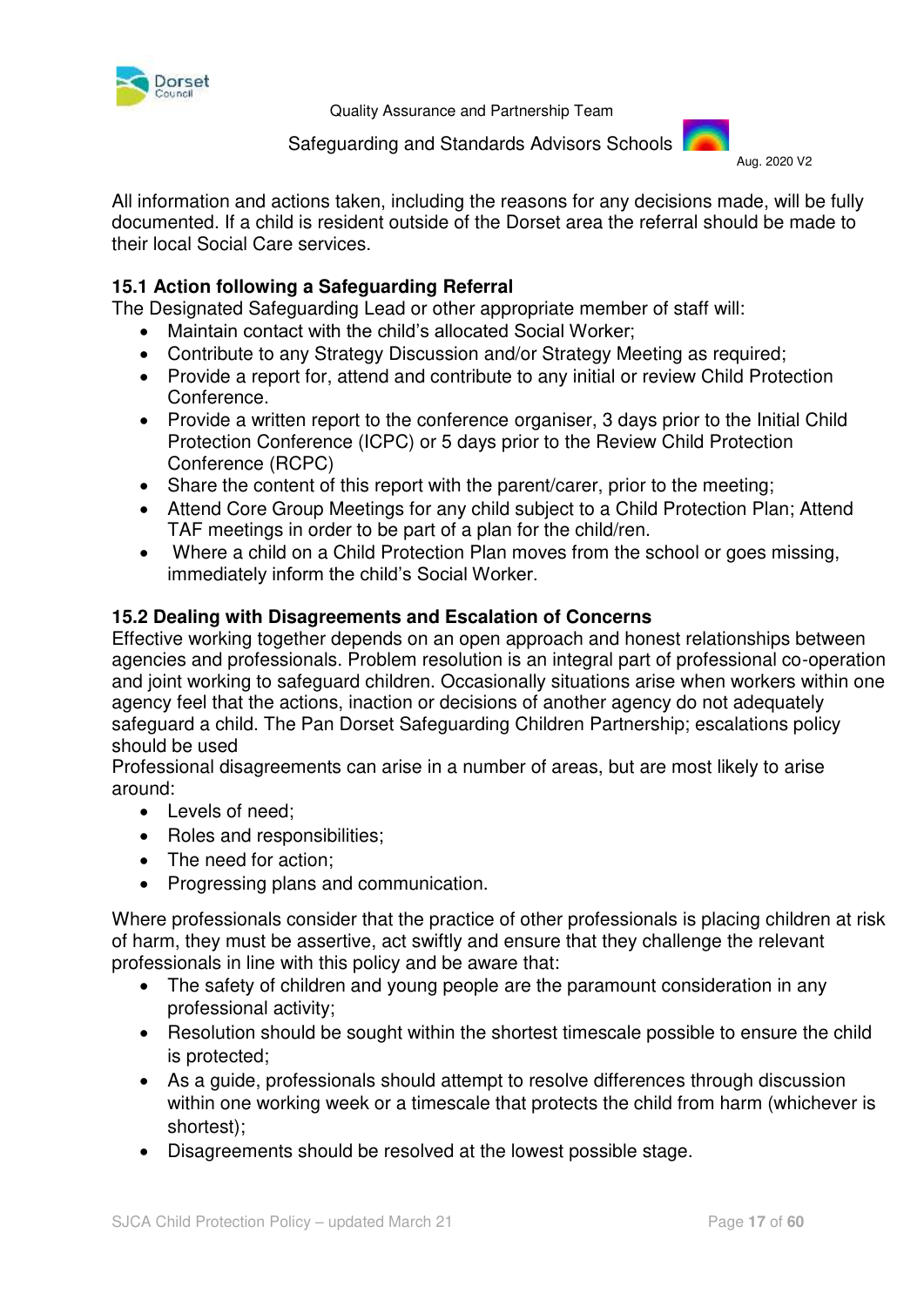

Safeguarding and Standards Advisors Schools



The Designated Safeguarding Lead or other appropriate member of staff will:

- Contact the line manager in Children's Social Care if they consider the response to a referral has not led to the child being adequately safeguarded.
- Contact the line manager in Children's Social Care if they consider that the child is not being adequately safeguarded by the child protection plan.
- Use the PDSCP escalation policy if this does not resolve the concern. URL: [https://pandorsetscb.proceduresonline.com/p\\_escalation.html](https://pandorsetscb.proceduresonline.com/p_escalation.html)

#### **16. Safer Recruitment and Selection**

The Sir John Colfox Academy pays full regard to the statutory guidance for schools and colleges; Keeping Safe in Education 2020- Part three, Safer recruitment.

We ensure that all appropriate measures are applied in relation to everyone who works in the school and who is therefore likely to be perceived and experienced by the children as a safe and trustworthy adult. This includes volunteers, supervised volunteers and staff employed by contractors.

Safer recruitment practice includes scrutinising applicants, verifying identity and academic/vocational qualifications, obtaining professional references, checking previous employment history and ensuring that a candidate has the health and physical capacity for the job. It also includes undertaking interviews and checks with the Disclosure and barring service

In line with statutory changes, underpinned by regulations, the following will apply:

- DBS and barred list checks will be undertaken for all posts that are deemed regulated activity, and for all other posts an enhanced DBS check will be undertaken unless they are supervised roles that are deemed not to meet the definition of regulated activity.
- Our school is committed to keeping an up to date Single Central record which details a range of checks carried out on our staff.
- All new appointments to our school workforce who have lived outside the UK will be subject to additional checks as appropriate.
- Our school ensures that supply staff have undergone the necessary checks and will be made aware of this policy.
- Identity checks must be carried out on all appointments to our school workforce before the appointment is made as part of the recruitment process.
- Staff responsible for recruiting and appointing must be suitably qualified and have completed training on recruitment and selection, with a minimum of one trained staff member sitting on interview panels.

#### **17. Safe Practice**

Our school will comply with the current [guidance for Safer working practice for those working](http://www.safeguardinginschools.co.uk/wp-content/uploads/2015/10/Guidance-for-Safer-Working-Practices-2015-final1.pdf)  [with children and young people in education settings \(2019\)](http://www.safeguardinginschools.co.uk/wp-content/uploads/2015/10/Guidance-for-Safer-Working-Practices-2015-final1.pdf) and ensure that information in this guidance regarding conduct, is known to all staff, visitors and volunteers who come into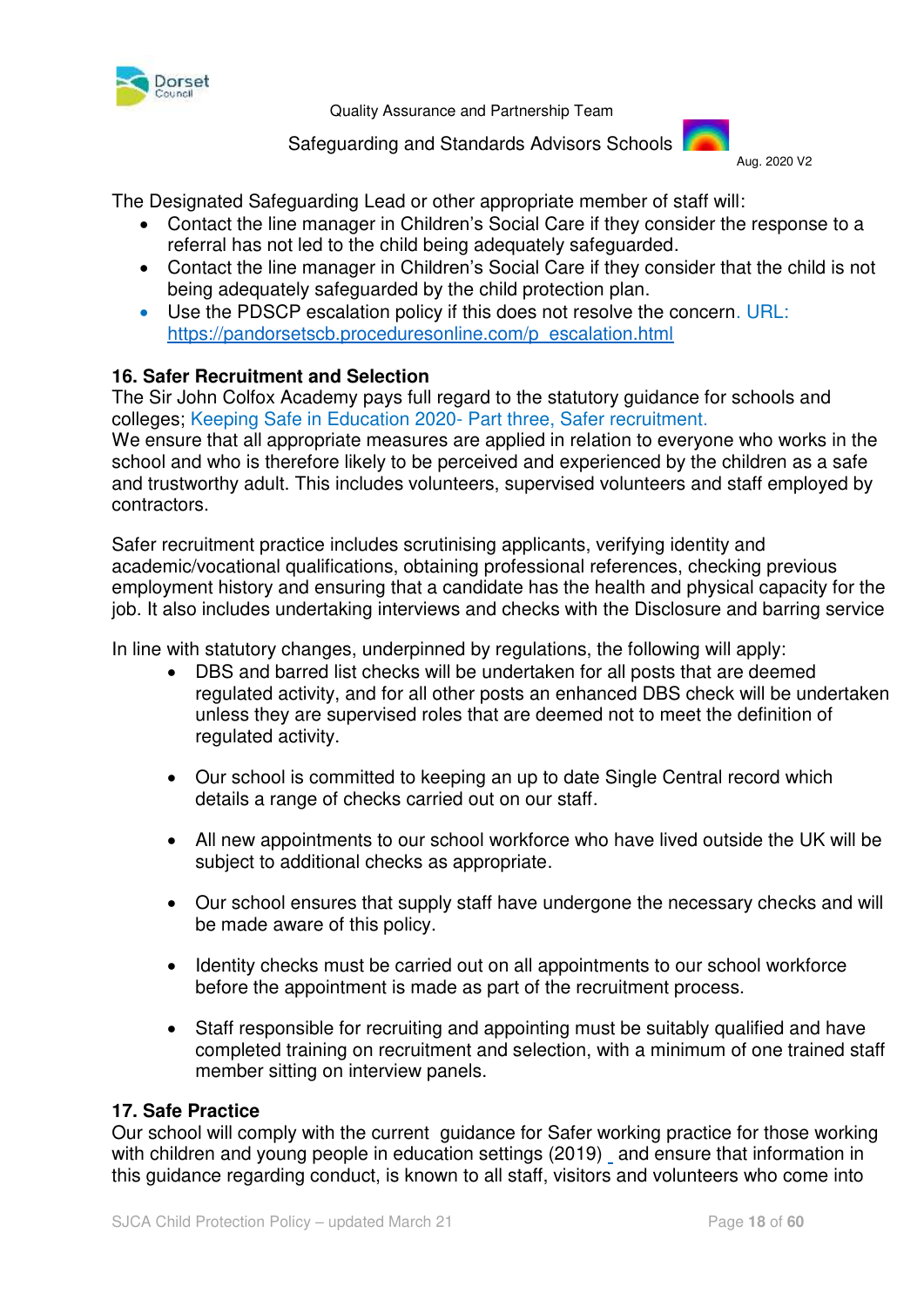

 Safeguarding and Standards Advisors Schools Aug. 2020 V2



#### the school.<https://www.saferrecruitmentconsortium.org/>

Safe working practice ensures that pupils are safe and that all staff:

- Are responsible for their own actions and behaviour and should avoid any conduct which would lead any reasonable person to question their motivation and intentions.
- Work in an open, honest and transparent way.
- Work with other colleagues where possible in situations that could be open to question.
- Discuss and/or take advice from school management over any incident which may give rise for concern.
- Record any incidents or decisions made.
- Apply professional standards respectfully in relation to diversity issues.
- Be aware of information-sharing and confidentiality policies.
- Are aware that breaches of the law and other professional guidelines could result in criminal or disciplinary action being taken against them.

#### **18. Positive Handling**

As a school we do not routinely use any form of physical contact in order to manage the children however there may be occasion when the school staff have to physically restrain pupils with 'reasonable force' only to prevent them from hurting themselves or others, from damaging property, or from causing disorder. This may include guiding a child to safety by the arm, or breaking up a fight, to prevent violence or injury and this action should be taken using no more force than is needed. (Pg 32 KCSiE 2020) physical restraint is used a last resort. If a child in school has some additional needs a care plan will be put in place to address actions to be taken prior to using any form of positive handling, this may be by distraction techniques, removing any objects which could cause harm to the child, and using deescalation strategies.

School staff will familiarise themselves with the Department for Education's guidance on use of reasonable force in schools<https://assets.publishing.service.gov.uk/g>and Keeping Children safe in Education 2020 pages 31-32.

They will follow the school's Behaviour Policy available in the staff sharepoint area. The school will offer training to staff in appropriate use of physical intervention and/or restraint.

#### **19. School Training and Staff Induction**

The school's Designated Safeguarding Lead and Governor with designated responsibility for safeguarding will undertake appropriate safeguarding and child protection training and refresher training at two yearly intervals.

All other school staff, including non-teaching staff, will undertake appropriate induction training and safeguarding/child protection training to enable them to carry out their responsibilities for safeguarding effectively, which will be updated regularly, including a yearly update. The school will maintain a register of who has undertaken training and when.

All staff (including temporary staff, volunteers, supervised volunteers and staff employed by contractors) are provided with the school's safeguarding policy and informed of school's safeguarding arrangements on induction. The school will maintain a register of who has received this information and when.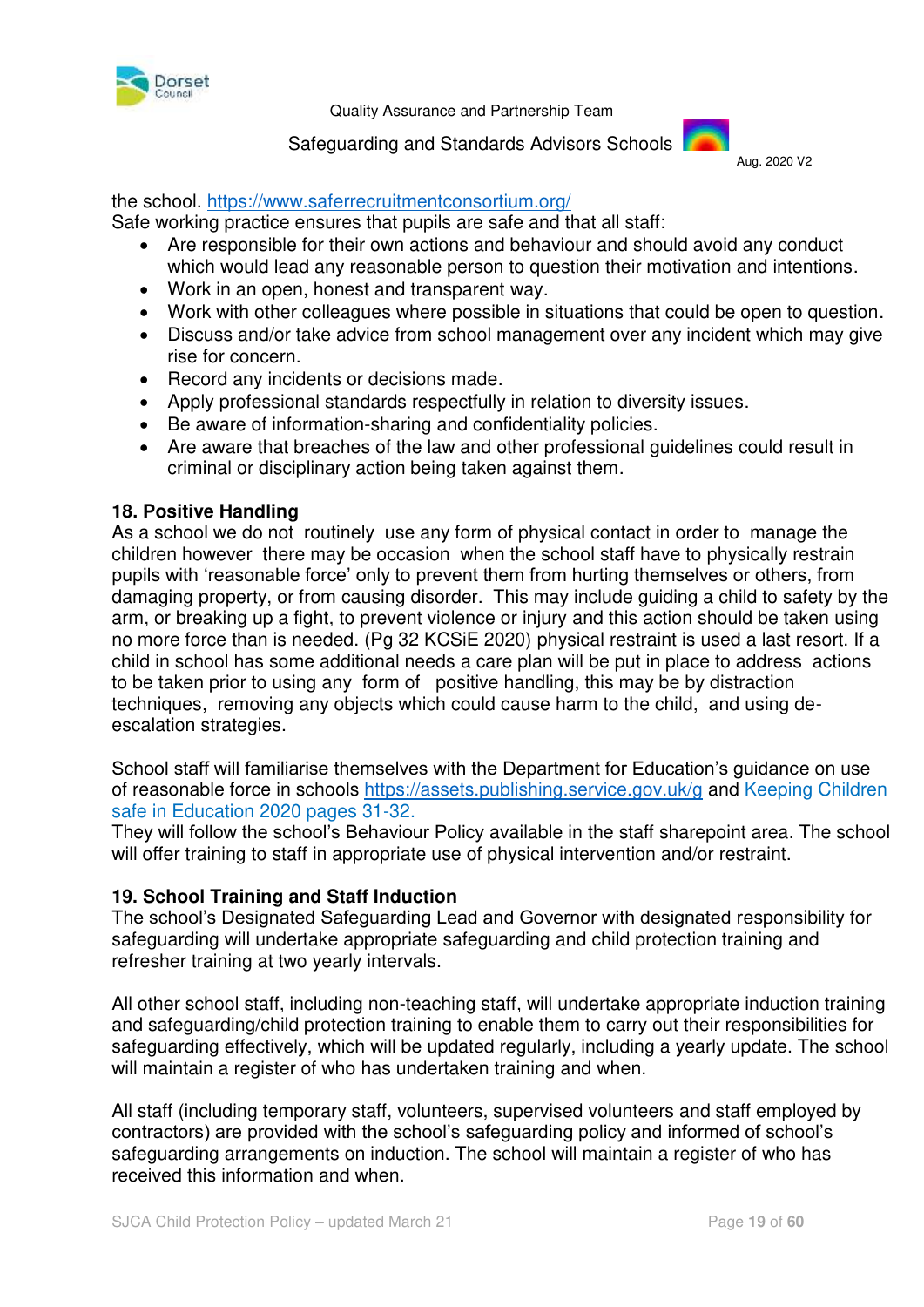

 Safeguarding and Standards Advisors Schools Aug. 2020 V2



# **20. Extended School and Off-Site Arrangements**

Where extended school activities are provided by and managed by the school, our own safeguarding policy and procedures apply. If other organisations provide services or activities on our site, we will check that they have appropriate procedures in place, including safer recruitment procedures.

When our pupils attend off-site activities, including day and residential visits and/or other activities, we will check that effective safeguarding arrangements are in place. We will also undertake appropriate and robust risk assessments for the venue, location and activity to be undertaken in accordance with the school's Risk Assessment protocol.

#### **21. Allegations regarding person(s) working in or on behalf of the school (including volunteers)**

Keeping Children Safe in Education (2020) Part 4 – Allegations of abuse made against teachers and other staff, including supply staff and volunteers.

Where an allegation is made against any person working in, or on behalf of, the school that he or she has:

- Behaved in a way that has harmed a child or may have harmed a child;
- Possibly committed a criminal offence against or related to a child;
- Behaved towards a child or children in a way that indicates he or she would pose a risk of harm if they work regularly or closely with children

 Whilst we acknowledge such allegations may be false, malicious or misplaced, we also acknowledge they may be founded. It is, therefore, essential that all allegations are investigated properly, in line with agreed procedures and outcomes are recorded. All school staff will maintain a culture of vigilance based on the notion that 'it could happen here'. Staff are expected to maintain professional boundaries at all times in line with the staff **code of conduct** available in the staff sharepoint area.

Staff will be encouraged to use the **whistle blowing policy** available in the staff sharepoint area if they have concerns regarding the conduct or behaviour of a colleague and they feel that matter has not been addressed appropriately by the school.

#### **21.1 Initial Action by person receiving or identifying an allegation or concern**

- Treat the matter seriously and keep an open mind;
- Make a written record of the information using MyConcern including the time, date and place of incident/s, persons present and what was said and sign and date this;
- Immediately report the matter to the Headteacher or designated person (unless the allegation is against the Headteacher or designated person, in which case the Chair of Governors must be reported to)

#### **21.2 Initial Action by the Headteacher**

 Obtain written details of the concern or allegation, but do not investigate or interview child, adult or witnesses;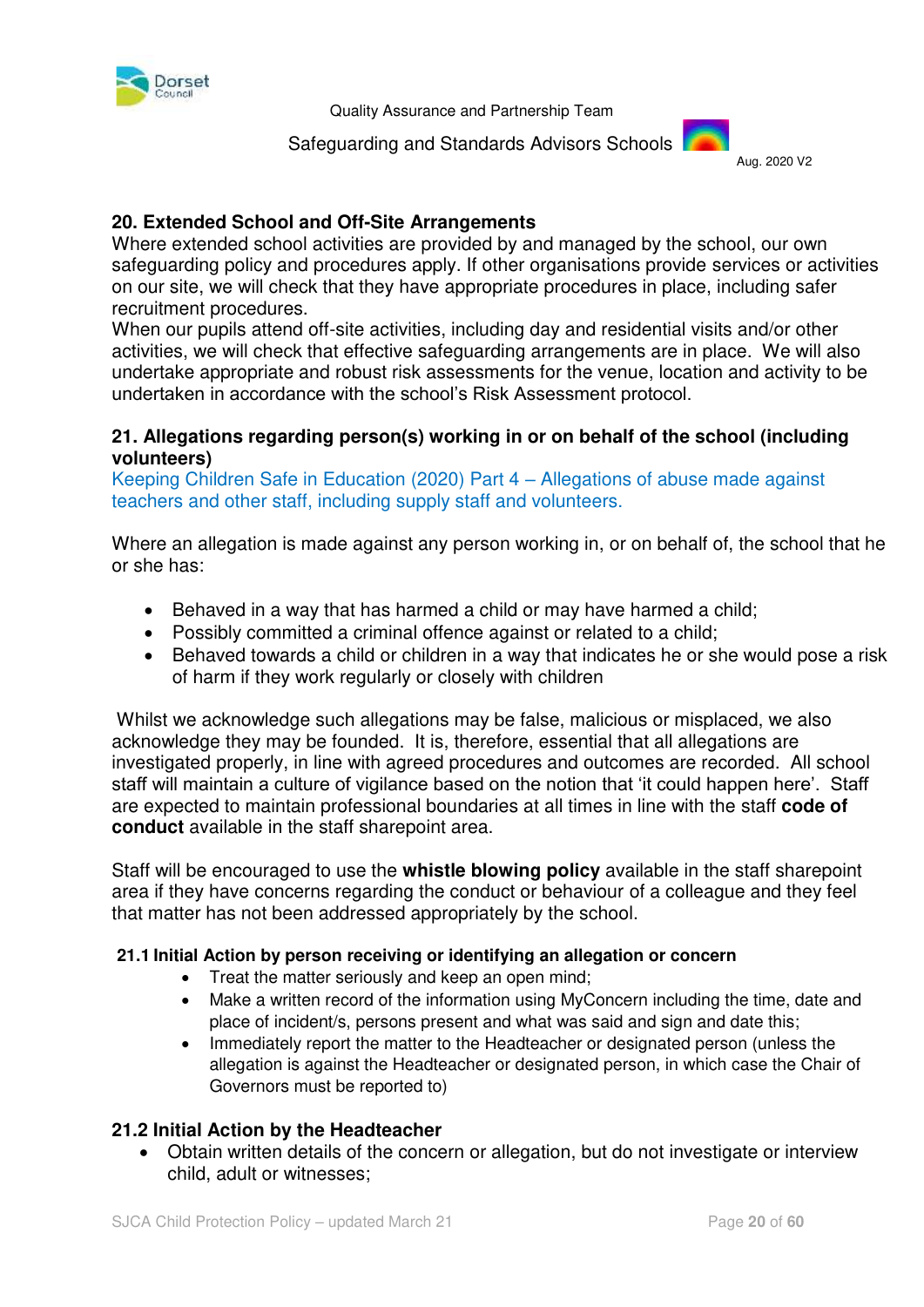

Safeguarding and Standards Advisors Schools



- Contact the Local Authority Designated Officer (LADO) within 1 working day;
- Inform the Chair of Governors of the allegation.

# **21.3 Subsequent Action by the Headteacher (or designated person)**

- In consultation with the Executive Principal, the board of trustees and HR conduct a disciplinary investigation, if an allegation indicates the need for this;
- Contribute to the child protection process by attending professional strategy meetings:
- Maintain contact with the Executive Principal, the board of trustees and HR.
- Ensure clear and comprehensive records regarding the allegation, and action taken, and outcome are retained on the staff member's personnel file;
- Consider along with Human Resources and the LADO whether a referral to the DBS should be made.

# **22. Children with special educational needs and disabilities**

Children with special educational needs (SEN) and disabilities can face additional safeguarding challenges, SEND children can be up to four times more likely to be abused due to additional vulnerabilities. As a school we will ensure a culture of vigilance that reflects the fact that additional barriers can exist when recognising abuse and neglect in this group of children. These can include:

- Assumptions that indicators of possible abuse such as behaviour, mood and injury relate to the child's disability without further exploration;
- The potential for children with SEN and disabilities being disproportionally impacted by behaviours such as bullying, without outwardly showing any signs; and
- Communication barriers and difficulties in overcoming these barriers. The school SENCO is Bryan Glover and the assistant SENCO is Claire Baker.

# **23. Mental Health**

All of the staff at The Sir John Colfox Academy have an awareness that mental health problems can in some cases be an indicator that a child is or has suffered abuse, neglect or exploitation.

The staff would not attempt to make a Mental health diagnosis however the staff are in a good position to observe the children on a daily basis and therefore identify those whose behaviour indicates they may be experiencing a mental health problem or be at risk of developing one.

 When Children who have suffered **adverse childhood experiences**, this may impact on them though-out their lives, this can also then have an impact on their behaviour, their ability to learn and effect their mental health.

If staff have a concern about the metal health of a child, they will follow school policy and report their concerns to the DSL.

# **24. Further Information on Safeguarding Issues**

Safeguarding covers more than the contribution made to child protection in relation to individual children. It also encompasses issues such as pupil health and safety, bullying, arrangements for meeting the medical needs of children providing first aid, school security, drugs and substance misuse, gang related activity and promoting positive behaviour.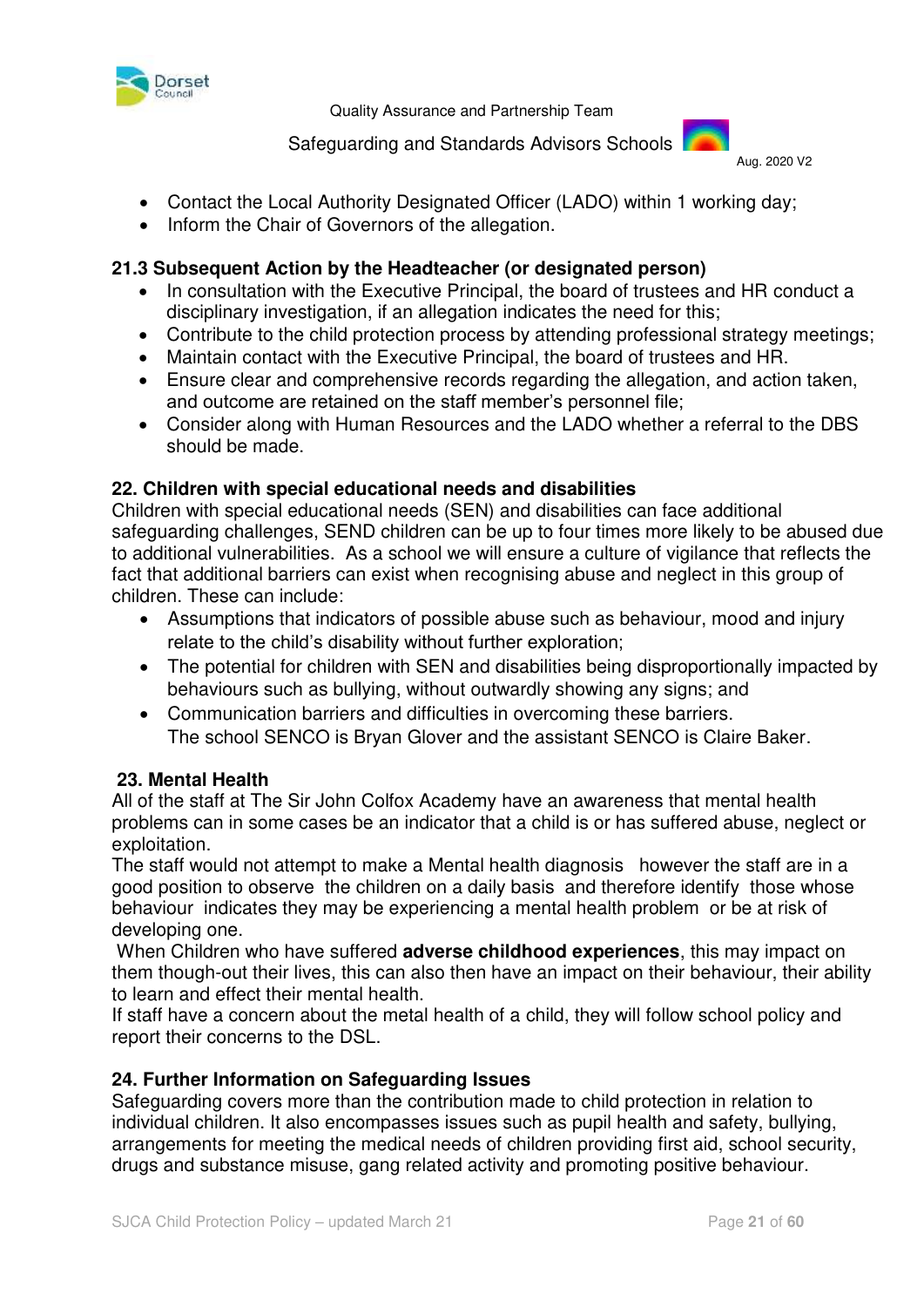

Safeguarding and Standards Advisors Schools



Below of some of the issues that all staff at The Sir John Colfox Academy take seriously and will act in line with the safeguarding policy to ensure children are safe.

#### **24.1 Bullying**

Bullying is behaviour by an individual or group, repeated over time, that intentionally hurts another individual or group either physically or emotionally. Bullying can take many forms (for instance, cyber-bullying via text messages or the internet), and is often motivated by prejudice against particular groups, for example on grounds of race, religion, gender, sexual orientation, or because a child is adopted or has caring responsibilities. It might be motivated by actual differences between children, or perceived differences. Stopping violence and ensuring immediate physical safety is obviously a school's first priority but emotional bullying can be more damaging than physical.

While bullying between children is not a separate category of abuse and neglect, it is a very serious issue that can cause considerable anxiety and distress. At its most serious level bullying can have a significant effect on a child's wellbeing and in very rare cases has been a feature in the suicide of some young people.

All incidences of bullying, including cyber-bullying and prejudice-based bullying must be reported and will be managed through our anti-bullying procedures. All pupils and parents receive a copy of the anti-bullying procedures on joining the school and the subject of bullying is addressed at regular intervals in the (PSHE) curriculum. If the bullying is particularly serious, or the anti-bullying procedures are deemed to be ineffective, the Headteacher and the DSL will consider implementing safeguarding procedures.

For further information please see the DEF guidance, Preventing and Tackling Bullying, [\(https://assets.publishing.service.gov.uk/\)](https://assets.publishing.service.gov.uk/)

and our school's Anti-bullying Policy available in the staff sharepoint area.

#### **24.2 Online Safety**

The breadth of issues classified within online safety is considerable, but can be categorised into three areas of risk:

- Content: being exposed to illegal, inappropriate or harmful material;
- Contact: being subjected to harmful online interaction with other users;
- Conduct: personal online behaviour that increases the likelihood of, or causes, harm.

The school recognises that its pupils will use mobile phones and computers at some time. They are a source of fun, entertainment, communication and education. However, we know that some men, women and young people will use these technologies to harm children. The harm might range from sending hurtful or abusive texts and emails, to enticing children to engage in sexually harmful conversations, behaviours, web cam photography or face-to-face meetings. Cyber-bullying by pupils via emails and texts will be treated as seriously as any other type of bullying and managed through our anti-bullying procedures.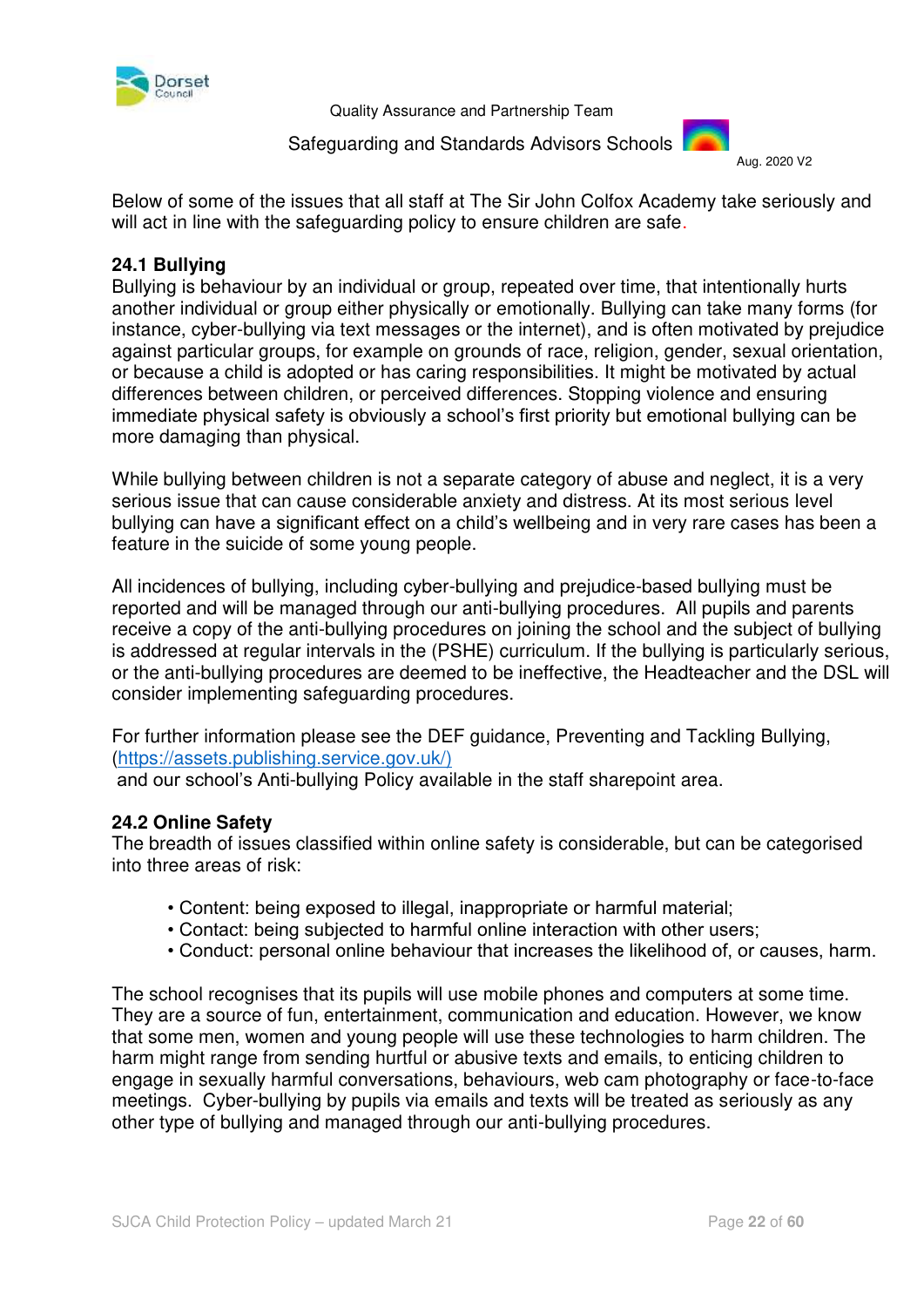

 Safeguarding and Standards Advisors Schools Aug. 2020 V2



Chatrooms and social networking sites are the most obvious sources of inappropriate and harmful content and behaviour, which pupils are not allowed to access in school. Some pupils will undoubtedly 'chat' on mobiles or social networking sites at home and the school will encourage parents to consider measures to keep their children safe when using social media.

The school has an Online Safety Policy that is known to all staff and pupils.

# **24.3 Filters and monitoring**

The governing bodies and trustees do all that they reasonably can to limit children's exposure to the above risks from the school or college's IT system. As part of this process, governing bodies ensure their school or college has appropriate filters and monitoring systems in place. Whilst considering their responsibility to safeguard and promote the welfare of children, and provide them with a safe environment in which to learn, governing bodies and proprietors should consider the age range of their pupils, the number of pupils, how often they access the IT system and the proportionality of costs vs risks. The appropriateness of any filters and monitoring systems are a matter for individual schools and colleges and will be informed in part by the risk assessment required by the Prevent Duty.

The UK Safer Internet Centre has published guidance as to what "appropriate" might look like: [\(https://www.saferinternet.org.uk/\)](https://www.saferinternet.org.uk/).

Whilst filtering and monitoring are an important part of the online safety picture for schools and colleges to consider, it is only one part. Governors and proprietors should consider a whole school approach to online safety. This will include a clear policy on the use of mobile technology in the school ( pg 103 keeping Children safe in education 2020) Many children have unlimited and unrestricted access to the internet via 3G and 4G in particular and the school and college should carefully consider how this is managed on their premises. Whilst it is essential that governing bodies and proprietors ensure that appropriate filters and monitoring systems are in place, they should be careful that "over blocking" does not lead to unreasonable restrictions as to what children can be taught with regard to online teaching and safeguarding.

Staff training Governors and proprietors should ensure that, as part of the requirement for staff to undergo regularly updated safeguarding training and the requirement to ensure children are taught about safeguarding, including online that online safety training for staff is integrated, aligned and considered as part of the overarching safeguarding approach. It is recommended at all of the Governing body have completed level 1 Safeguarding and the Chair and Safeguarding Lead governors should undertake training at a minimum L2, every 2 years

# **24.4 Information and support.**

There is a wealth of information available to support schools and colleges to keep children safe online. The following is not exhaustive but should provide a useful starting point: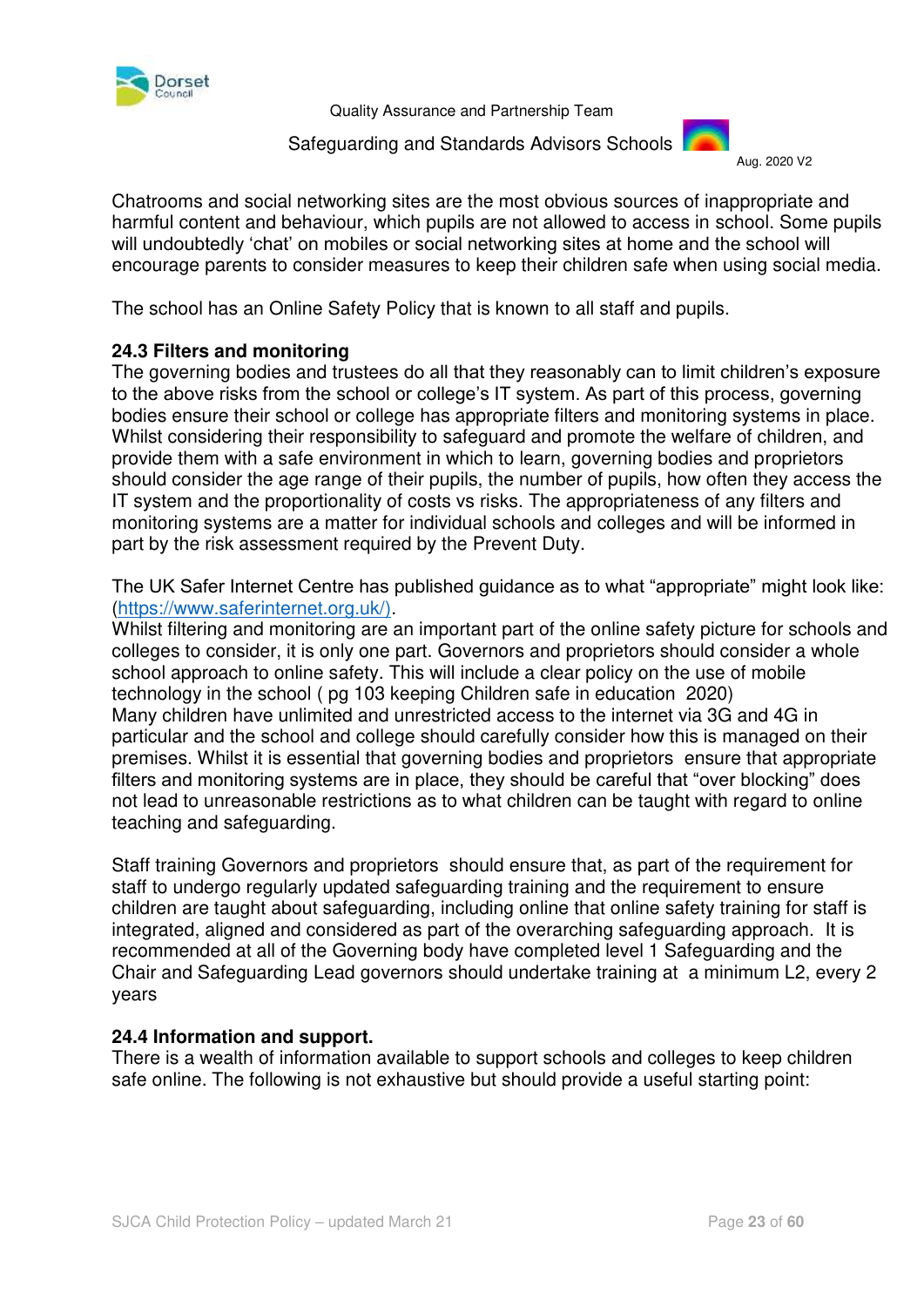

Safeguarding and Standards Advisors Schools



- UKCIS. Online Safety in school s and Colleges: Questions for the governing board.
- NSPCC. Provides online advice regarding online safety arrangements.
- South West Grid for Learning. Provides advice on all aspects of a school or colleges online safety arrangements.

### **24.5 Photography and Images**

Most of the people who take or view photographs or videos of children do so for entirely understandable and acceptable reasons. However, some people abuse children through taking or using images, so we must ensure that we have safeguards in place. To protect pupils, we will:

- Seek their consent for photographs to be taken or published (for e.g. on our website or in newspapers or publications);
- Seek parental consent;
- Use only the pupil's first name with an image;
- Ensure pupils are appropriately dressed;
- Only use school equipment to make images of children (no personal devices are permitted for this purpose);
- Encourage pupils to tell us if they are worried about any photographs that are taken of them.

#### **24.6 Children Missing Education**

All staff at The Sir John Colfox Academy understand that children who go missing, especially on more than one occasion, may be at risk of a range of safeguarding issues, these may include neglect, sexual abuse, or exploitation, and a may be a sign of child criminal exploitation, including county Lines

School staff will follow the local guidance available on the Pan Dorset Safeguarding children partnership website and where reasonably possible, the school will hold three emergency contact numbers for each pupil. This goes beyond the legal minimum and is good practice as it provides additional options to contact a responsible adult when a child is missing education. [\(https://pandorsetscb.proceduresonline.com/p\\_ch\\_miss\\_care\\_home\\_ed.html](https://pandorsetscb.proceduresonline.com/p_ch_miss_care_home_ed.html) ).

#### **24.7 Home Education**

Where parents inform our school that they wish to 'home educate' their child, they must do so in writing, we will then inform our school will inform the Elective Home Education administrator (EHE) who will implement the 'Elective Home Education' procedure. ( [https://www.dorsetcouncil.gov.uk/education-and-training/schools-and-learning/elective-home](https://www.dorsetcouncil.gov.uk/education-and-training/schools-and-learning/elective-home-education-ehe-information-for-parents.aspx)[education-ehe-information-for-parents.aspx](https://www.dorsetcouncil.gov.uk/education-and-training/schools-and-learning/elective-home-education-ehe-information-for-parents.aspx) )

#### **24.8 Children who harm others**

Our school recognises that the harm caused to children by the harmful and bullying behaviour of other children can be significant. Children who harm others should be held responsible for their harmful behaviour and the school staff alerted to the fact that they are likely to pose a risk to other children in the school, home and community.

Where this harm involves sexual abuse, serious physical or serious emotional abuse, the safeguarding procedures set out in this policy will be applied. This school recognises that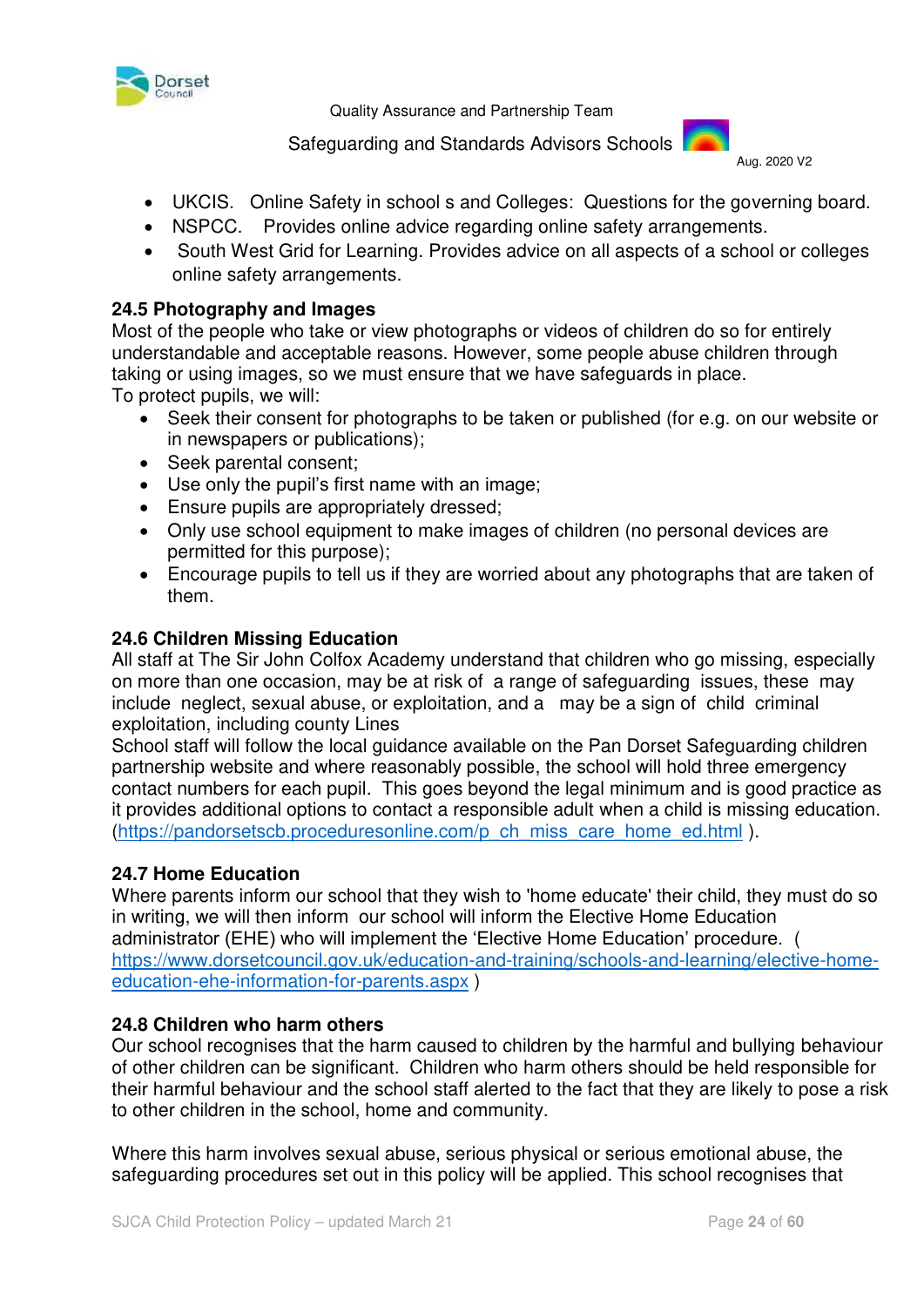

 Safeguarding and Standards Advisors Schools Aug. 2020 V2



children who harm others are likely to have considerable needs themselves and may have experienced or be experiencing significant harm themselves.

Where a child has caused significant harm to another child, through sexual abuse or serious physical or emotional abuse, the school will make separate referrals to Children's Social Care for the victim(s) and perpetrator(s).

Such children and young people are likely to be children in need, and some will, in addition, be suffering, or at risk of suffering, significant harm, and may themselves be in need of protection. Children and young people who abuse others should be held responsible for their abusive behaviour, while being identified and responded to in a way that meets their needs as well as protecting others.

#### **24.9 Peer on Peer Abuse**

Peer on Peer abuse is any form of physical, sexual, emotional and financial abuse, and coercive control, exercised between children and within children's relationships (both intimate and non-intimate). Peer-on-peer abuse can take various forms, including serious bullying (including cyber-bullying), relationship abuse, domestic violence, child sexual exploitation, youth and serious youth violence, harmful sexual behaviour, and/or gender-based violence.

**25. Child Sexual Exploitation** is a form of child sexual abuse. Sexual abuse may involve physical contact, including assault by penetration (for example, rape or oral sex) or nonpenetrative acts such as masturbation, kissing, rubbing and touching outside clothing. It may include non-contact activities, such as involving children in the production of sexual images, forcing children to look at sexual images or watch sexual activities, encouraging children to behave in sexually inappropriate ways or grooming a child in preparation for abuse (including via the internet).

The definition of child sexual exploitation is as follows:

Child sexual exploitation is a form of child sexual abuse. It occurs where an individual or group takes advantage of an imbalance of power to coerce, manipulate or deceive a child or young person under the age of 18 into sexual activity (a) in exchange for something the victim needs or wants, and/or (b) for the financial advantage or increased status of the perpetrator or facilitator. The victim may have been sexually exploited even if the sexual activity appears consensual. Child sexual exploitation does not always involve physical contact; it can also occur using technology.

Child sexual exploitation is a complex form of abuse and it can be difficult for those working with children to identify and assess. The indicators for child sexual exploitation can sometimes be mistaken for 'normal adolescent behaviours. It requires knowledge, skills, professional curiosity and an assessment which analyses the risk factors and personal circumstances of individual children to ensure that the signs and symptoms are interpreted correctly, and appropriate support is given. Even where a young person is old enough to legally consent to sexual activity, the law states that consent is only valid where they make a choice and have the freedom and capacity to make that choice. If a child feels they have no other meaningful choice, are under the influence of harmful substances or fearful of what might happen if they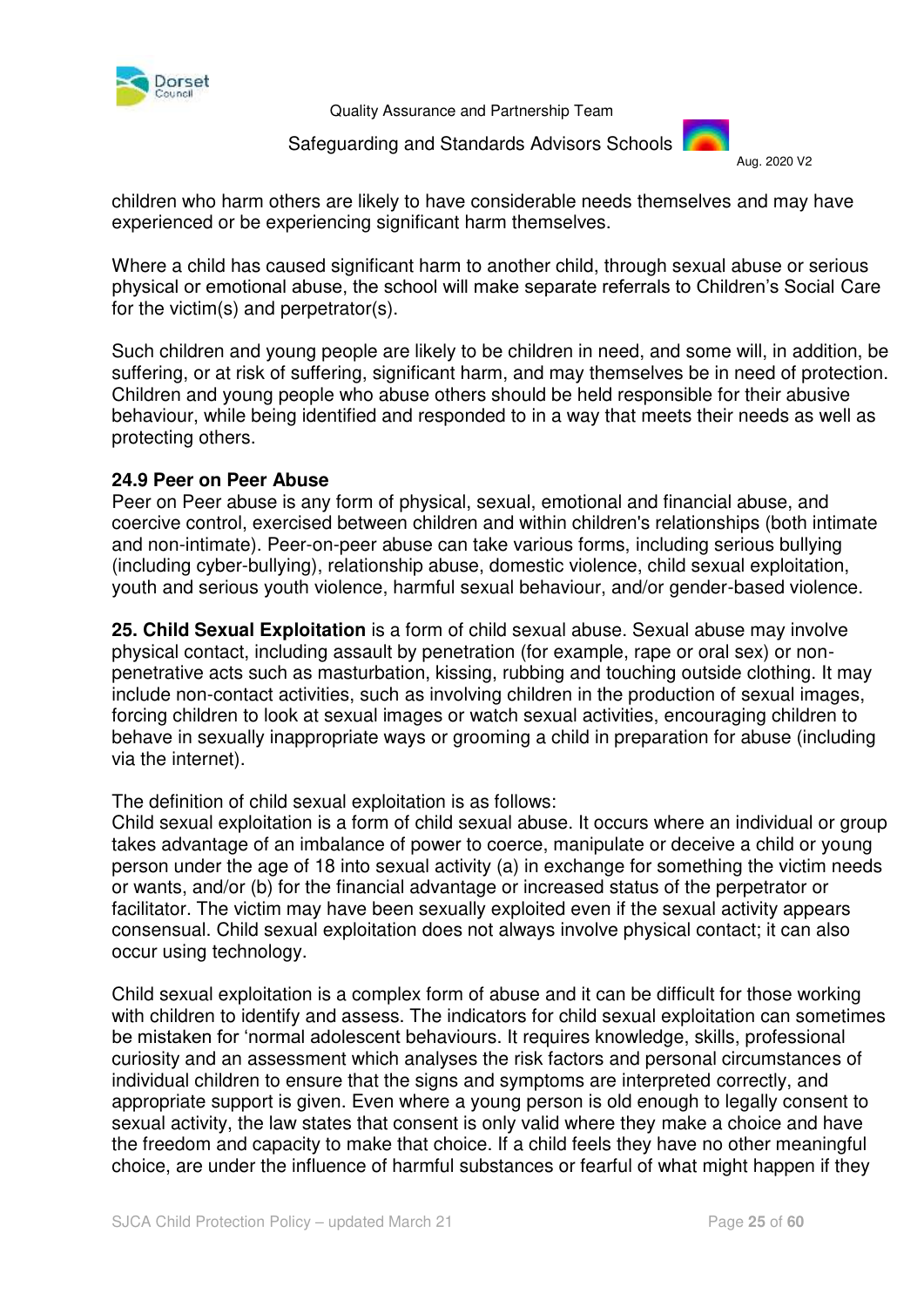

 Safeguarding and Standards Advisors Schools Aug. 2020 V2



don't comply (all of which are common features in cases of child sexual exploitation) consent cannot legally be given whatever the age of the child.

Child sexual exploitation is never the victim's fault, even if there is some form of exchange: all children and young people under the age of 18 have a right to be safe and should be protected from harm.

One of the key factors found in most cases of child sexual exploitation is the presence of some form of exchange (sexual activity in return for something); for the victim and/or perpetrator or facilitator.

Where it is the victim who is offered, promised or given something they need or want, the exchange can include both tangible (such as money, drugs or alcohol) and intangible rewards (such as status, protection or perceived receipt of love or affection). It is critical to remember the unequal power dynamic within which this exchange occurs and to remember that the receipt of something by a child/young person does not make them any less of a victim. It is also important to note that the prevention of something negative can also fulfil the requirement for exchange, for example a child who engages in sexual activity to stop someone carrying out a threat to harm his/her family.

Whilst there can be gifts or treats involved in other forms of sexual abuse (e.g. a father who sexually abuses but also buys the child toys) it is most likely referred to as child sexual exploitation if the 'exchange', as the core dynamic at play, results in financial gain for or enhanced status of, the perpetrator. Where the gain is only for the perpetrator/facilitator, there is most likely a financial gain (money, discharge of a debt or free/discounted goods or services) or increased status as a result of the abuse. If sexual gratification, or exercise of power and control, is the only gain for the perpetrator (and there is no gain for the child/young person) this would not normally constitute child sexual exploitation, but should be responded to as a different form of child sexual abuse.

If, as a school, we are concerned a child is being sexually exploited we will follow the procedures set out in this document and make reference to the local guidance provided by the PAN Dorset safeguarding Partnership.

Further guidance can be obtained from 'Child sexual exploitation Definition and a guide for practitioners, local leaders and decision makers working to protect children from child sexual exploitation can be useful when considering cases of CSE'. [\(https://assets.publishing.service.gov.uk/government/uploads/system/uploads/attachment\\_dat](https://assets.publishing.service.gov.uk/government/uploads/system/uploads/attachment_data/file/591903/CSE_Guidance_Core_Document_13.02.2017.pdf) [a/file/591903/CSE\\_Guidance\\_Core\\_Document\\_13.02.2017.pdf\)](https://assets.publishing.service.gov.uk/government/uploads/system/uploads/attachment_data/file/591903/CSE_Guidance_Core_Document_13.02.2017.pdf)

# **25.1 Child Criminal Exploitation**

As set out in the Serious Violence Strategy

[\(https://www.gov.uk/government/publications/serious-violence-strategy\)](https://www.gov.uk/government/publications/serious-violence-strategy) published by the Home Office, criminal exploitation is where an individual or group takes advantage of an imbalance of power to coerce, control, manipulate or deceive a child or young person under the age of 18 into any criminal activity (a) in exchange for something the victim needs or wants, and/or (b) for the financial or other advantage of the perpetrator or facilitator and/or (c)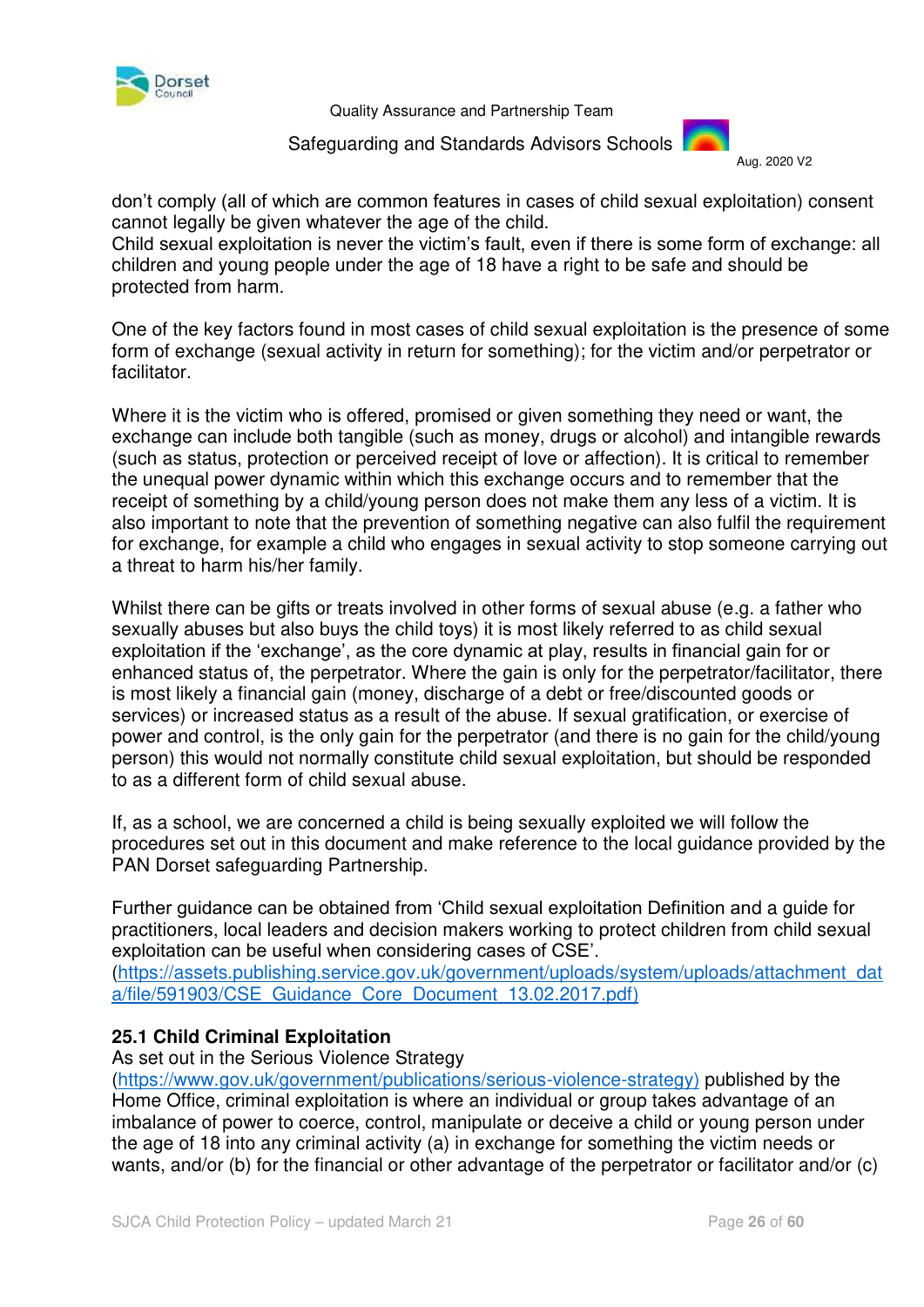

Safeguarding and Standards Advisors Schools



through violence or the threat of violence. The victim may have been criminally exploited even if the activity appears consensual. Child criminal exploitation does not always involve physical contact; it can also occur through the use of technology.

#### **25.2 County Lines**

As set out in the Serious Violence Strategy, published by the Home Office, County Lines is a term used to describe gangs and organised criminal networks involved in exporting illegal drugs into one or more importing areas within the UK, using dedicated mobile phone lines or other form of 'deal line'. They are likely to exploit children and vulnerable adults to move and store the drugs and money, and they will often use coercion, intimidation, violence (including sexual violence) and weapons.

# **25.3 Sexual violence and sexual harassment between children in schools and colleges**

Sexual violence and sexual harassment can occur between two children of any sex. They can also occur through a group of children sexually assaulting or sexually harassing a single child or group of children.

Children who are victims of sexual violence and sexual harassment will likely find the experience stressful and distressing. This will, in all likelihood, adversely affect their educational attainment. Sexual violence and sexual harassment exist on a continuum and may overlap, they can occur online and offline (both physical and verbal) and are never acceptable. It is important that all victims are taken seriously and offered appropriate support. Schools and colleges should consider the following:

• It is more likely that girls will be the victims of sexual violence and more likely that sexual harassment will be perpetrated by boys. The Sir John Colfox Academy ensure that all staff are aware of the importance of:

• Making clear that sexual violence and sexual harassment is not acceptable, will never be tolerated and is not an inevitable part of growing up.

• not tolerating or dismissing sexual violence or sexual harassment as "banter", "part of growing up", "just having a laugh" or "boys being boys"; and

• challenging behaviours (which are potentially criminal in nature), such as grabbing bottoms, breasts, vaginas and penises. Dismissing or tolerating such behaviours risks normalising them. • Children with Special Educational Needs and Disabilities (SEND) can be especially vulnerable. Disabled and deaf children are three times103 more likely to be abused than their peers. Additional barriers can sometimes exist when recognising abuse in SEND children;

'Upskirting' has now become a criminal offence and therefore requires a safeguarding response if happening in school.

When, we as a school, consider issues of sexual violence and harassment between children we will seek support from our children's social care partners.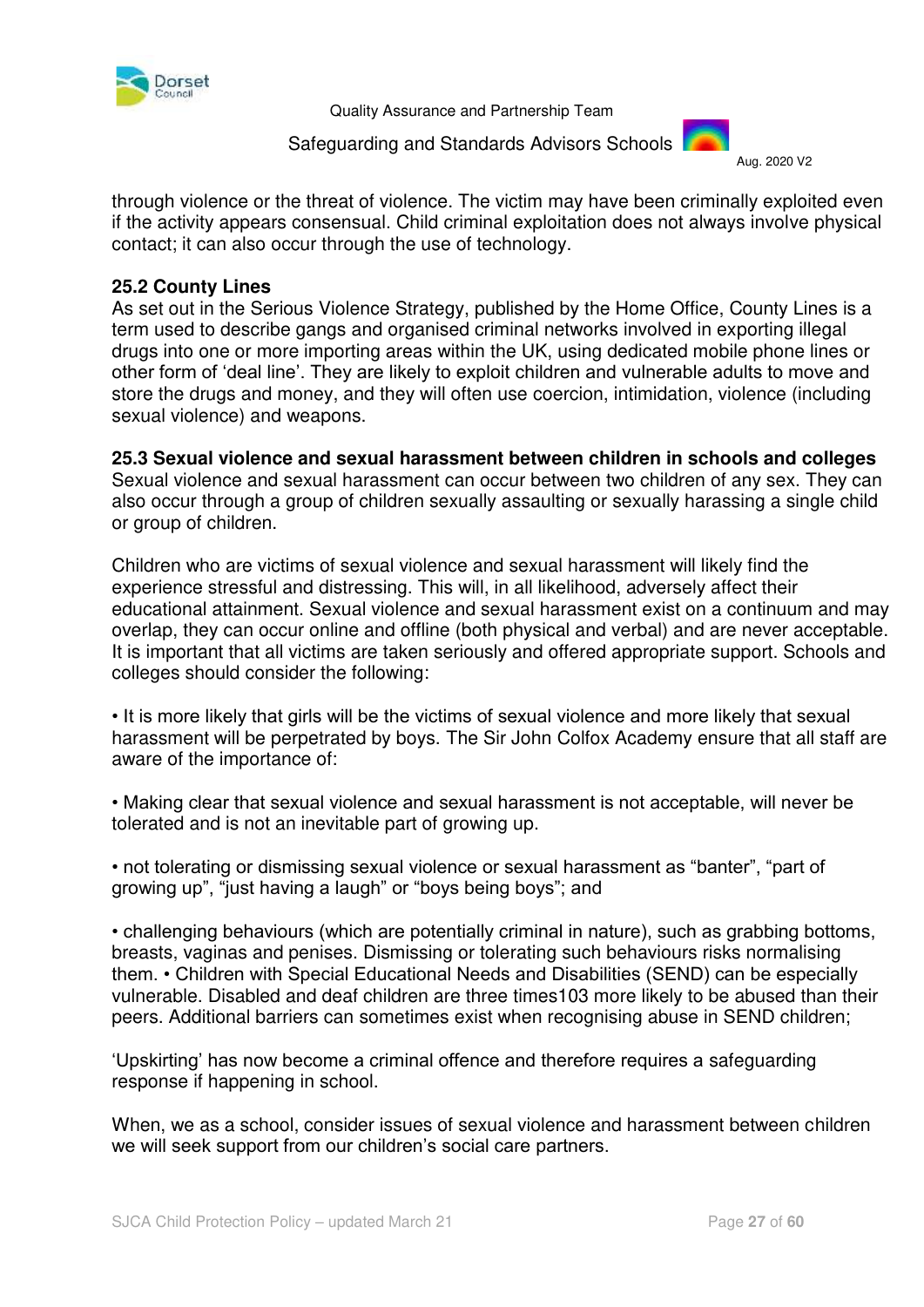

Safeguarding and Standards Advisors Schools



# **26. Contextual Safeguarding**

Contextual Safeguarding is an approach to understanding, and responding to, young people's experiences of significant harm and risk beyond their families. It recognises that the different relationships that young people form in their neighbourhoods, schools and online can feature violence and abuse. Parents and carers have little influence over these contexts, and young people's experiences of extra-familial abuse can undermine parent-child relationships. Therefore, children's social care practitioners and school staff need to engage with individuals and sectors who do have influence over/within extra-familial contexts, and recognise that assessment of, and intervention with, these spaces are a critical part of safeguarding practices. Contextual Safeguarding, therefore, expands the objectives of child protection systems in recognition that young people are vulnerable to abuse in a range of social contexts. If, as a school, we are concerned a child is being exploited in an extra-familiar context, as previously outlined, we will follow the procedures set out in this document and consult or refer to children's social care. [\(https://contextualsafeguarding.org.uk/\)](https://contextualsafeguarding.org.uk/)

# **27. Female Genital Mutilation (FGM)**

Female Genital Mutilation (FGM) comprises all procedures involving partial or total removal of the external female genitalia or other injury to the female genital organs. This procedure is typically performed on girls between the ages of 4 and 13 but on some cases, it is performed on new-born infants or on young women before marriage or pregnancy.

If, we as a school, are concerned that a child may be at risk of FGM we will follow the Pan Dorset Safeguarding Partnership guidance following the referrals procedure.

# **27.1 FGM Mandatory Reporting Duty**

Section 5B of the Female Genital Mutilation Act 2003 (as inserted by section 74 of the Serious Crime Act 2015) places a statutory duty upon teachers, along with social workers and healthcare professionals, to report to the police where they discover (either through disclosure by the victim or visual evidence) that FGM appears to have been carried out on a girl under 18. Those failing to report such cases will face disciplinary sanctions. It will be rare for teachers to see visual evidence, and they should not be examining pupils, but the same definition of what is meant by "to discover that an act of FGM appears to have been carried out" is used for all professionals to whom this mandatory reporting duty applies. ([https://pandorsetscb.proceduresonline.com/p\\_referrals.html\)](https://pandorsetscb.proceduresonline.com/p_referrals.html)

#### **27.2 So-called 'honour-based' Abuse**

Honour based abuse is a collection of practices which are used to control behaviour within families or other social groups. To protect perceived cultural religious beliefs and or honour. Such violence can occur when perpetrators perceived that a relative has shamed the family and or the community by breaking the honour code. For young victims this is a form of child abuse and a serious abuse of human rights.

It can be distinguished from other forms of violence as it is often committed with some degree of approval and or collusion for family rand or the community members. Women and men, and younger members of the family can all be involved in the abuse.

Any suspicion or disclosure of violence or abuse against a child in the name of honour will be treated seriously and an immediate referral to Children's Social Care will be made with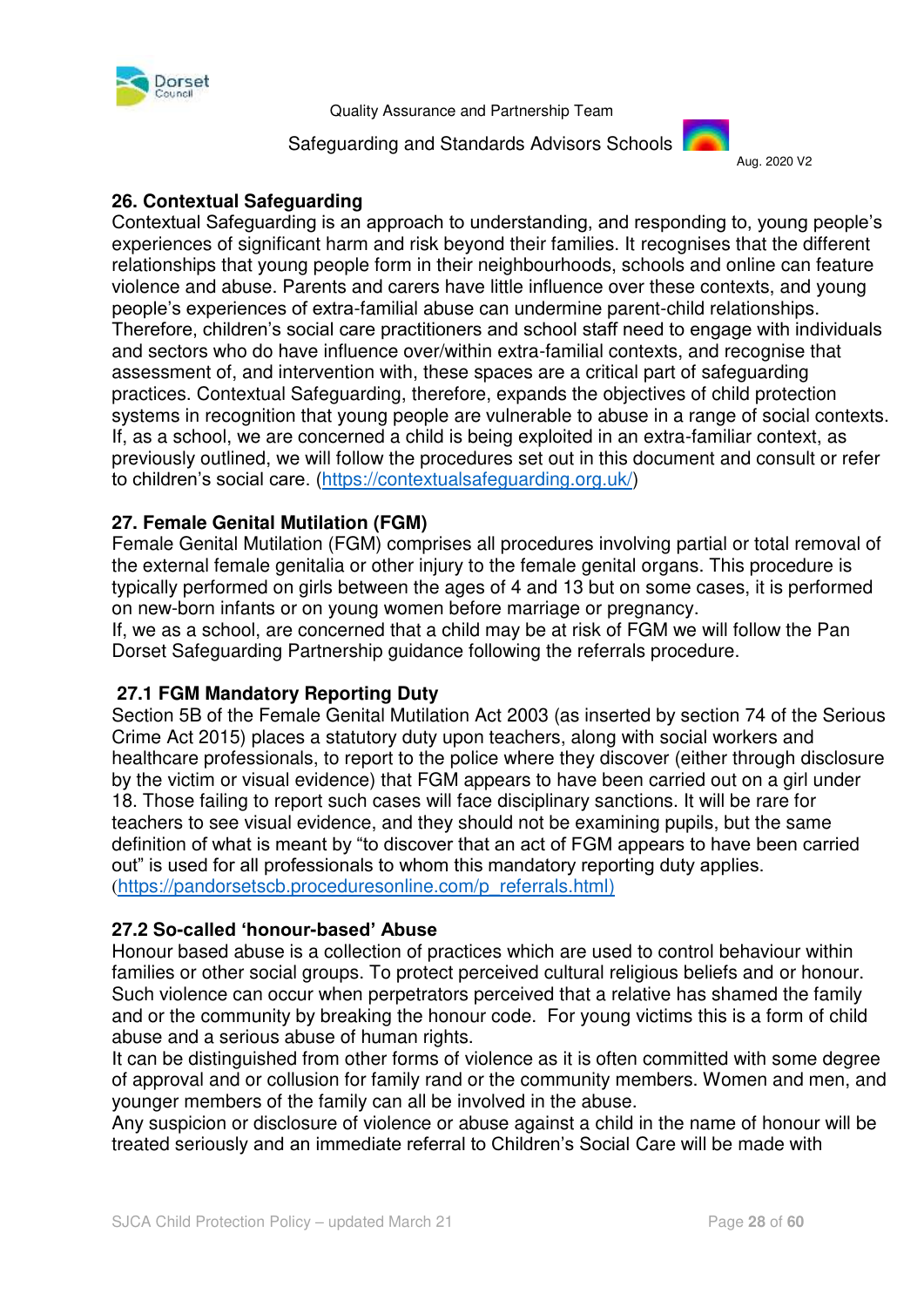

Safeguarding and Standards Advisors Schools



reference to the local Pan Dorset continuum of Need. [\(https://pandorsetscb.proceduresonline.com/p\\_referrals.html\)](https://pandorsetscb.proceduresonline.com/p_referrals.html)

# **28. Preventing Radicalisation and Extremism**

From 1 July 2015 all schools must have regard to the statutory guidance issued under section 29 of the Counter-Terrorism and Security Act 2015, paragraphs 57-76 of the guidance are in relation to schools and child care providers, and states that schools should have due regard to the need to prevent people from being drawn into terrorism" We as a school will fulfil our responsibilities under the Prevent Duty it is essential that staff are able to identify children who may be vulnerable to radicalisation and know what to do when they are identified. Protecting children from the risk of radicalisation should be seen as part of schools' wider safeguarding duties, and is similar in nature to protecting children from other harms (e.g. drugs, gangs, neglect, sexual exploitation), whether these come from within their family or are the product of outside influences.

We aim to build pupils' resilience to radicalisation by promoting fundamental British values and enabling them to challenge extremist views. The Prevent duty is not intended to stop pupils debating controversial issues. On the contrary, the school will provide a safe space in which children, young people and staff can understand the risks associated with terrorism and develop the knowledge and skills to be able to challenge extremist arguments. We will be mindful of the risk of children being exposed to extremist materials via the internet.

If, as a school, are concerned we will follow safeguarding procedures and refer to the Pan Dorset Safeguarding Children's Partnership's guidance on Prevent.

[\(https://pandorsetscb.proceduresonline.com/p\\_sg\\_ch\\_extremism.html?zoom\\_highlight=preven](https://pandorsetscb.proceduresonline.com/p_sg_ch_extremism.html?zoom_highlight=prevent+duty) [t+duty\)](https://pandorsetscb.proceduresonline.com/p_sg_ch_extremism.html?zoom_highlight=prevent+duty)

# **28.1 Channel**

Channel is a voluntary, confidential support programme which focuses on providing support at an early stage to people who are identified as being vulnerable to being drawn into terrorism. Prevent referrals may be passed to a multi-agency Channel panel, which will discuss the individual referred to determine whether they are vulnerable to being drawn into terrorism and consider the appropriate support required. A representative from the school or college may be asked to attend the Channel panel to help with this assessment. An individual's engagement with the programme is entirely voluntary at all stages.

# **29. Children with Family members in Prison.**

There are around 200,00 children in England and Wales who have a parent sent to prison each year. This places the children at risk of poor outcomes, including poverty, stigma and isolation They may also suffer from poor mental health. NICCO provides information for professionals who work with the offender and their children to assist in mitigating the negative consequences for the children.

#### **30.References**

Child sexual exploitation. Definition and guide for practitioners, local leaders and decision makers working to protect children from child sexual exploitation. (2017) Department for Education.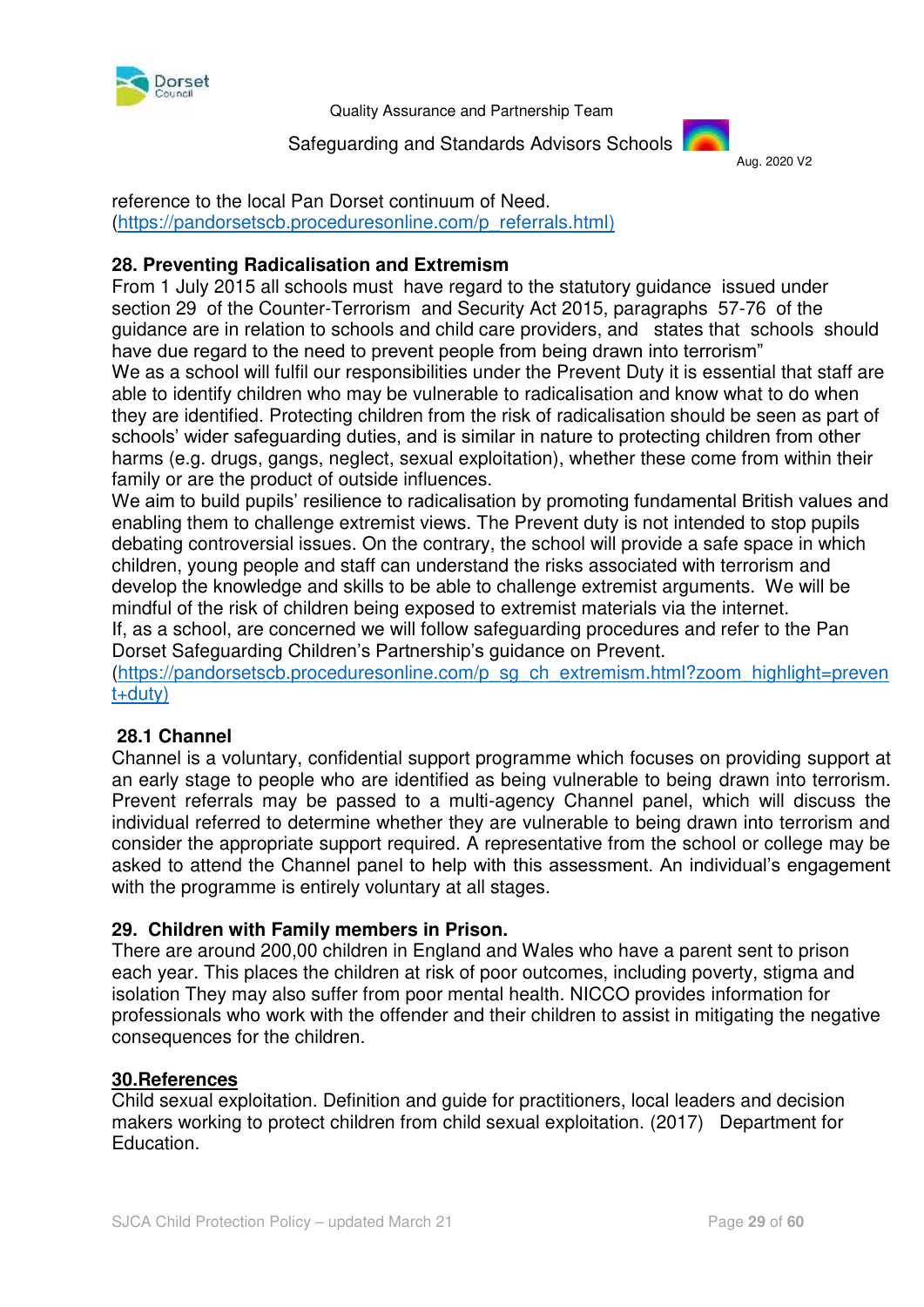

#### Safeguarding and Standards Advisors Schools

Aug. 2020 V2

[https://assets.publishing.service.gov.uk/government/uploads/system/uploads/attachment\\_data](https://assets.publishing.service.gov.uk/government/uploads/system/uploads/attachment_data/file/591903/CSE_Guidance_Core_Document_13.02.2017.pdf) [/file/591903/CSE\\_Guidance\\_Core\\_Document\\_13.02.2017.pdf](https://assets.publishing.service.gov.uk/government/uploads/system/uploads/attachment_data/file/591903/CSE_Guidance_Core_Document_13.02.2017.pdf) . Accessed August 2020

Contextual Safeguarding Network [\(https://contextualsafeguarding.org.uk/](https://contextualsafeguarding.org.uk/) Accessed August 2020.

Elective home education (EHE) information for parents. Dorset Council [https://www.dorsetcouncil.gov.uk/education-and-training/schools-and-learning/elective-home](https://www.dorsetcouncil.gov.uk/education-and-training/schools-and-learning/elective-home-education-ehe-information-for-parents.aspx)[education-ehe-information-for-parents.aspx](https://www.dorsetcouncil.gov.uk/education-and-training/schools-and-learning/elective-home-education-ehe-information-for-parents.aspx)Accessed August 2020.

Keeping children Safe in Education, statutory guidance for Schools. September 2020. Department for Education.

National Information centre on children of offenders.<https://www.nicco.org.uk/>Accessed August 2020

Pan-Dorset Safeguarding Children Partnership (SCP) Policies and Procedures Manual <https://pandorsetscb.proceduresonline.com/>accessed August.2020

Preventing and Tackling Bullying. Advice for headteachers, staff and governing bodies. (2017). Department for Education.

[https://assets.publishing.service.gov.uk/government/uploads/system/uploads/attachment\\_data](https://assets.publishing.service.gov.uk/government/uploads/system/uploads/attachment_data/file/623895/Preventing_and_tackling_bullying_advice.pdf) [/file/623895/Preventing\\_and\\_tackling\\_bullying\\_advice.pdf](https://assets.publishing.service.gov.uk/government/uploads/system/uploads/attachment_data/file/623895/Preventing_and_tackling_bullying_advice.pdf) . Accessed August 2020

Serious Violence Strategy. (2018). HM Government <https://www.gov.uk/government/publications/serious-violence-strategy>Accessed August 2020

The Prevent duty. Departmental advice for schools and childcare providers (2015) department for Education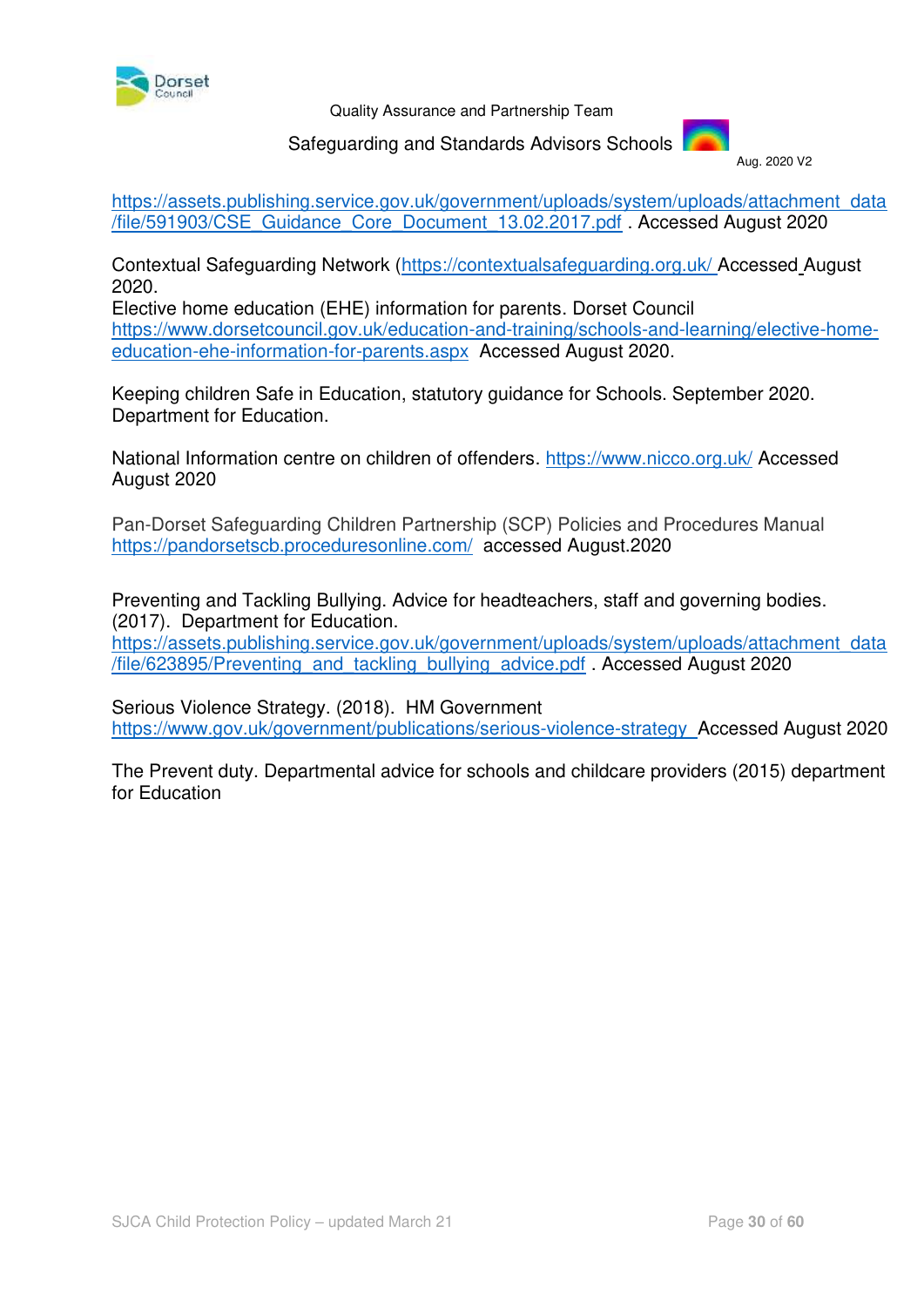

Safeguarding and Standards Advisors Schools



# **APPENDIX 1**

# The Sir John Colfox Academy **COVID-19 Safeguarding and Child Protection Policy  Effective from September 2020**

#### **1. Context**

Why appendix is required Links to other key documentation in school Possible Covid 19 safeguarding concerns

#### **2. Disclosures**

Remaining vigilant to disclosures (verbal and non-verbal) How to deal with a disclosure 

#### **3. Designated Safeguarding Lead**

The role of DSL/DDSL Maintaining files and sharing of information What to do if concerned about a member of staff

#### **4. Safer Recruitment**

Adherence to KCSiE 20120 part 3 Recruitment and induction

#### **5. Transition of Children**

Contacting families

#### **6. Summary of Key Points**

#### **7. References**

Information sources used for this Appendix.

#### **1. Context**

This policy annex reflects the specific issues the Sir John Colfox Academy require all employees and volunteers to be aware of as the school prepares reopens to the full roll of children.

This policy annex is based on DfE guidance issued on 2 July 2020 [\(https://www.gov.uk/government/publications/actions-for-schools-during-the-coronavirus](https://www.gov.uk/government/publications/actions-for-schools-during-the-coronavirus-outbreak/guidance-for-full-opening-schools)[outbreak/guidance-for-full-opening-schools\)](https://www.gov.uk/government/publications/actions-for-schools-during-the-coronavirus-outbreak/guidance-for-full-opening-schools).

This policy annex should also be read and understood in conjunction with the school's safeguarding policy, the safeguarding annex dated April 2020 covering the period 23 March – 17 July 2020, and the schools risk assessments, health and safety requirements, code of conduct (including acceptable use of technology), Whistleblowing and the principles set out in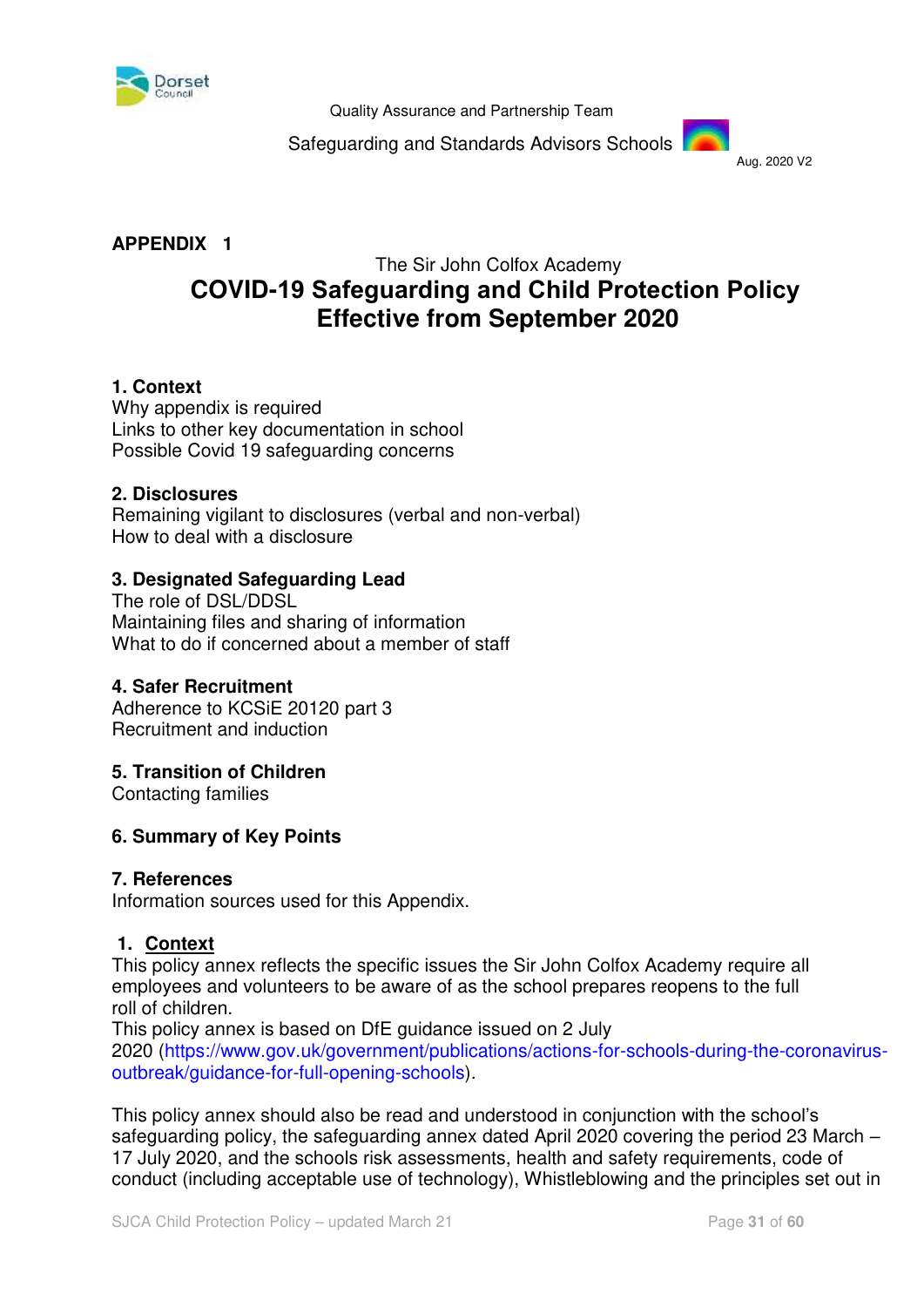

Safeguarding and Standards Advisors Schools



Keeping Children Safe in Education (KCSiE) 2020 part 1 that staff are asked to ensure they are familiar with. This appendix and all linked policies and procedures will be reviewed regularly to ensure it meets the needs of The Sir John Colfox Academy and the current situation.

The safeguarding of children remains our priority and everyone's responsibility. Where an adult has concerns about a child, they should report this immediately to DSL or the Deputy DSL using the schools established system.

As the children return to school having spent a number of weeks at home, it is likely that:

- Many will have anxieties that will cause them to be distressed at being back at school
- Many are likely to have mental health concerns
- Children are likely to have had significant changes in their routine and will struggle to adjust back to being at school
- Some have had access to materials on-line that are either age inappropriate or possibly have been exposed to other adults who wish to groom children for exploitive and/or abusive purposes
- Some children will have suffered abuse form the adults in their house
- Some children will have witnessed domestic abuse and violence or have been abusive to their parents/carers or siblings (peer on peer abuse)
- Some children will have experienced abuse (online, physical, emotional, sexual) from their siblings or their peers
- Peer on peer abuse online will manifest as possible behaviour concerns

# **2. Disclosures**

As a result of the above (not an exhaustive list), all adults must be vigilant to the likelihood that there will be a greater number of disclosures. The Sir John Colfox Academy staff will ensure that the following key points are understood. Information to support staff taking a disclosure can be found within the full Child Protection Policy. Not all disclosures are verbal. Staff will need be vigilant to this and act when appropriate.

School information on disclosure highlight the following key principles:

- Don't panic remain calm and reassuring in your manner, listen.
- Give the child your full attention to demonstrate you are listening carefully and taking the information seriously.
- Let the child take their time, go at their own pace and use their own words.
- If they need further encouragement remember TED (Tell me, Explain, Describe)
- Reassure them that they did the right thing by telling someone, and that they have been brave in doing so.
- Assure them that it is not their fault and you will do your best to help.
- Let them know that, to ensure they will be safe, you will need to tell someone else.
- Let them know what you are going to do next at an age appropriate level.
- Don't make promises to keep a disclosure a secret

As soon as the child is safe, ensure the child's words (or actions) are recorded as accurately as possible and this is shared immediately with the DSL on site or senior member of staff who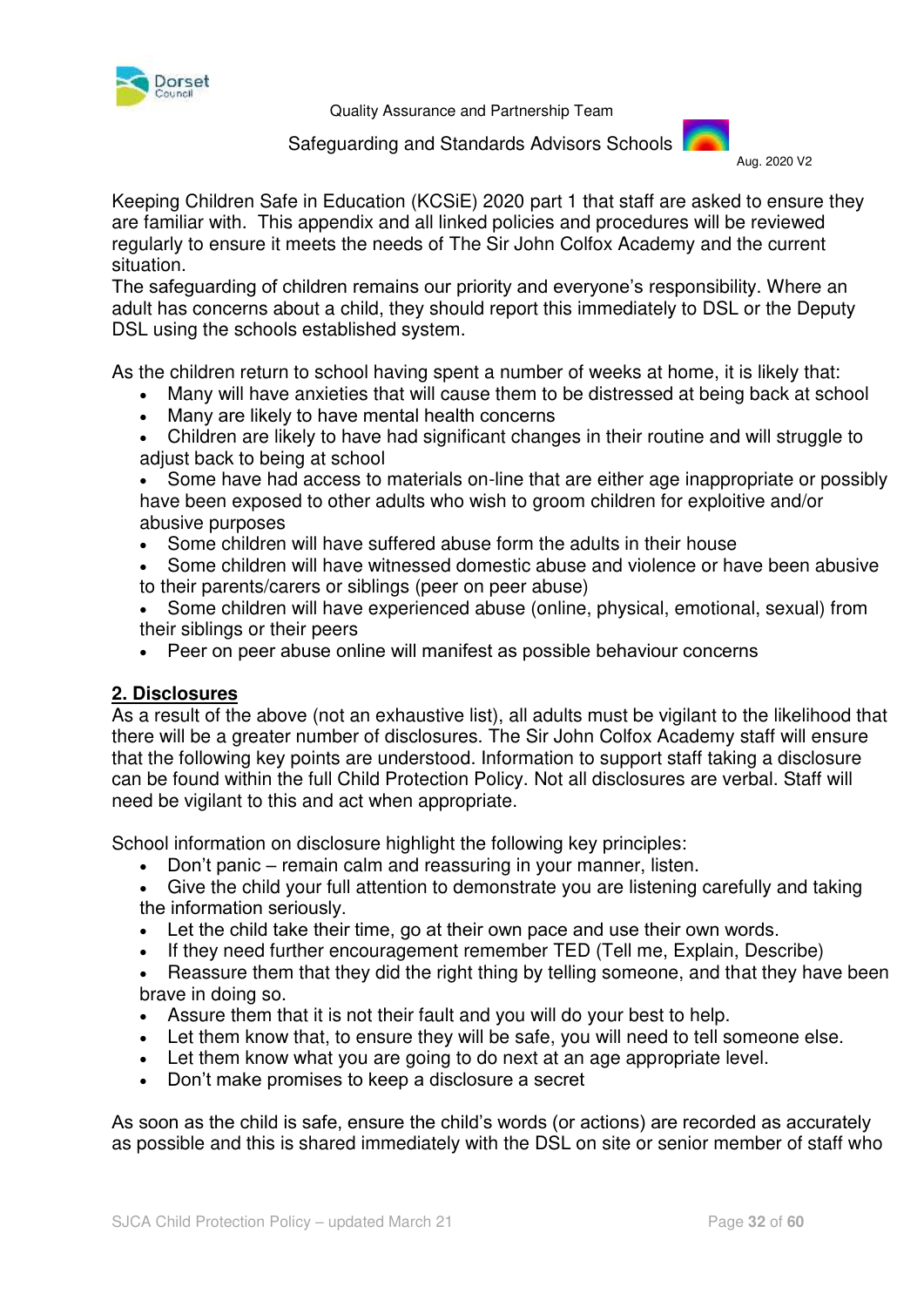

#### Safeguarding and Standards Advisors Schools

Aug. 2020 V2

is responsible for safeguarding due to the DSLs absence (see section below about DSL on site). Staff should use MyConcern to report to the DSL.

#### **3. Designated Safeguarding Lead**

Designated Safeguarding Leads (and Deputies) should be provided with more time especially in the first few weeks of the term to help them provide support to staff and children regarding any new Safeguarding and Welfare concerns and the handling of referrals to Children's Social care and other agencies where appropriate. (2.7.2020 guidance for full opening: Schools)

Wherever possible, the DSL or Deputy DSL will be on site and can be accessed by all staff. They will be available to act on concerns as these become apparent, including to support partner agencies should information be required to be shared. Should it not be possible for the DSL or any deputies to be on site, they will be contactable by phone and email or similar virtual means. 

The Designated Safeguarding Lead is Mrs Carol Duffy (Deputy Headteacher). The school has 8 additional Deputy Safeguarding Leads: Ms Laura Webb (Deputy Headteacher), Mr Adam Teasdale (Assistant Headteacher/Head of Sixth Form), Mr Bryan Glover (Assistant Headteacher/SENCO), Mr Graham Farrow (Head of upper school), Mrs Sue Chudley (Head of middle school), Mr Nathan Bartlett (Head of lower school), Miss Michelle Birch and Mrs Greta Leat (Pastoral officers) and Mrs Tracey Smith (Sixth Form pastoral officer). All staff are reminded of their Whistleblowing responsibilities should they have a concern about the behaviour of a colleague, including the Headteacher. This must be shared according to the current whistleblowing policy available in the staff sharepoint area.

DSL and DDSL will ensure that safeguarding files and chronologies have been updated with all relevant information since the start of school closures and will continue to ensure that this record keeping is kept up to date.

The DSL will ensure that all staff and volunteers receive information that enables them to undertake their safeguarding role with diligence and curiosity. This is likely to be through the sharing of information, through email and other forms of communication. The DSL will also ensure that staff have enough information that means they can fulfil their specific roles in school, (recognising this role may be different due to Covid 19). Staff will ensure that they seek further support if they feel that they need greater information or support. The school website will be updated to ensure that key documents, referenced in this appendix can be found.

# **4. Safer Recruitment**

The Sir John Colfox Academy will ensure that any recruitment of staff still adheres to the requirement as detailed in Part 3 of KCSiE 2020. The school will ensure that all relevant checks are undertaken and detailed in the schools' Single Central Record (SCR) that can be accessed by the Headteacher. Induction of new staff will still conform to requirements as detailed in KCSiE despite this being likely to be through a virtual process rather than face to face.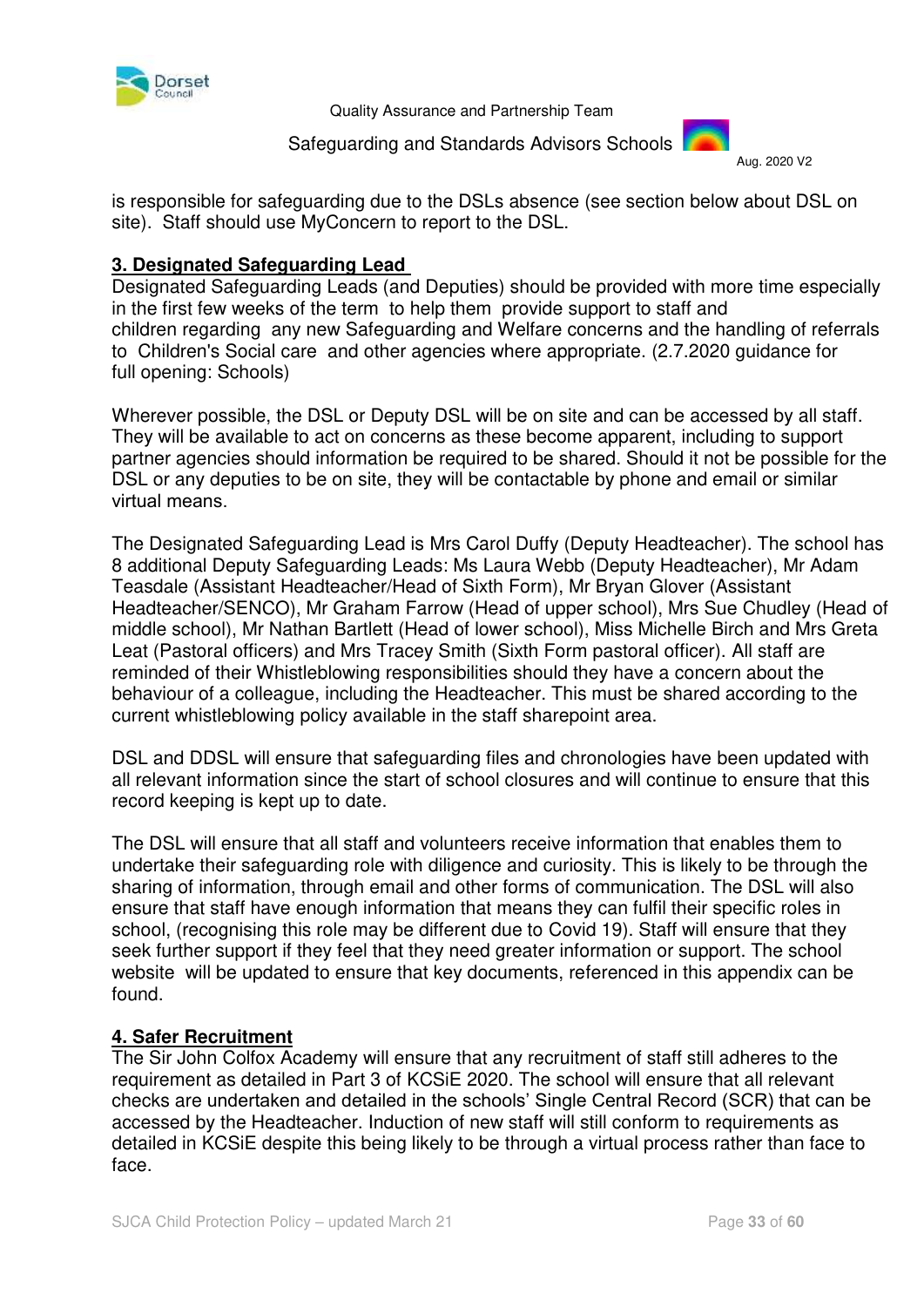

#### Safeguarding and Standards Advisors Schools Aug. 2020 V2



There is no requirement to obtain a new DBS check for returning staff who have continued to be employed but have not been working in regulated activity during partial school closures. If for any reason The Sir John Colfox Academy have concerns about the individual, they may obtain a new check in the usual way.

The Sir John Colfox Academy will continue to follow its legal duty to refer to the DBS anyone who has harmed or poses a risk of harm to a child or vulnerable adult. Full details can be found at paragraph 163 of KCSIE.

Visiting contractors or agency staff will equally still be required to have demonstrated the appropriate levels of checks as details in KCSiE 2020.

#### **5. Transition of children**

DSL (or appropriate member of staff e.g. nominated key worker) will prior to a vulnerable child returning to school after a period of absence contact them and their families to identify any change in circumstance that has occurred since school closures.

The Sir John Colfox Academy will continue to support and advise families on how to keep their child safe (e.g. online safety and mental health awareness) via a variety of different communications.

#### **6. Summary of key points**

- The best interests of children must always continue to come first.
- If anyone at The Sir John Colfox Academy has a safeguarding concern about any child or a concern about a colleague, they should continue to act and act immediately as per established procedures.
- DSL or deputy should always be available or contactable and staff will know who this is on a daily basis and how to contact them.
- It is essential that unsuitable people are not allowed to enter the children's workforce and/or gain access to children.

#### **7.0 References**

2.7.2020. Guidance for the full opening: Schools: DFE

[https://www.gov.uk/government/publications/actions-for-schools-during-the-coronavirus](https://www.gov.uk/government/publications/actions-for-schools-during-the-coronavirus-outbreak/guidance-for-full-opening-schools)[outbreak/guidance-for-full-opening-schools.](https://www.gov.uk/government/publications/actions-for-schools-during-the-coronavirus-outbreak/guidance-for-full-opening-schools) (accessed 21.7.2020)

20.5.2020. Guidance. Coronavirus (COVID 19): Safeguarding in schools, colleges and other providers. DFE. [https://www.gov.uk/government/publications/covid-19-safeguarding-in](https://www.gov.uk/government/publications/covid-19-safeguarding-in-schools-colleges-and-other-providers/coronavirus-covid-19-safeguarding-in-schools-colleges-and-other-providers)[schools-colleges-and-other-providers/coronavirus-covid-19-safeguarding-in-schools-colleges](https://www.gov.uk/government/publications/covid-19-safeguarding-in-schools-colleges-and-other-providers/coronavirus-covid-19-safeguarding-in-schools-colleges-and-other-providers)[and-other-providers](https://www.gov.uk/government/publications/covid-19-safeguarding-in-schools-colleges-and-other-providers/coronavirus-covid-19-safeguarding-in-schools-colleges-and-other-providers) (accessed 21.7.2020)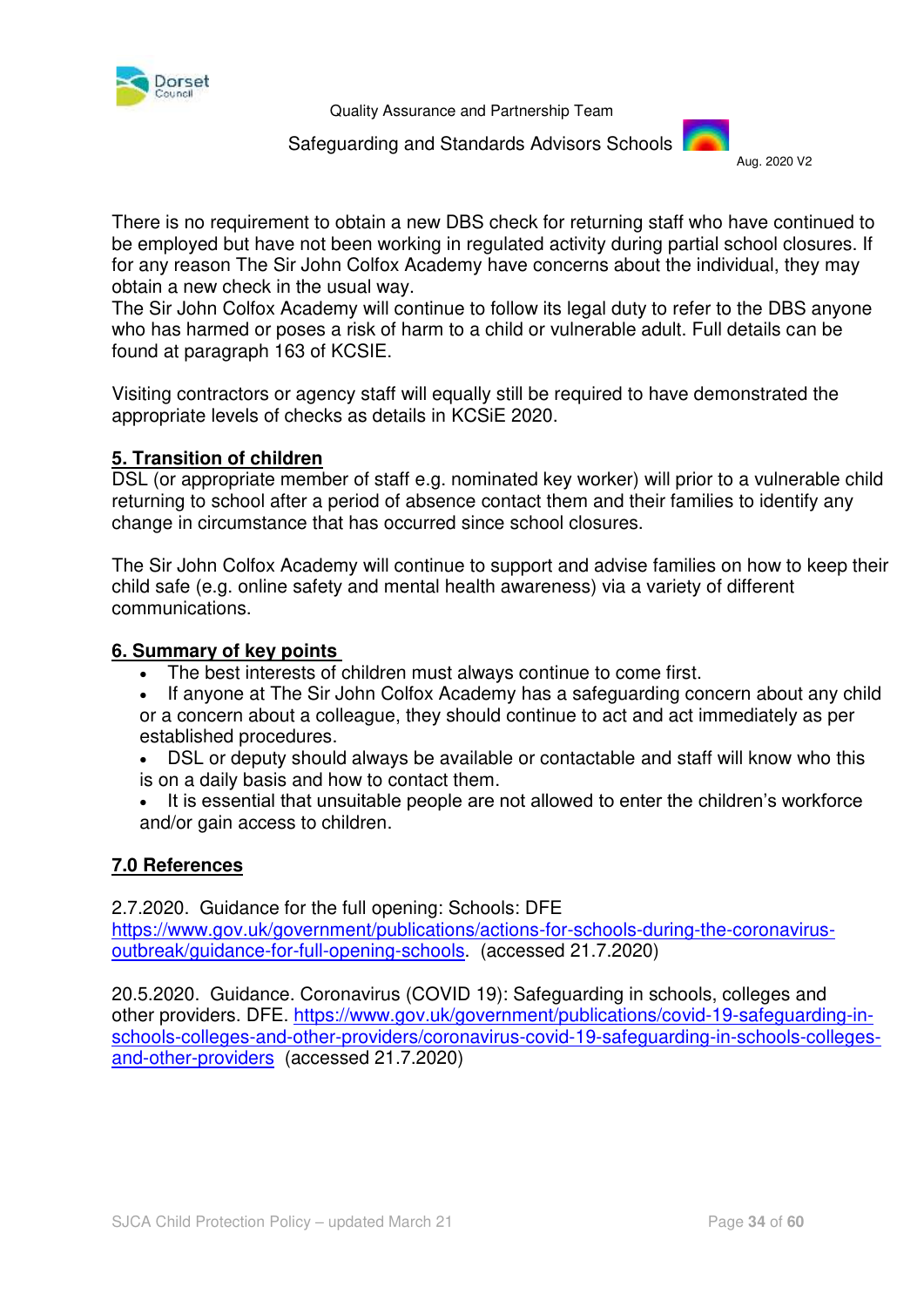

Safeguarding and Standards Advisors Schools



# **APPENDIX 2**

# **Child Protection during the Covid-19 measures during lockdown 23 May – 17 July 2020 5 January- 22 February 2021**

# **Context**

The way schools and colleges are currently operating in response to coronavirus (COVID-19) is fundamentally different to business as usual. Most children are no longer in a school setting and staff numbers have been affected by the outbreak.

Schools have been asked to provide care for children who are vulnerable and children whose parents are critical to the COVID-19 response and cannot be safely cared for at home.

This annex to our Child Protection policy sets out details of our safeguarding arrangements for:

- 1. Version control and dissemination
- 2. Safeguarding priority
- 3. Current school position
- 4. Safeguarding partners' advice
- 5. Roles and responsibilities
- 6. Vulnerable children
- 7. Increased vulnerability or risk
- 8. Attendance
- 9. Reporting concerns about children and staff
- 10. Safeguarding training and induction
- 11. Safer recruitment/volunteers and movement of staff
- 12. Peer on peer abuse
- 13. Online safety
- 14. New children at the school
- 15. Supporting children not in school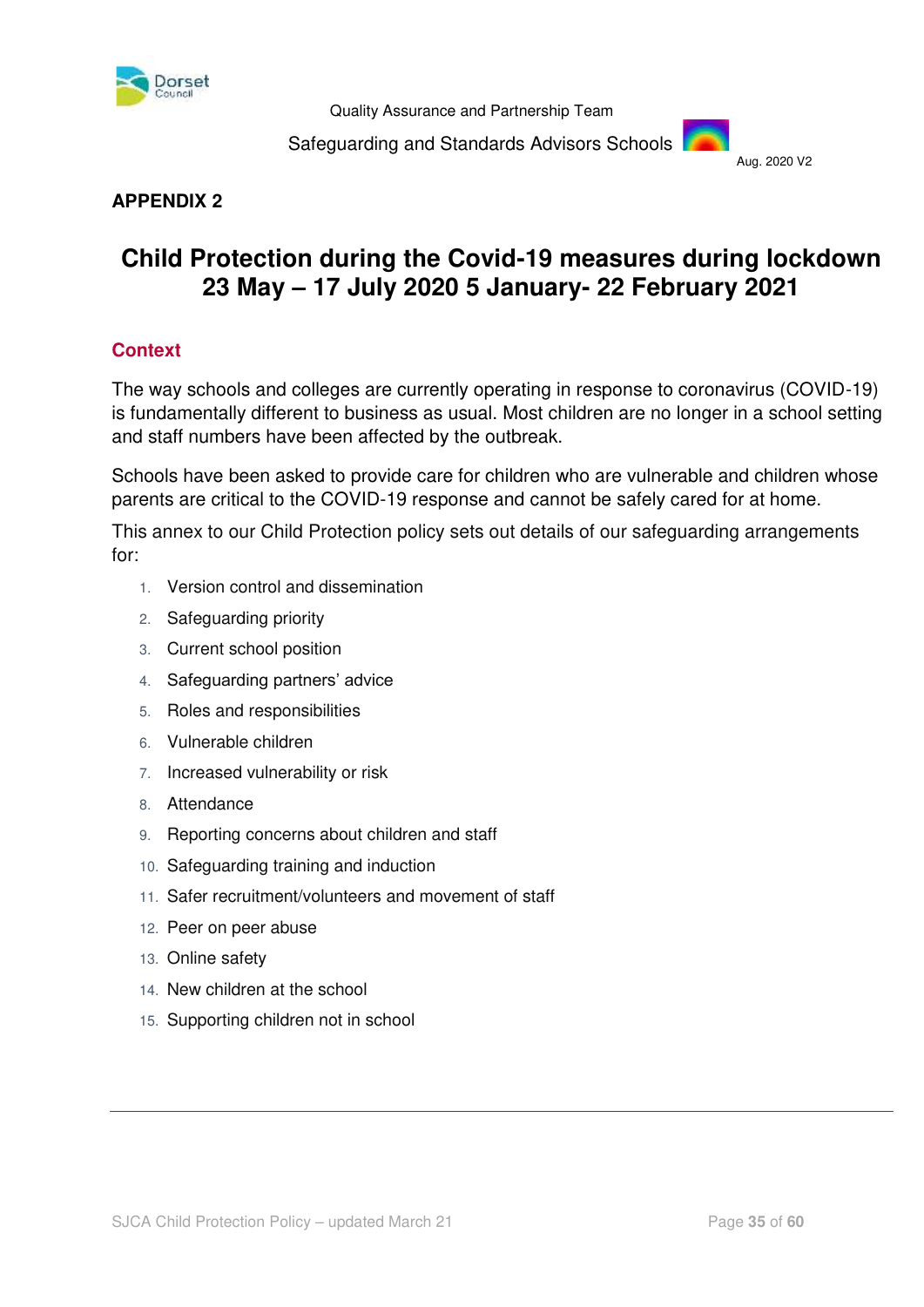

#### Safeguarding and Standards Advisors Schools

Aug. 2020 V2

#### **Version control and dissemination**

This is version 1.0 of this annex. It will be reviewed by our designated safeguarding lead (DSL) or a deputy DSL on a weekly basis as circumstances continue to evolve or following updated Department for Education advice or guidance. It is available on the school website here www.colfox.org and is made available to staff by MyConcern.

We will ensure that on any given day all staff and volunteers in attendance will be aware of who the DSL and deputy DSLs are and how staff and volunteers can speak to them.

#### **Safeguarding priority**

During these challenging times the safeguarding of all children at our school – whether they are currently at home or in attendance – continues to be our priority. The following fundamental safeguarding principles remain the same:

- the best interests of children continue to come first
- if anyone in our school has a safeguarding concern, they will act immediately
- a designated safeguarding lead (DSL) or deputy DSL will always be available
- no unsuitable people will be allowed to gain access to children
- children should continue to be protected when they are online.

# **Current school position**

At the present time, the school is open to children who are vulnerable and children whose parents are critical to the COVID-19 response and cannot be safely cared for at home. Only staff who are members of the school are present on site on a weekly rota..

All staff and volunteers attending on site from outside our school will complete an induction to ensure they are aware of safeguarding risks and know how to act if they have concerns.

#### **Safeguarding partners' advice**

We continue to work closely with our three safeguarding partners, and we will ensure this annex is consistent with their advice. This will include expectations for supporting children with education, health and care (EHC) plans, the local authority designated officer and children's social care, reporting mechanisms, referral thresholds and children in need. The current advice is below.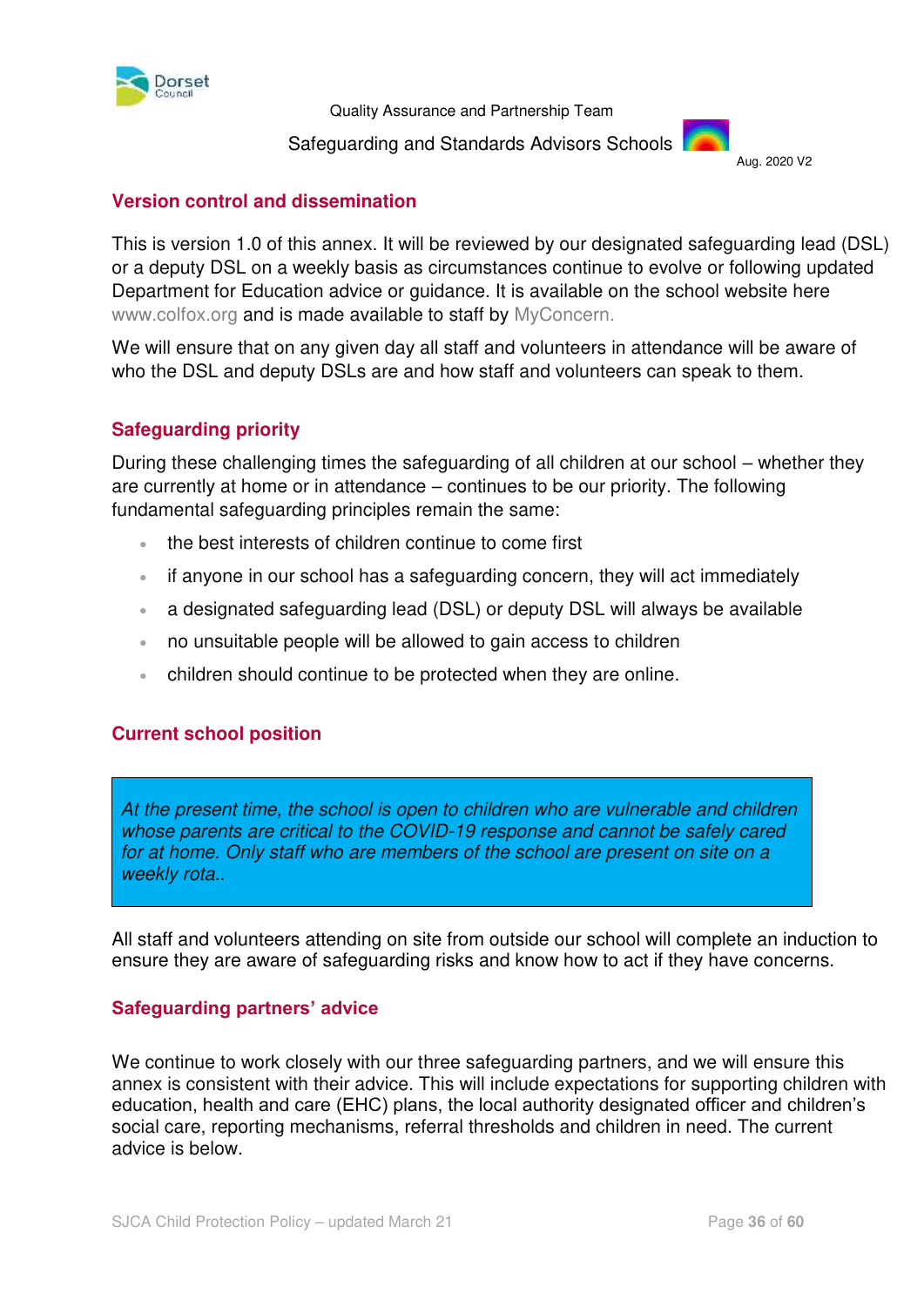

 Safeguarding and Standards Advisors Schools Aug. 2020 V2



The LA is working in collaboration with schools to protect children at this difficult time. It has made clear that all parties must work together, holding true to safeguarding principles but working pragmatically to keep children safe. They recognise the need to share information where necessary, providing safeguards are in place.

#### **Roles and responsibilities**

The roles and responsibilities for safeguarding in our school remain in line with our Child Protection Policy.

If possible, our DSL and at least one deputy DSL will be available on site during the school day. Where this is not possible, we will:

- have a trained DSL or deputy DSL available by phone and/or online video; or
- ensure we have access to a trained DSL or deputy DSL from the Trust by phone and/or online video.

Where our DSL or a deputy DSL cannot be on site, then in addition to one of the above options we will also ensure a senior leader from the school takes responsibility for coordinating safeguarding on site.

#### **The designated safeguarding lead (DSL) for child protection is**: Carol Duffy

Contact details: email: duffyc@colfox.dorset.sch.uk tel: 01308 422291

**The deputy designated leads are:** Carol Duffy, Adam Teasdale, Bryan Glover, Laura Webb, Nathan Bartlett, Sue Chudley, Graham Farrow, Tracey Smith, Michelle Birch and Greta Leat.

Carol Duffy: [duffyc@colfox.dorset.sch.uk](mailto:duffyc@colfox.dorset.sch.uk)  Laura Webb: [webbl@colfox.dorset.sch.uk](mailto:webbl@colfox.dorset.sch.uk) Adam Teasdale: [teasdalet@colfox.dorset.sch.uk](mailto:teasdalet@colfox.dorset.sch.uk) Bryan Glover: [gloverjb@colfox.dorset.sch.uk](mailto:gloverjb@colfox.dorset.sch.uk) Nathan Bartlett: [Bartlettn@colfox.dorset.sch.uk](mailto:Bartlettn@colfox.dorset.sch.uk) Sue Chudley: [chudleyc@colfox.dorset.sch.uk](mailto:chudleyc@colfox.dorset.sch.uk) Graham Farrow: [farrowg@colfox.dorset.sch.uk](mailto:farrowg@colfox.dorset.sch.uk) Tracey Smith: [smitht@colfox.dorset.sch.uk](mailto:smitht@colfox.dorset.sch.uk) Michelle Birch: [birchm@colfox.dorset.sch.uk](mailto:birchm@colfox.dorset.sch.uk)  Greta Leat: leatg@colfox.dorset.sch.uk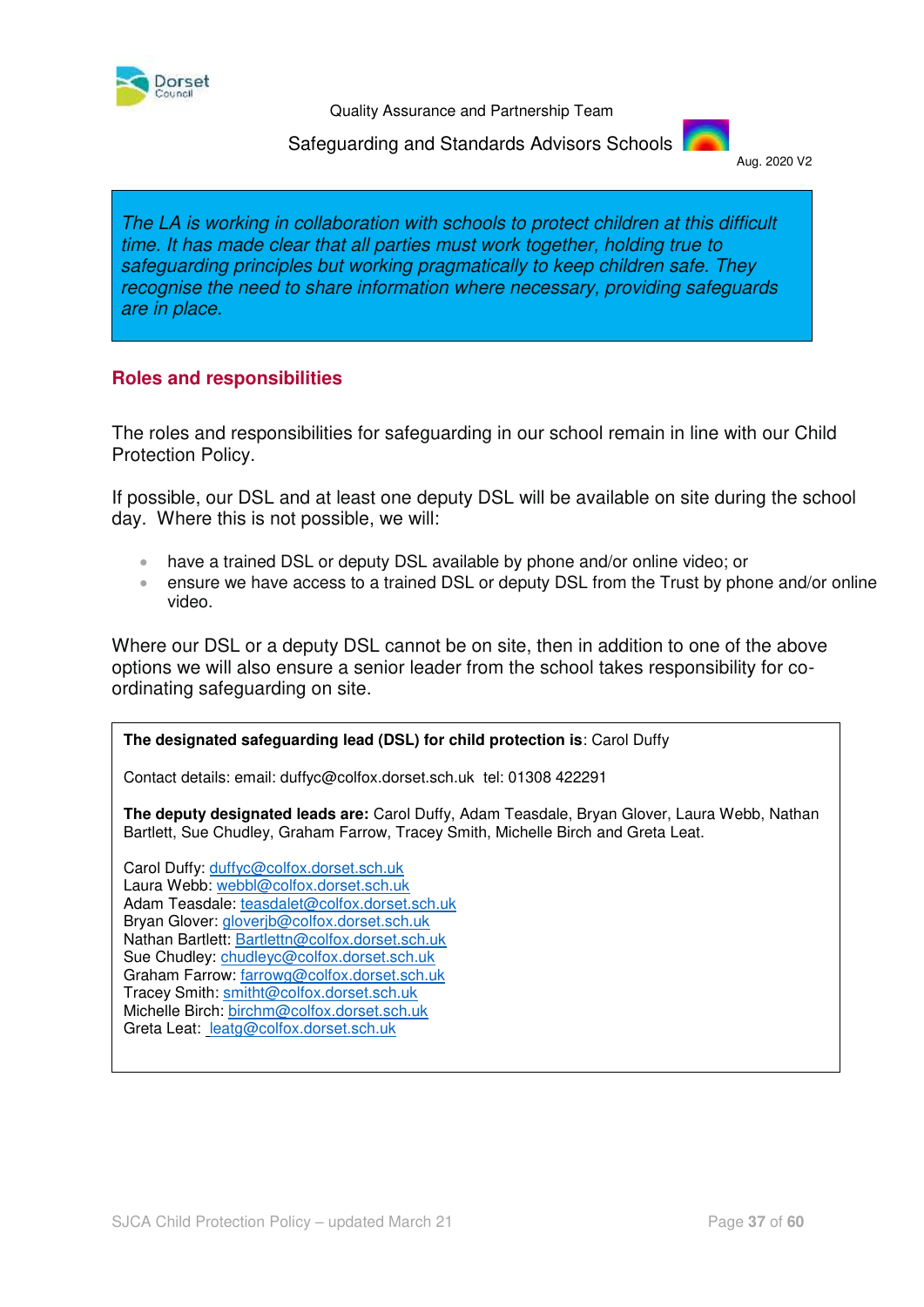

#### Safeguarding and Standards Advisors Schools Aug. 2020 V2



# **Vulnerable children**

Vulnerable children include those who have a social worker and those children and young people up to the age of 25 with education or health care (EHC) plans.

Those who have a social worker include children who have a child protection plan and those who are looked after by the local authority. A child may also be deemed to be vulnerable if they have been assessed as being in need or otherwise meet the definition in section 17 of the Children Act 1989.

There is an expectation that vulnerable children who have a social worker will attend school, so long as they do not have underlying health conditions that put them at risk. Where a parent does not want their child to attend school, and their child is considered vulnerable, we will discuss this with the social worker and explore the reasons for this directly with the parent.

Those with an EHC plan will be risk-assessed in consultation with the local authority and parents to decide whether they need to continue to be offered a school place in order to meet their needs, or whether they can safely have their needs met at home. This could include, if necessary, carers, therapists or clinicians visiting the home to provide any essential services. Many children and young people with EHC plans can safely remain at home.

We will encourage our vulnerable children and young people to attend a school, including remotely if needed.

Senior leaders in our school, especially the DSL (and deputies) know who our most vulnerable children are, and they have the flexibility to offer a place to those on the edge of receiving children's social care support.

We will continue to work with children's social workers and the local authority virtual school head (VSH) for looked-after and previously looked-after children.

# **Increased vulnerability or risk**

Negative experiences and distressing life events, such as the current circumstances, can affect the mental health of pupils and their parents. Staff will be aware of this in setting expectations of pupils' work where they are at home. Where we are providing for children of critical workers and vulnerable children on site, we will ensure appropriate support is in place for them.

Our staff and volunteers will be aware of the mental health of [children](https://safeguarding.network/safeguarding-resources/specific-risks-children-additional-needs/mental-health/) and their [parents and](https://safeguarding.network/safeguarding-resources/parental-issues/parental-mental-ill-health/)  [carers](https://safeguarding.network/safeguarding-resources/parental-issues/parental-mental-ill-health/) and will contact the DSL or a deputy if they have any concerns.

# **Attendance**

Where a child is expected but does not arrive at school, we will follow our attendance procedure and attempt to contact the family. If contact cannot be made, the DSL or a deputy DSL will be informed.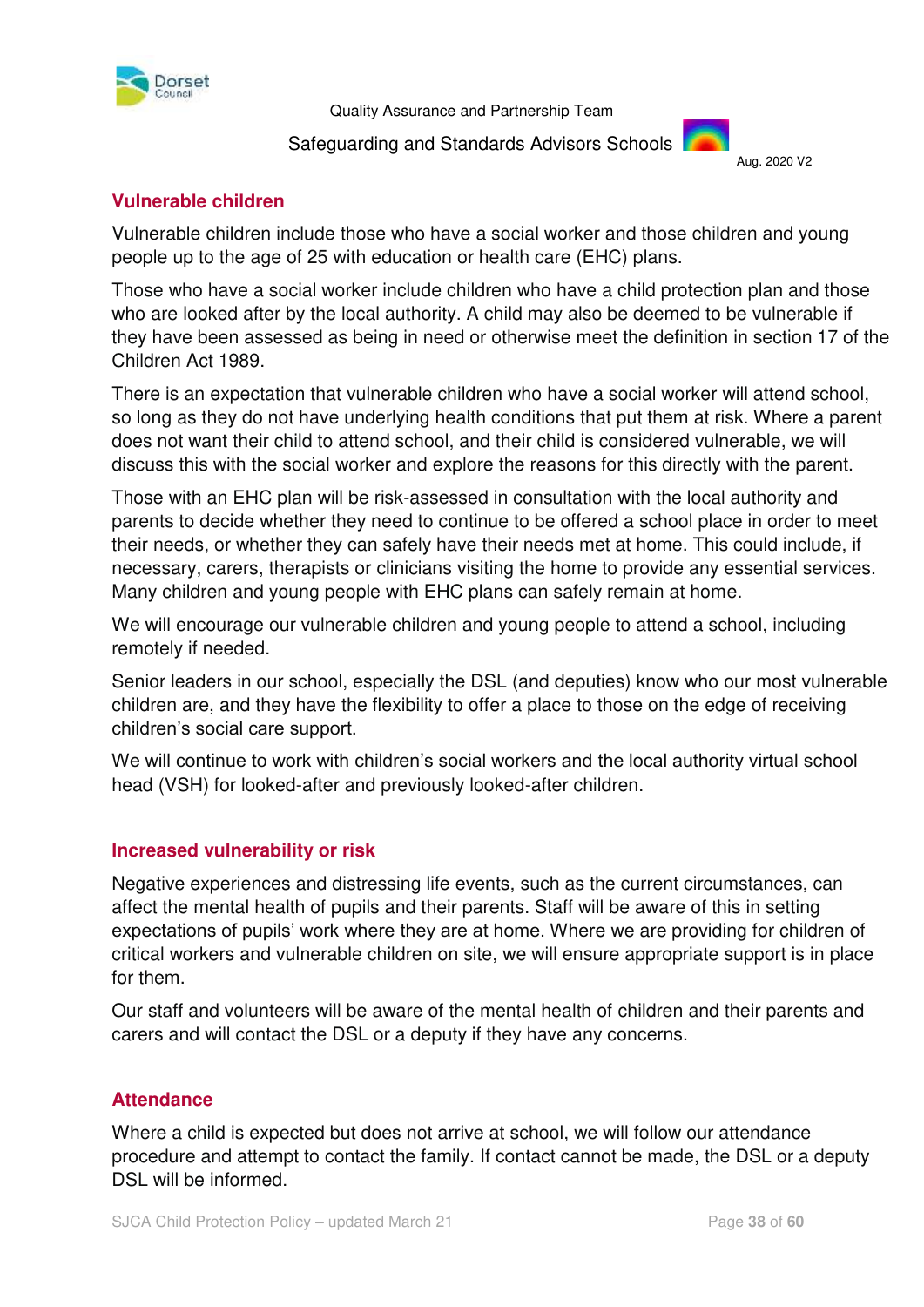

Safeguarding and Standards Advisors Schools



The DSL or a deputy will attempt to contact the parents through various methods, such as telephone, email or by contacting a relative in the first instance. If contact cannot be made or if the DSL or a deputy DSL deems it necessary, we will undertake a home visit or ask an appropriate agency to do so. A risk assessment will be carried out before any such visit is made to ensure staff and the family are not put at risk.

Where a vulnerable child does not take up their place, we will notify their social worker.

# **Reporting concerns about children or staff**

The importance of all staff and volunteers acting immediately on any safeguarding concerns remains. Staff and volunteers will continue to follow our Child Protection procedures and advise the DSL of any concerns they have about any child, including those who are not attending school, using MyConcern.

The varied arrangements in place as a result of the COVID-19 measures do not reduce the risks that children may face from staff or volunteers. As such, it remains extremely important that any allegations of abuse made against staff or volunteers attending our school are dealt with thoroughly and efficiently and in accordance with our Allegations Against Staff Policy.

# **Staff training and induction**

For the duration of the COVID-19 measures, our DSL and deputy DSLSs are unlikely to receive their refresher training. In line with government guidance, our trained DSLs and deputy DSLs will be classed as trained even if they cannot receive this training.

All current school staff have received safeguarding training and have read Part One and Annex A of Keeping Children Safe in Education. When new staff are recruited or volunteers join us, they will receive a safeguarding induction in accordance with our Child Protection Policy.

If staff from another setting attend the school site then, in line with government guidance, we will not undertake any additional safeguarding checks if the setting providing those staff confirm that:

- the individual has been subject to an enhanced DBS and children's barred list check and, that in the opinion of that setting, nothing resulted from those checks that provided any caused for concern
- there are no safeguarding investigations into the conduct of that individual
- the individual remains suitable to work with children.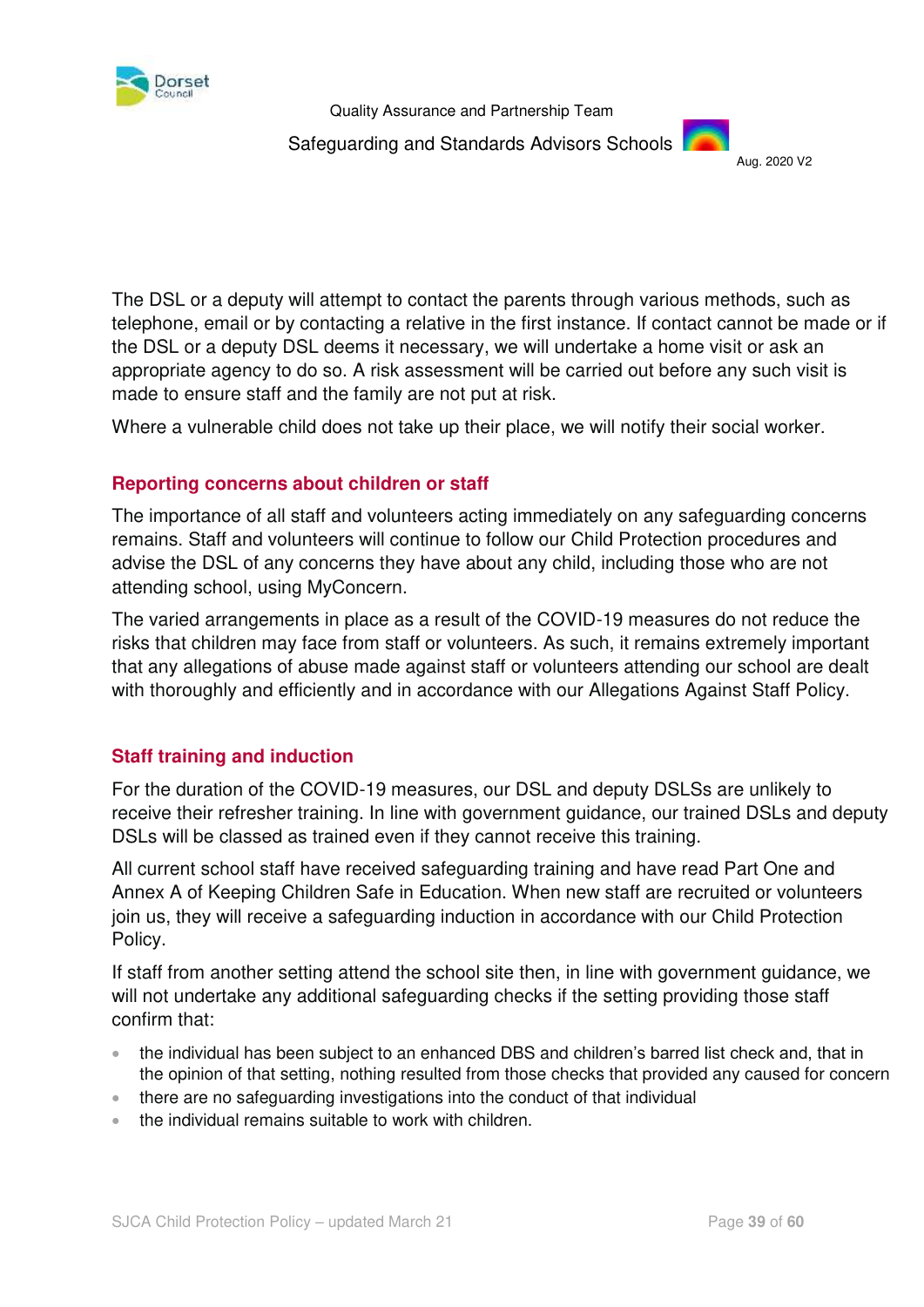

#### Safeguarding and Standards Advisors Schools Aug. 2020 V2



#### **Safer recruitment/volunteers and movement of staff**

It remains essential that people who are unsuitable are not allowed to enter the children's workforce or gain access to children.

When recruiting new staff, we will continue to follow our Safer Recruitment policy.

In response to COVID-19, the Disclosure and Barring Service (DBS) has made changes to its guidance on standard and enhanced DBS ID checking to minimise the need for face-to-face contact.

For volunteers we will continue to follow the checking and risk assessment process set out in paragraphs 167 to 172 of Keeping Children Safe in Education 2019. Under no circumstances will a volunteer who has not been checked be left unsupervised or allowed to engage in regulated activity.

It is essential from a safeguarding perspective that we are aware, on any given day, which staff/volunteers are on our school site and that the appropriate checks have been carried out on those individuals. We will continue to maintain our single central record (SCR) during these measures to ensure we have this awareness.

#### **Peer on peer abuse**

We recognise that children can abuse their peers and our staff are clear about the school's policy and procedures regarding peer on peer abuse. All peer on peer abuse is unacceptable and will be taken seriously. We also recognise that abuse can still occur during a school closure or partial closure and between those children who do attend the school site during these measures.

Our staff will remain vigilant to the [signs of peer-on-peer abuse](file:///C:/Users/Christine/AppData/Local/Microsoft/Windows/INetCache/Content.Outlook/0CGV3O2R/safeguarding.network/peer-on-peer) and will follow the process set out in our Child Protection Policy.

#### **Online safety**

It is likely that children will be using the internet and engaging with social media far more during this time. Our staff are aware of the signs of cyberbullying and other online risks and our filtering and monitoring software remains in use during this time to safeguarding and support children.

Our staff will follow the process for online safety set out in our Child Protection Policy.

Staff who interact with children online will continue to look out for signs a child may be at risk. If a staff member is concerned about a child, that staff member will follow the approach set out in this annex and report that concern to the DSL or to a deputy DSL through MyConcern.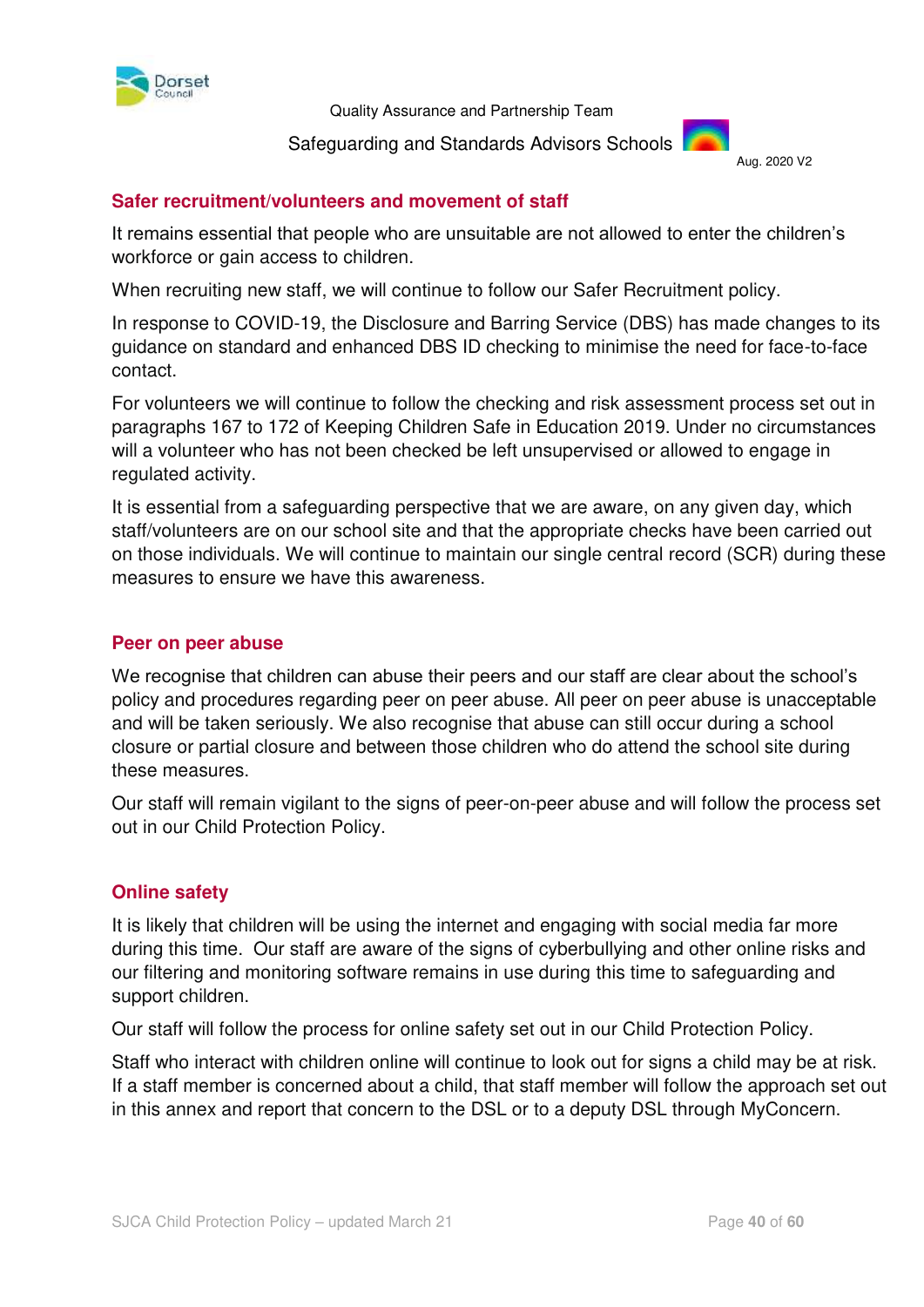

#### Safeguarding and Standards Advisors Schools Aug. 2020 V2



### **New children at the school**

Children may join our school from other settings. When they do, we will seek from those settings the relevant welfare and child protection information. This is relevant for all children that join us, but it will be especially important where children are vulnerable.

For vulnerable children we will ensure we understand the reasons for the vulnerability and any arrangements in place to support them. As a minimum we will seek access to that child's EHC plan, child in need plan, child protection plan or, for looked-after children, their personal education plan and know who the child's social worker (and, for looked-after children, who the responsible VSH is).

Ideally this will happen before a child arrives but where that is not possible it will happen as soon as reasonably practicable.

Any exchanges of information will ideally happen at DSL (or deputy) level, and likewise between special educational needs co-ordinators/named individual with oversight of SEN provision for children with EHC plans. However, it is acknowledged this may not always be possible. Where this is the case our school senior leaders will take responsibility.

The DSL will undertake a risk assessment based on the information received, considering how risks will be managed and which staff needs to know the information.

# **Supporting children not in school**

Where the DSL has identified a child to be on the edge of social care support, or who would normally receive additional pastoral support in school, they will ensure that a communication plan is in place to support that child. Details of that plan will be recorded in the safeguarding file for that child. It will be reviewed regularly to ensure it remains current during these measures.

#### **Signatures**

| DSL:                          |  |
|-------------------------------|--|
| <b>Safeguarding Governor:</b> |  |
| Date ratified by governors:   |  |
| Date shared with staff:       |  |
| Date reviewed and updated     |  |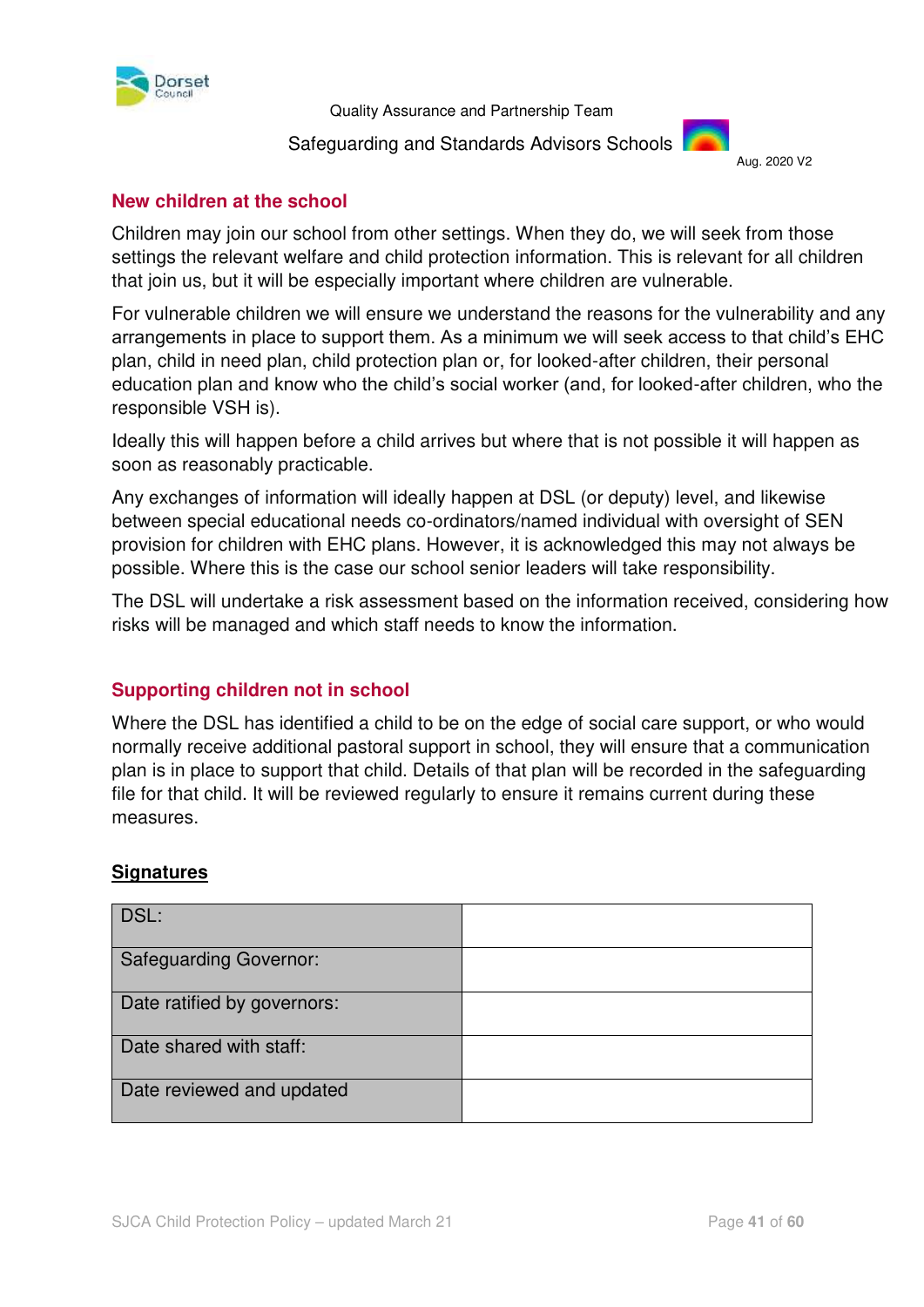

Safeguarding and Standards Advisors Schools

Aug. 2020 V2

# **APPENDIX 3**

# **Useful contacts**

Local authority Designated Officer (LADO) 01305 221122

Children's Advice and Duty service (ChaD) 01305 228558

Safeguarding and Standards Advisor's Schools 01305 221122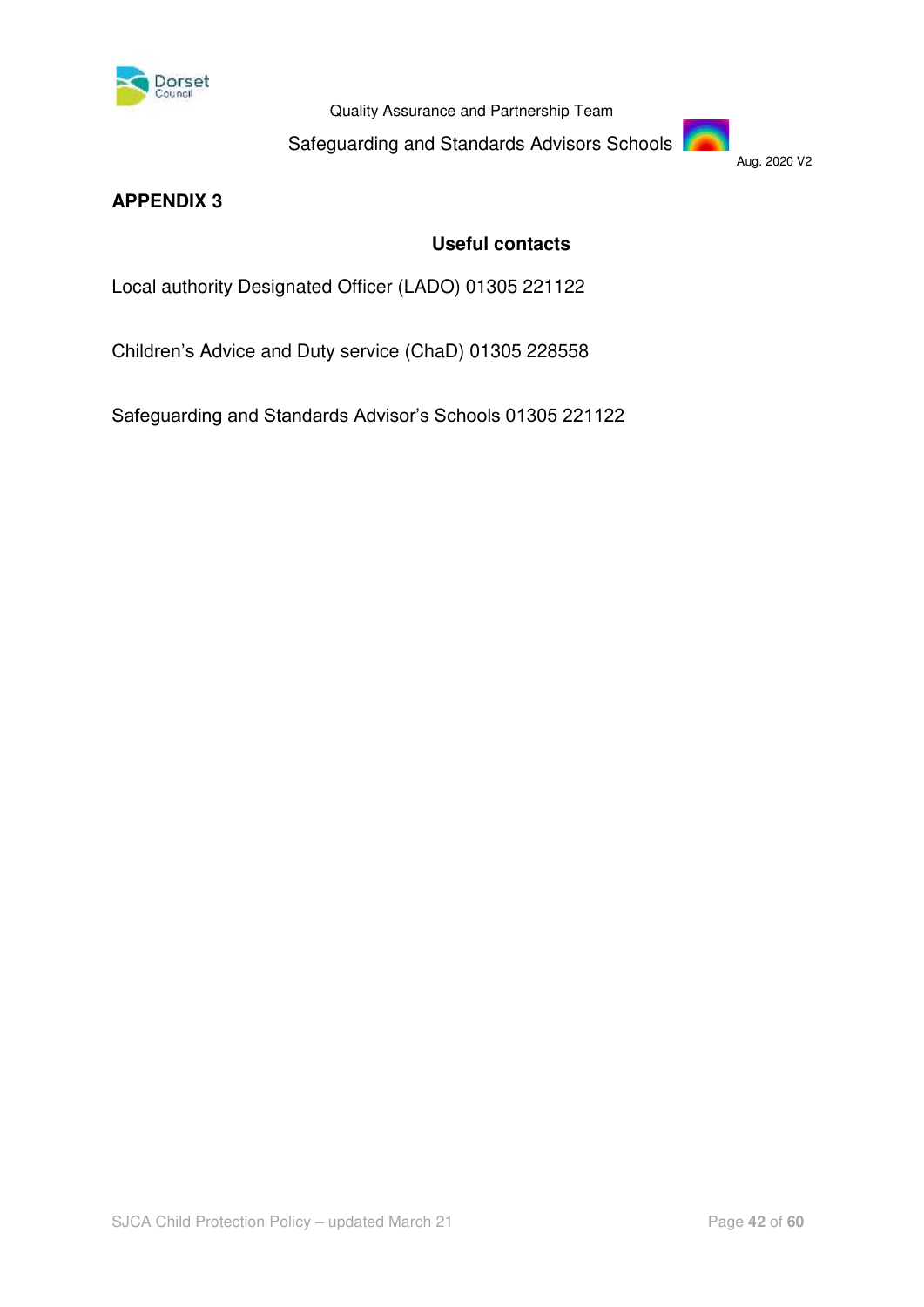

#### Safeguarding and Standards Advisors Schools



# **APPENDIX 4 Child Protection Summary for all Visiting Professionals**

#### **Minerva Learning Trust (MLT)**

As an adult working directly with children in any MLT school you have a duty of care towards all pupils. This means you must act at all times in a way that is consistent with their safety and welfare.

You must follow the principles of safer working practice, which include use of technology – on no account should you contact or take images of pupils on personal equipment, including your mobile phone.

If the behaviour of another adult in the school gives rise to concern you must report it to the Headteacher.

If you have a concern about a child, particularly if you think s/he may be suffering or at risk of suffering harm, it is your responsibility to share the information promptly with the Designated Safeguarding Lead (DSL) or the Deputies who are: Carol Duffy (DSL), Laura Webb, Sue Chudley, Michelle Birch, Tracey Smith, Graham Farrow, Nathan Bartlett, Bryan Glover, Adam Teasdale and Greta Leat.

The following is not an exhaustive list but you might become concerned as a result of:

- Seeing a physical injury which you believe to be non-accidental
- Observing something in the appearance of a pupil which leads you to think his/her needs are being neglected
- A pupil telling you that s/he has been subjected to some form of abuse

In any of these circumstances you must write down what you observed or heard, date and sign the account and give it to the DSL or a Deputy.

#### **If a pupil talks to you about (discloses) a form of abuse then you should:**

- Listen carefully without interruption, particularly if s/he is freely recalling significant events
- Only ask sufficient questions to clarify what you have heard. You might not need to ask anything but, if you do, you must not 'lead' the pupil in any way so should only ask 'open' questions
- Make it clear you are obliged to pass the information on, but only to those who need to know
- Tell the DSL or Deputy without delay
- Write an account of the disclosure as soon as you are able (definitely the same day), date and sign it and give it to the DSL

Do not ask the pupil to repeat the disclosure to anyone else in school, ask him/her or any other pupil to write a 'statement', or inform parents. You are not expected to make a judgement about whether the child is telling the truth.

Remember – share any concerns, don't keep them to yourself.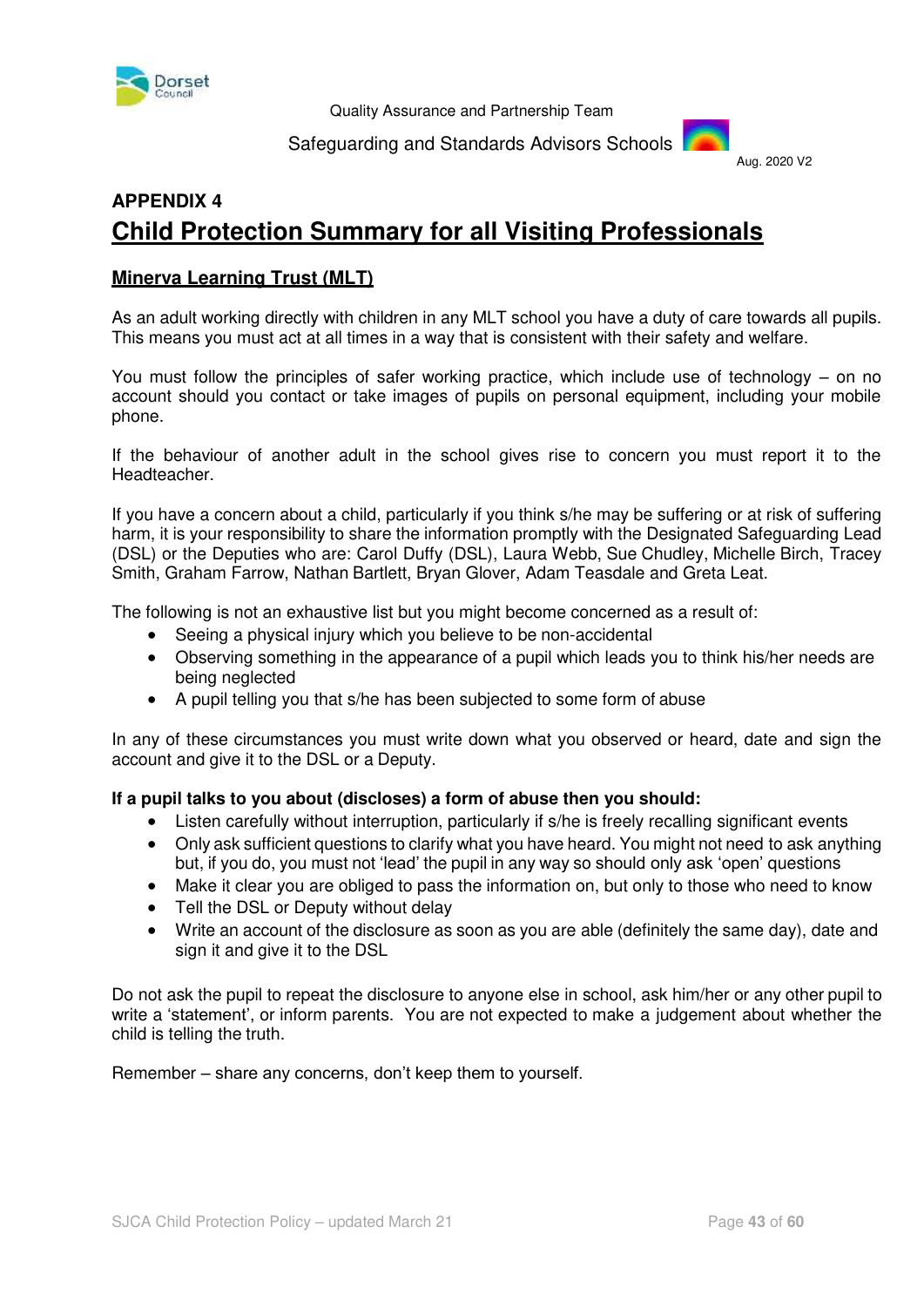

Safeguarding and Standards Advisors Schools



# **APPENDIX 5**

#### **ONLINE/REMOTE LEARNING SAFEGUARDING PROCEDURES FOR STAFF**

Pupils working from home

The pupils parent/Carer should be spoken to at the start of each lesson to confirm the following:

• The child is in a public area of the house

•The child should be appropriately dressed

•The child is not alone in a bedroom, if this is the case the child must be asked to move to another part of the home or if the parent is staying to listen to the lesson with their child they can remain where they are for the duration of the live lesson, alternatively the teacher should apply the open door policy as you would in a school setting and the parent/carer should check in occasionally throughout the session.

(this advice applies to both 1-1 and group sessions)

Teaching from home

Staff must ensure that they are using the appropriate agreed platform and the Head teacher is clear about what you are teaching and when. Remember to check that you are GDPR compliant when using online platforms.

- Ensure you can carry out the lesson in an appropriate space within your home, consider your own privacy, can pupils and parents see anything that would identify your home address etc.? Use a blank background where possible.
- Consider confidentiality at all times. Are you able to carry out this lesson without members of your family overhearing /seeing the pupils?
- Record sessions (if possible) however make sure you have parental consent to do so. Explain that this will only be saved to the school records.
- Log and report any concerns using your MyConcern straight away. This includes any safeguarding concern, such as inappropriate language used by parents/carers, presentation of the pupil etc.
- When holding group learning the same advice will apply in terms of taking safe steps to prepare for the lesson and delivery of the lesson.

Staff must not communicate with parents or pupils outside of school channels. Don't contact parents via Facebook or other personal Social media platforms. Don't use personal email addresses or phone numbers (as stated in the school code of conduct).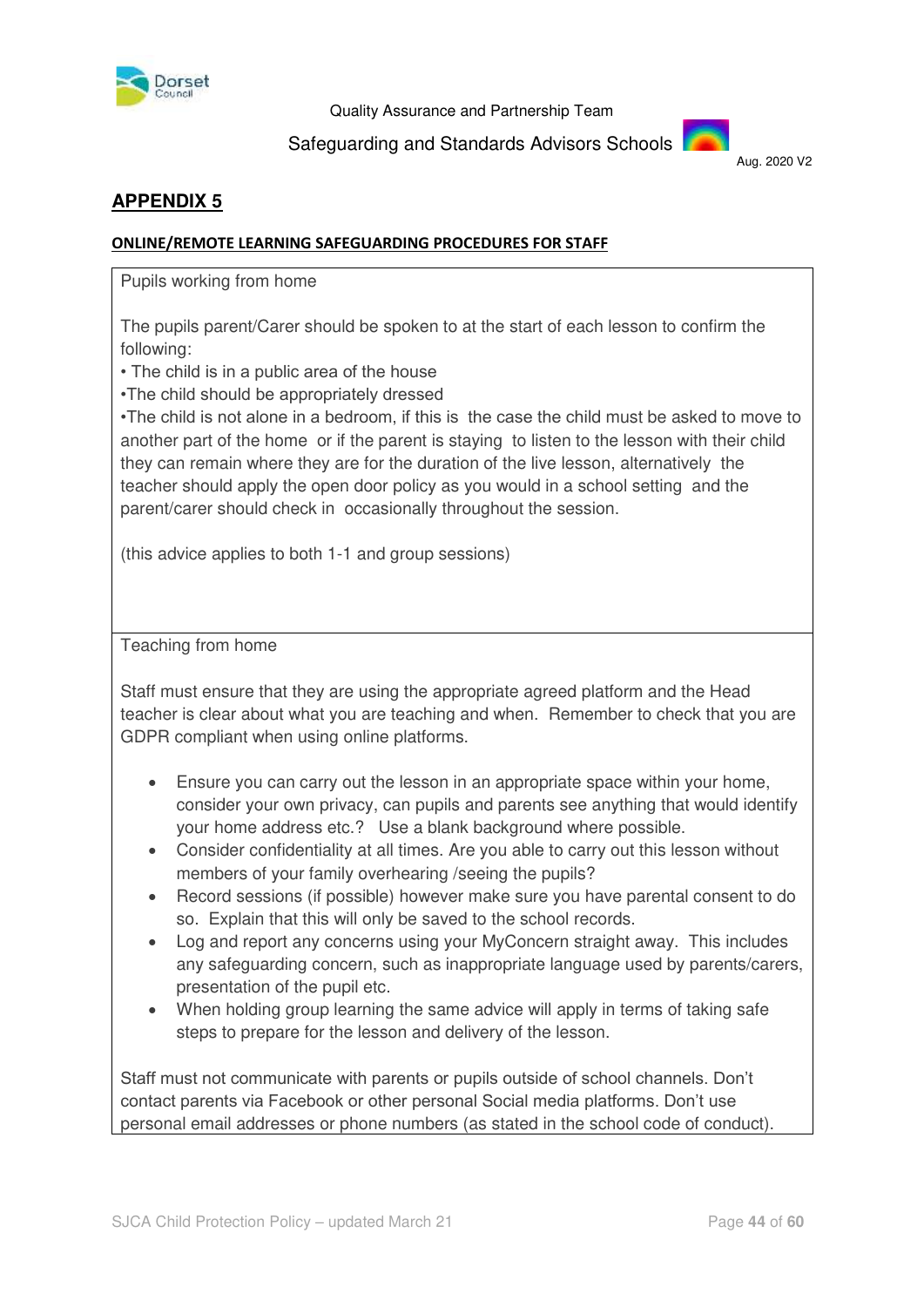

Safeguarding and Standards Advisors Schools



# **APPENDIX 6**



# **Safer working practices and safeguarding Lockdown January 2021**

This is a summary document for all staff. Staff should read this in conjunction with the following school policies:

- The **Child Protection policy** and in particular **Appendix 2** 'Child Protection measures during lockdown' and **Appendix 5** 'Online/remote learning procedures for staff' [https://theminervatrustdorset.sharepoint.com/:w:/s/sjca](https://theminervatrustdorset.sharepoint.com/:w:/s/sjca-allstaff/EZRF5vzuOSpEo51JQhBewPMBEXSW25r26qo_h7D_gvCfTA?e=b2nEsd)[allstaff/EZRF5vzuOSpEo51JQhBewPMBEXSW25r26qo\\_h7D\\_gvCfTA?e=b2nEsd](https://theminervatrustdorset.sharepoint.com/:w:/s/sjca-allstaff/EZRF5vzuOSpEo51JQhBewPMBEXSW25r26qo_h7D_gvCfTA?e=b2nEsd)
- The **E-Safety policy** [https://theminervatrustdorset.sharepoint.com/:w:/s/sjca](https://theminervatrustdorset.sharepoint.com/:w:/s/sjca-allstaff/ETvZf1mkN0hHilDh_X1jiFoB68eiW5A3EYCpQdBIT4mZuQ?e=MKkLBi)[allstaff/ETvZf1mkN0hHilDh\\_X1jiFoB68eiW5A3EYCpQdBIT4mZuQ?e=MKkLBi](https://theminervatrustdorset.sharepoint.com/:w:/s/sjca-allstaff/ETvZf1mkN0hHilDh_X1jiFoB68eiW5A3EYCpQdBIT4mZuQ?e=MKkLBi)

# **Key summary safeguarding information**

- There will be a DSL on the school site at all times during school opening hours for the duration of the lockdown period.
- Well-being checks will be made for all students as follows:

Tutor checks every 4 weeks.

- SLT/Pastoral/Inclusion team checks for identified vulnerable students weekly.
- Staff concerned about students' welfare should follow the school CP procedures and notify DSLs via MyConcern. Staff should remain vigilant regarding the signs of poor mental health and abuse (including peer abuse and misuse of the internet).
- Responding to disclosures will remain the same and staff should take care not to:

# Promise confidentiality.

#### Ask leading questions.

Contact parents directly where a child may be at risk of harm.

Offer to support students outside of the usual CP procedures eg by giving personal contact details or arranging to meet a student.

- There is a list of external support available for students on the school website via the Safeguarding tab and Kooth link.
- School counselling services will continue to run virtually by agreement.
- The school will continue to provide support via multi-agency involvement as appropriate.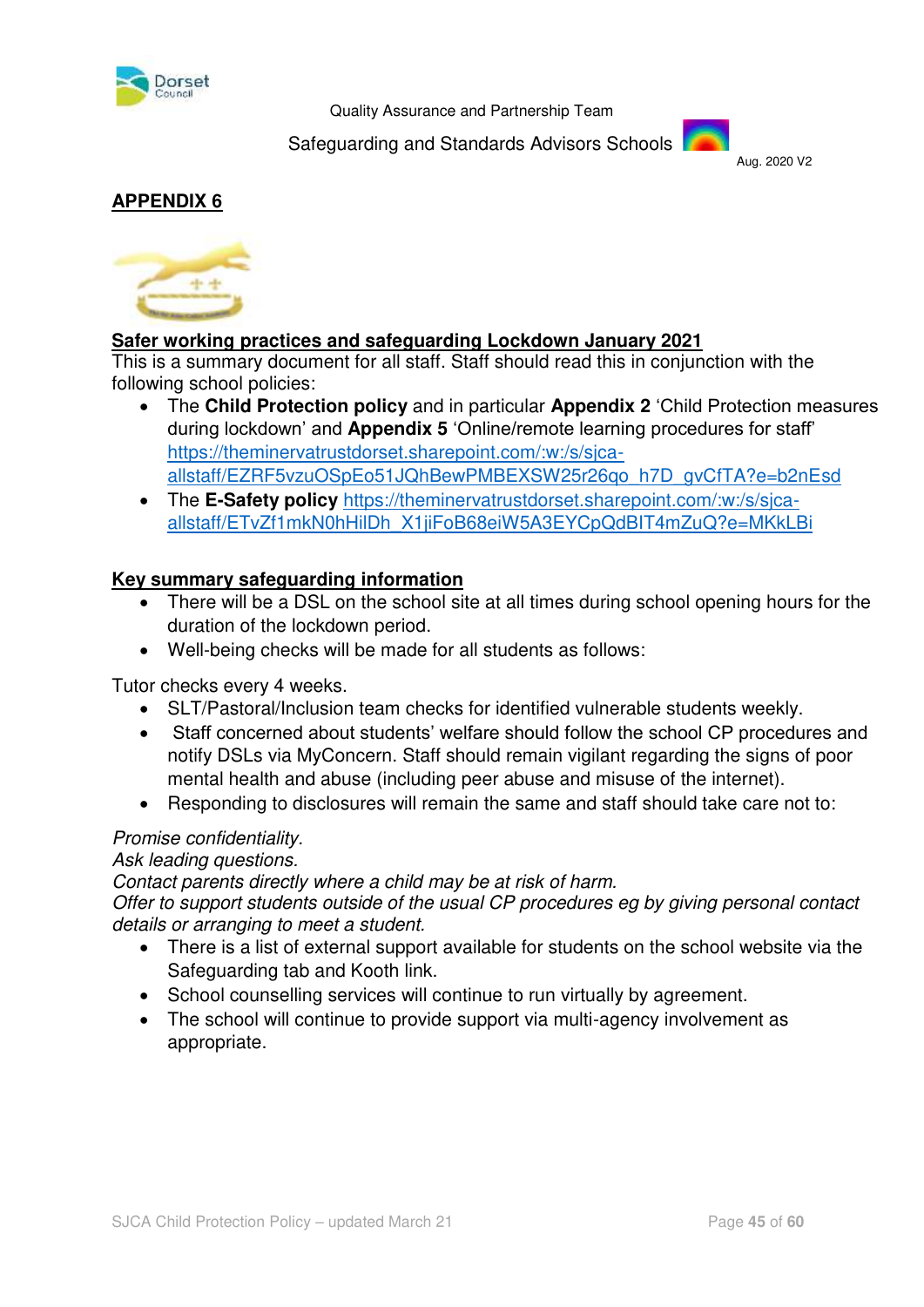

#### Safeguarding and Standards Advisors Schools



#### **Safer working practices Communicating with pupils at home**

The advice below applies to 1:1 communication, feedback or group teaching. Staff must ensure that they are using the appropriate agreed platform – Microsoft Teams via school accounts. All communication should take place within normal school hours or as part of the agreed format for Parents' Evenings. Log and report any concerns using MyConcern straight away. This includes any safeguarding concern, such as inappropriate language used by parents/carers, presentation of the pupil etc.

# **Video calls**

The pupils parent/carer should be spoken to at the start of each session to confirm the following:

- The child is in a public area of the house
- The child should be appropriately dressed
- The child is not alone in a bedroom. If this is the case, the child must be asked to move to another part of the home or if the parent is staying to listen to the lesson with their child, they can remain where they are for the duration of the live lesson. Alternatively, the teacher should apply the open-door policy as you would in a school setting and the parent/carer should check in occasionally throughout the session.
- Ensure you can carry out the lesson in an appropriate space within your home. Consider your own privacy, can pupils and parents see anything that would identify your home address? Use a blank background where possible.
- Consider confidentiality at all times. Are you able to carry out this lesson without members of your family overhearing /seeing the pupils?
- Record sessions (if possible but not mandatory) however make sure you have parental consent to do so. Explain that this will only be saved to the school records and keep a log (mandatory) containing: 1. Each pupil and the teacher they interacted with. 2. The content of the live session.3. The time it started and finished 4. Details of the parent/carer spoken to. 5. Where in the home the child was when receiving the learning lesson. 6. Any issues that arose during this session.

# **How to record using Microsoft Teams**

- To [record](https://support.office.com/en-gb/article/record-a-meeting-in-teams-34dfbe7f-b07d-4a27-b4c6-de62f1348c24) in Microsoft Teams:
- In the meeting, click 'More options' (the 3 dots) > 'Start recording'
- Wait for the recording to start (you'll get a notification saying 'Recording has started')
- When you finish, click 'More options' > 'Stop recording'
- Wait for the recording to be saved in Microsoft Stream (whoever started the recording will get an email notification when it's ready to watch)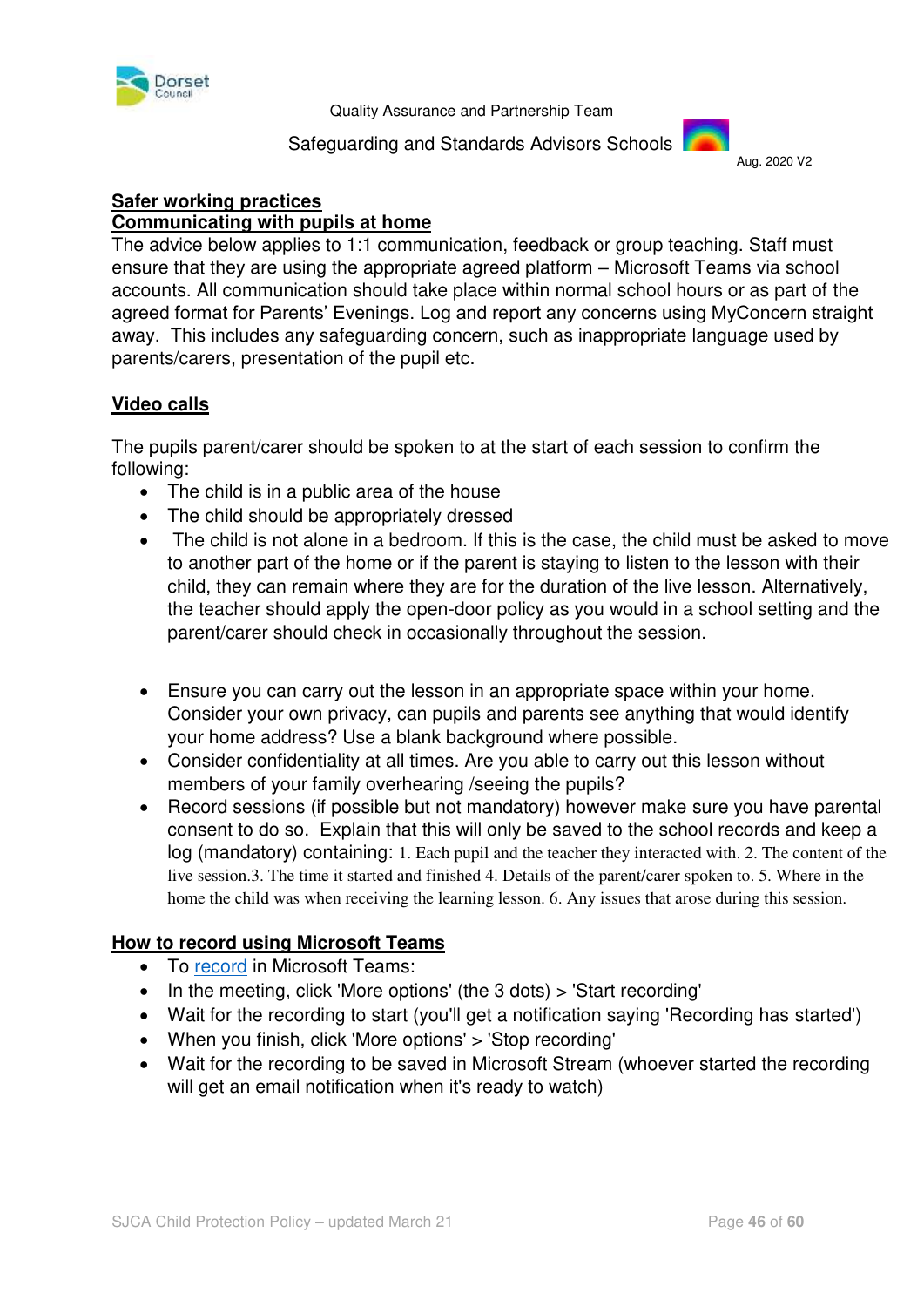

Safeguarding and Standards Advisors Schools

Aug. 2020 V2

- When holding group learning the same advice will apply in terms of taking safe steps to prepare for the lesson and delivery of the lesson.
- Double check that any other tabs open in your browser would be appropriate for a child to see if you are sharing a screen.
- Use professional language.
- If you choose to stream a live lesson or make a video call, please state clearly at the start of every session whether or not you are recording the lesson (parents must be aware) and that this is kept for school safeguarding records only.
- As a second disclaimer, please state at the start of every session that students must not share any element of the live lesson eg recordings/photos.
- Students must not be visible to each other at any time during the live session.

# **Using Microsoft Teams for live streams**

Record live streams, so there's something to go back to later on if you need to, and keep a log of who's doing live streams and when.

To [record](https://support.microsoft.com/en-gb/office/schedule-a-teams-live-event-7a9ce97c-e1cd-470f-acaf-e6dfc179a0e2) a live event in Teams, check the 'Recording available to producers and presenters' setting when you schedule your live stream. You can make the recording available for pupils too, by checking 'Recording available to attendees'. The recording will be available for 180 days after the event ends.

To disable chat for pupils, uncheck the 'Q&A' setting when you schedule your live stream.

# **Using 'chat' in Microsoft Teams**

Decide whether you'll let pupils use chat in Microsoft Teams. Like any chat function, it could lead to bullying, or be a distraction from learning.

To disable chat for pupils, you need to create a ['messaging policy'](https://docs.microsoft.com/en-us/microsoftteams/messaging-policies-in-teams) in Teams and then assign it to pupils.

First, create your new messaging policy:

- 1. Log in to the Microsoft Teams [admin centre](https://admin.teams.microsoft.com/)
- 2. Click 'Messaging policies' on the left-hand side
- 3. Click 'New policy' and give it a name (e.g. 'Disable chat')
- 4. Select the 'Chat' setting, and turn it off
- 5. Click 'Save'

Then, assign this policy to pupils:

- 6. Log in to the admin centre
- 7. Click 'Messaging policies' on the left-hand side
- 8. Click on the policy you've just made, then 'Manage users'
- 9. Search for the user you want to add, click on their name, and then click 'Add'
- 10. Repeat step 4 until you've added all of your pupils
- 11. Click 'Save'

#### **Telephoning students**

 Do this through parents' phones only (unless this itself poses a safeguarding risk), and in all cases make sure parents are aware and agree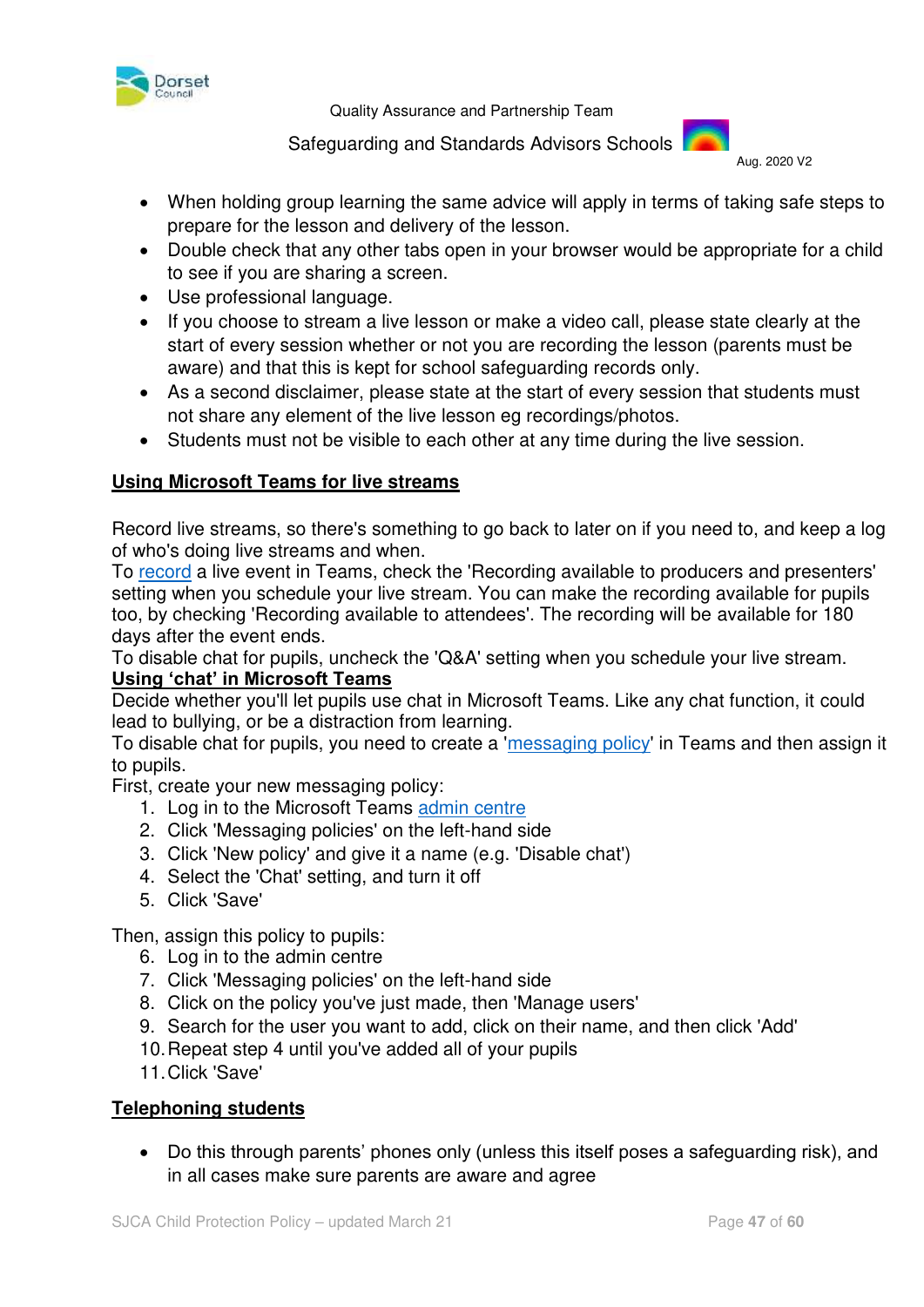

#### Safeguarding and Standards Advisors Schools



- Call in school hours as much as possible
- Make sure someone else at school is aware, and keep a record of the date and time of each call
- Have a parent there at the child's end, and have the phone on speaker phone
- Either use an app like [3CX](https://www.3cx.com/phone-system/android-ios-voip/) that will route calls through your school's number rather than their own, or block their number so parents don't see it. (Give parents a heads-up of what time you'll be calling if you're blocking numbers, so they're more likely to pick up.)
- If possible, have another member of staff on the call. If you decide to record a phone call, make sure that parents are aware that this is being kept for school records only.
- Keep a log of calls made in line with the video log guidance above.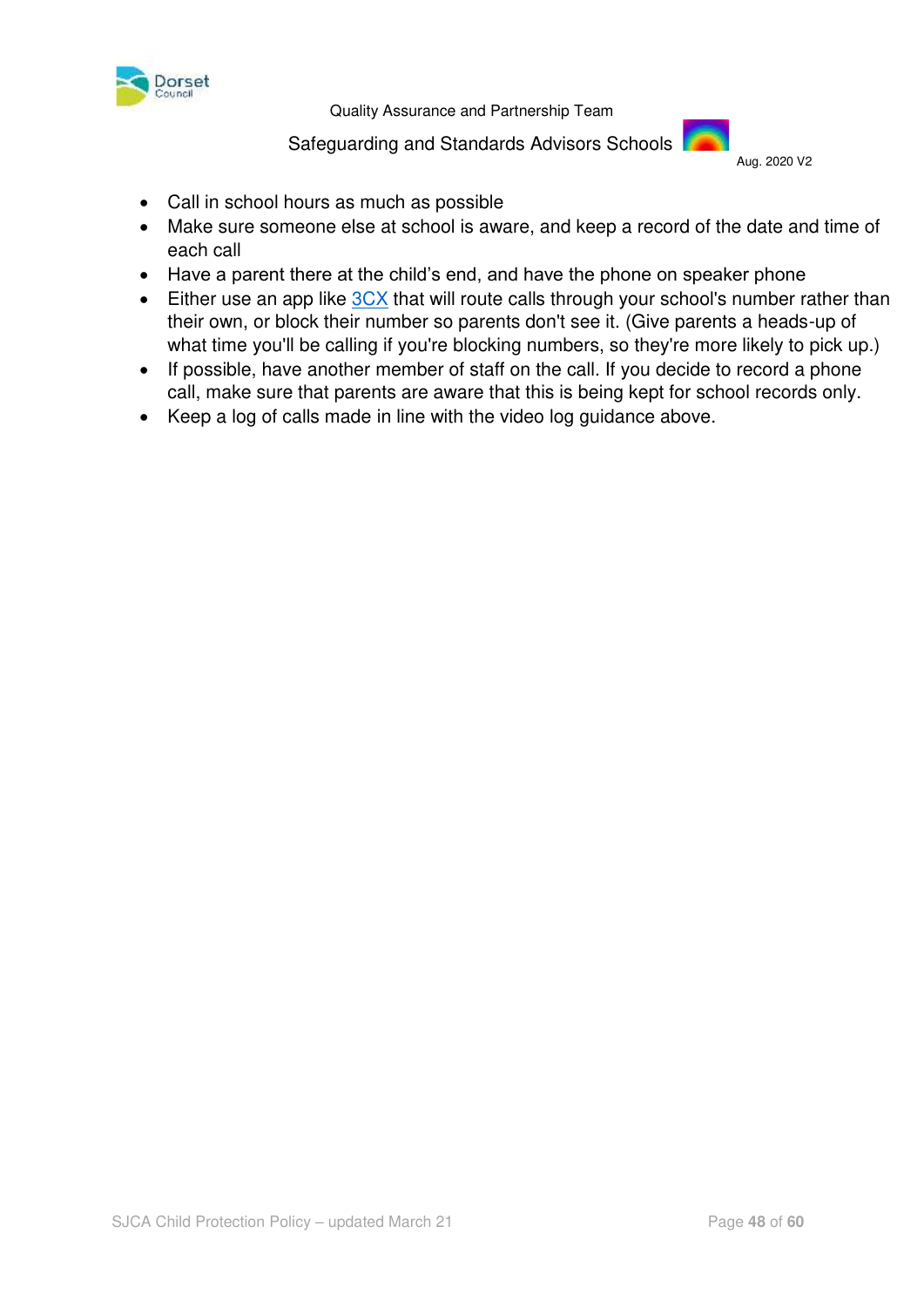

Safeguarding and Standards Advisors Schools



Appendix 7 – added February 2021





# **Operation Encompass Safeguarding Statement**

Our school is part of Operation Encompass. This is a police and education early intervention safeguarding partnership which supports children and young people who experience Domestic Abuse.

Operation Encompass means that the police will share information about Domestic Abuse incidents with our school PRIOR to the start of the next school day when they have been called to a domestic incident.

Once a Key Adult (DSL) has attended at an Operation Encompass briefing they will cascade the principles of Operation Encompass to all DDSL's.

Our parents are fully aware that we are an Operation Encompass school. The Operation Encompass information is stored in line with all other confidential safeguarding and child protection information.

The Key Adult has also led training for all school staff and Governors about Operation Encompass, the prevalence of Domestic Abuse and the impact of this abuse on children. We have also discussed how we can support our children following the Operation Encompass notification.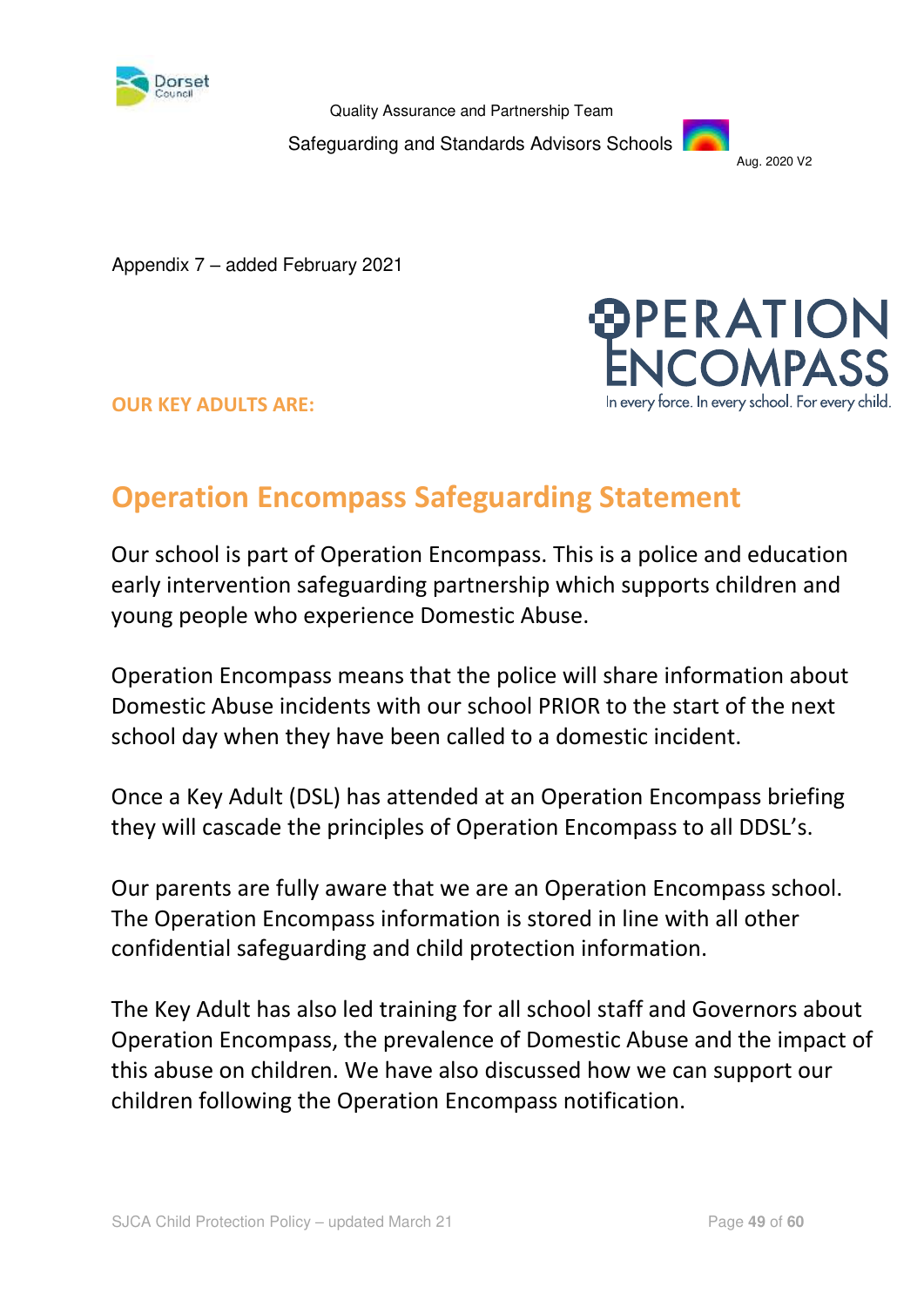

 Safeguarding and Standards Advisors Schools Aug. 2020 V2

We are aware that we must do nothing that puts the child/ren or the non abusing adult at risk.

The Safeguarding Governor will report on Operation Encompass in the termly report to Governors. All information is anonymised for these reports.

The Key Adult has used the Operation Encompass Toolkit to ensure that all appropriate actions have been taken by the school.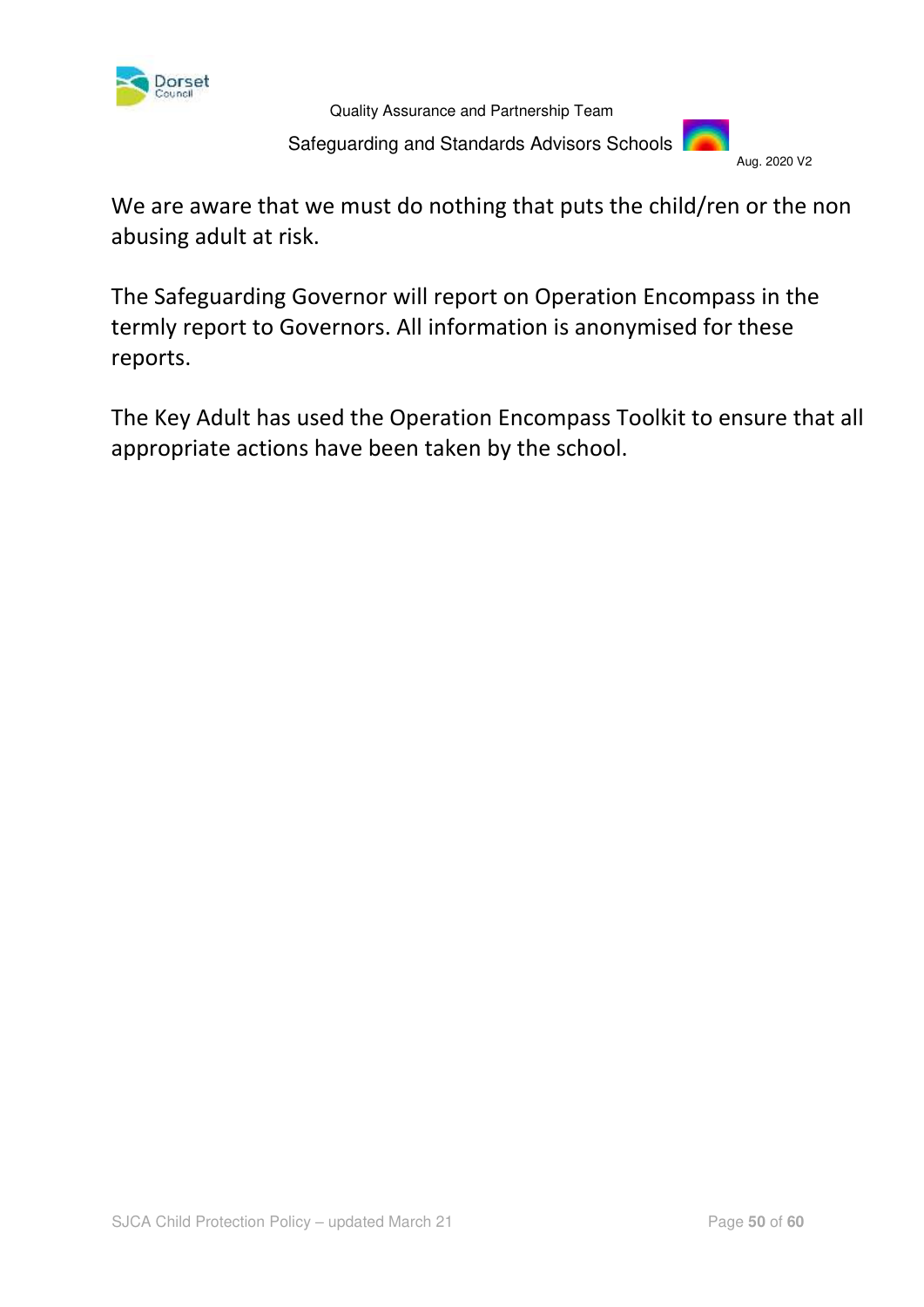

Safeguarding and Standards Advisors Schools



**Appendix 8**

# **Temporary Policy Addendum:**

# COVID-19 school closure arrangements for Safeguarding and Child Protection at The Sir John Colfox Academy

This Policy addendum is effective from 8<sup>th</sup> March 2021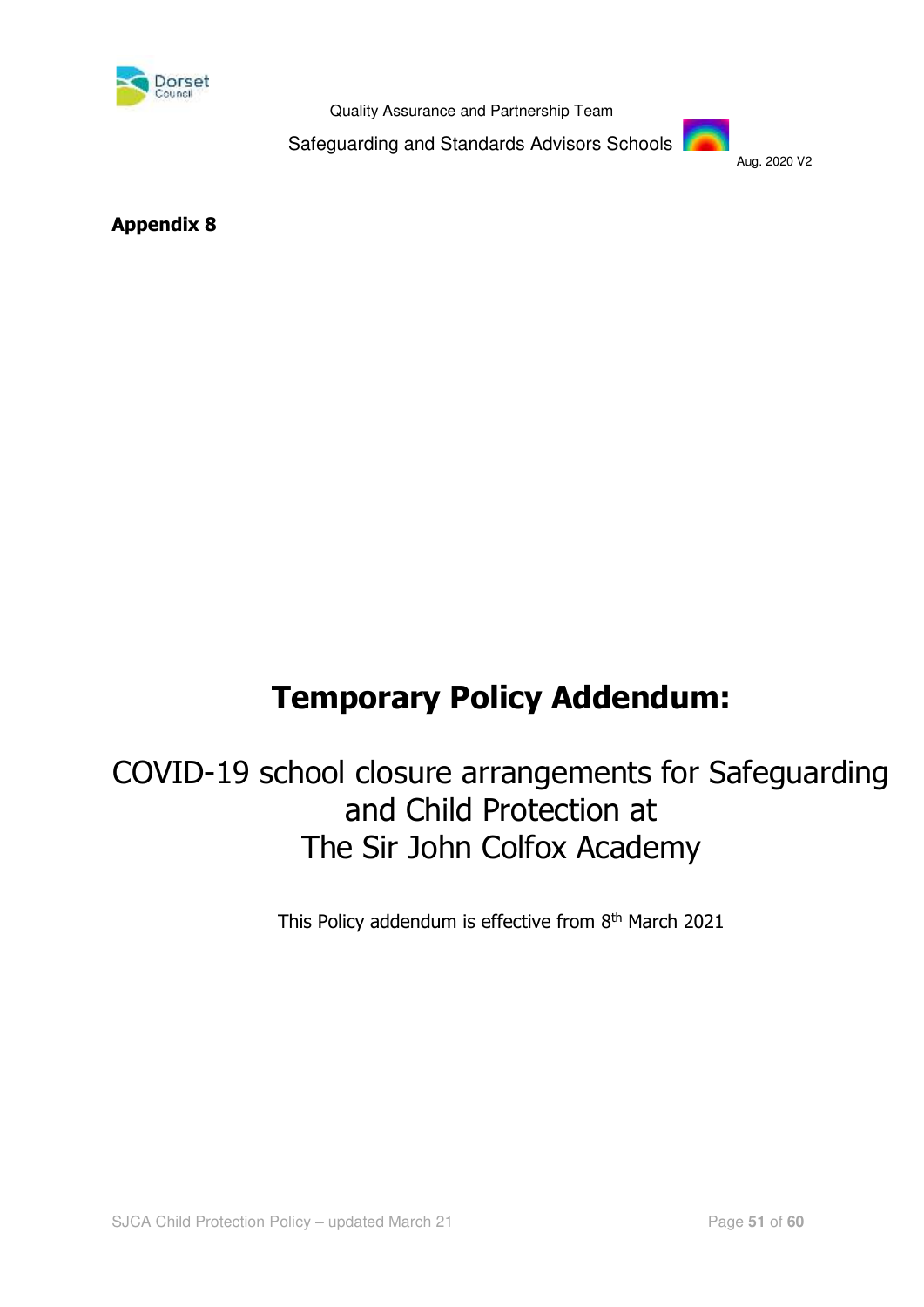

Safeguarding and Standards Advisors Schools

Aug. 2020 V2

School Name: The Sir John Colfox Academy Policy owner: Carol Duffy Date: 1st March 2021 Date shared with staff: **Approved by the Trust Board:**

# <span id="page-51-0"></span>**Context**

On Monday 22nd February 2021, The Prime Minister announced the government's roadmap to cautiously ease lockdown restrictions in England. This included a direction that from 8 March 2021, all pupils should attend school.

The Sir John Colfox Academy will continue to have regard to the statutory safeguarding guidance keeping children safe in education (as amended, Jan 2021).<sup>1</sup>

We will ensure that where we care for children on site, we have appropriate support in place for them.

We will take advice and work with the local safeguarding partners.

We will refer to the Government guidance for education and childcare settings on how to implement social distancing and continue to follow the advice from Public Health England on handwashing and other measures to limit the risk of spread of coronavirus.

This addendum of the Sir John Colfox Academy Safeguarding and Child Protection policy contains details of our individual safeguarding arrangements in the following areas:

-1

[https://assets.publishing.service.gov.uk/government/uploads/system/uploads/attachment\\_data/file/954314/Keeping\\_children](https://assets.publishing.service.gov.uk/government/uploads/system/uploads/attachment_data/file/954314/Keeping_children_safe_in_education_2020_-_Update_-_January_2021.pdf) safe\_in\_education\_2020\_-\_Update\_-\_January\_2021.pdf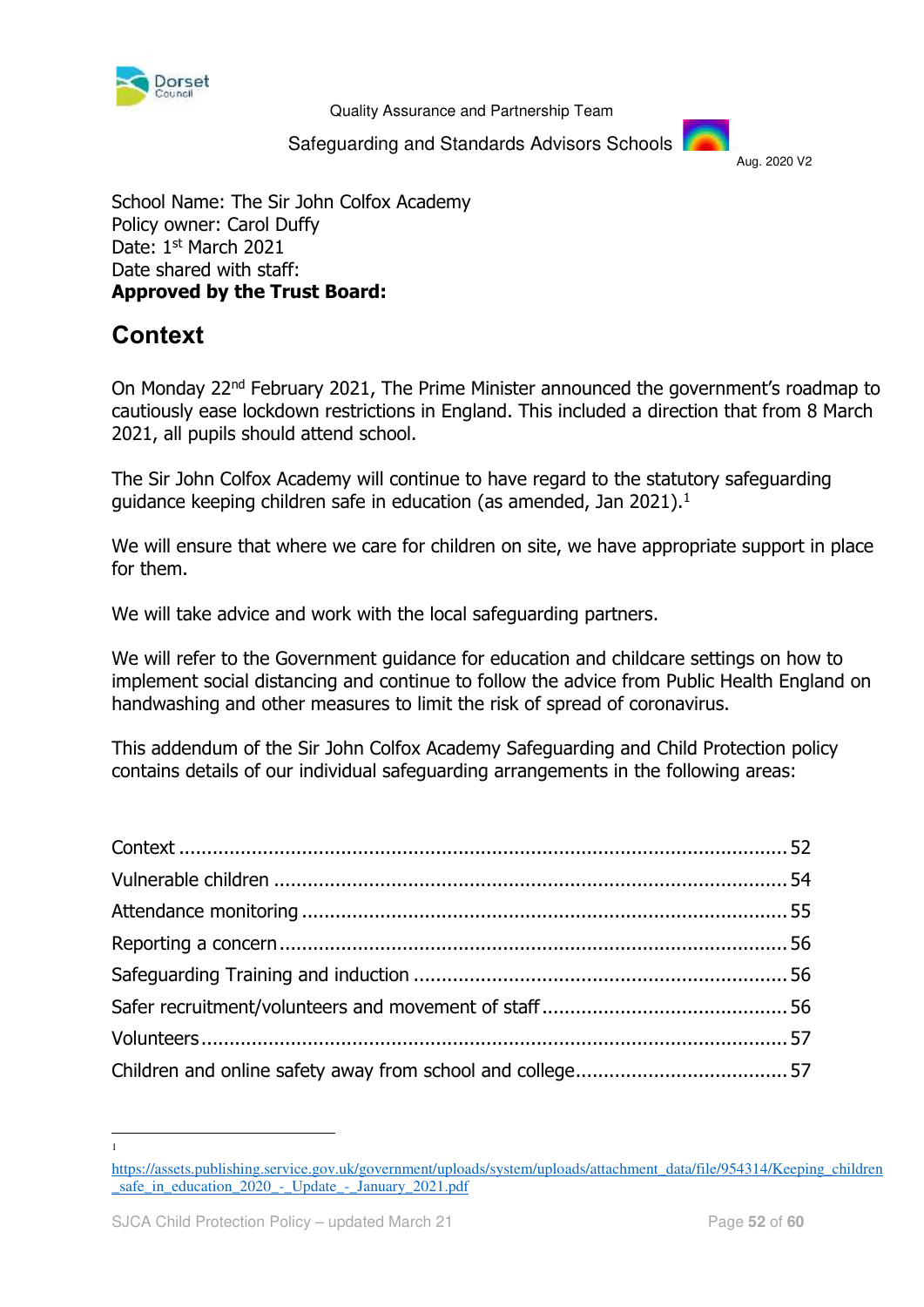

Dorset<br>Council Council Council<br>Quality Assurance and Partnership Team

Safeguarding and Standards Advisors Schools



| Supporting children not in school as they are following clinical or public health advice related |  |
|--------------------------------------------------------------------------------------------------|--|
|                                                                                                  |  |
|                                                                                                  |  |
|                                                                                                  |  |
|                                                                                                  |  |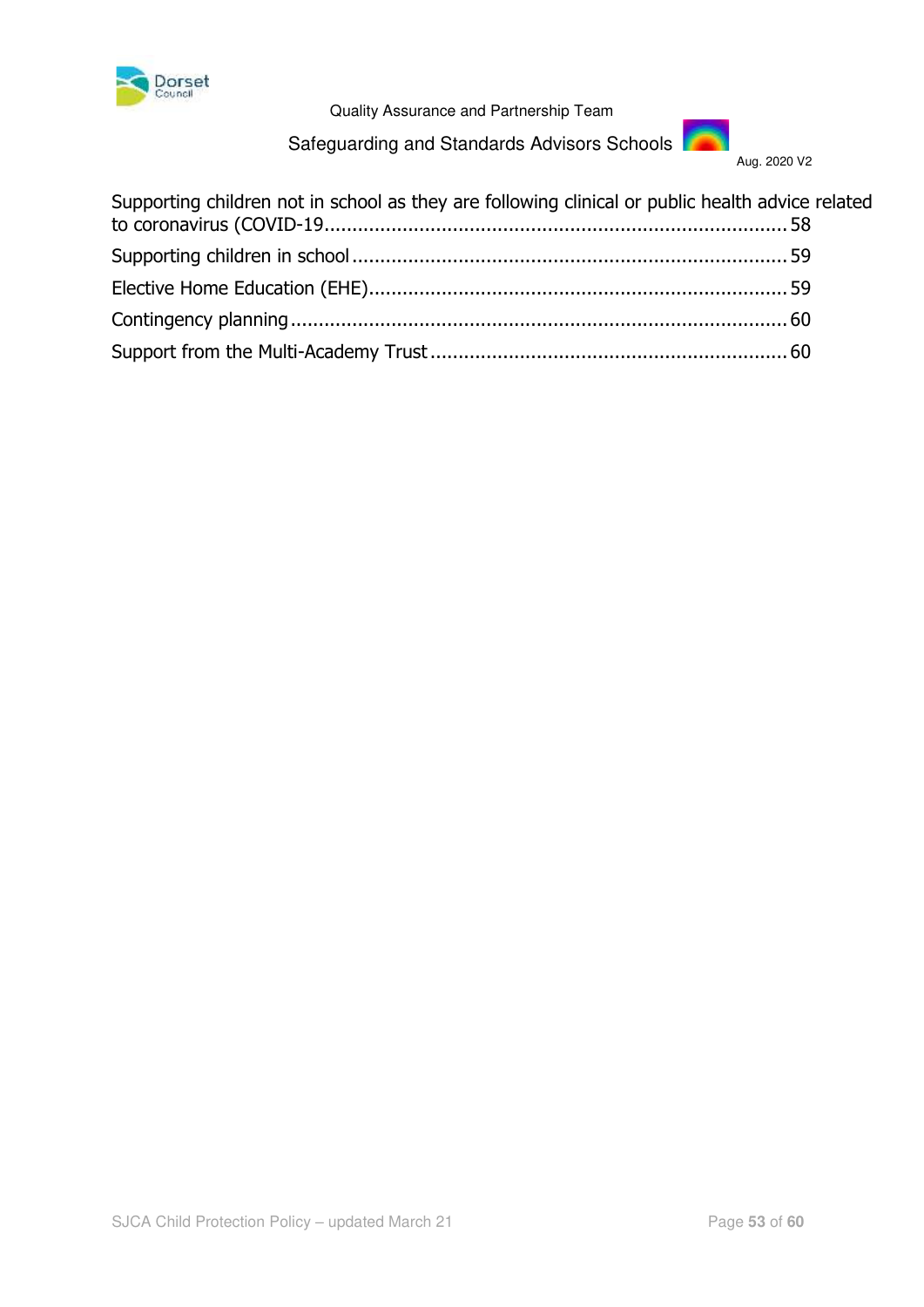

Safeguarding and Standards Advisors Schools

Aug. 2020 V2

# **Key contacts**

Remain as per the School Safeguarding Policy.

# <span id="page-53-0"></span>**Vulnerable children**

Vulnerable children and young people include those who:

- $\bullet$  are assessed as being in need under section 17 of the Children Act 1989<sup>2</sup>, including children and young people who have a child in need plan, a child protection plan or who are a lookedafter child;
- have an education, health and care (EHC) plan;
- have been identified as otherwise vulnerable by educational providers or local authorities (including children's social care services), and who could therefore benefit from continued fulltime attendance, this might include:
	- $\circ$  children and young people on the edge of receiving support from children's social care services or in the process of being referred to children's services
	- o adopted children or children on a special guardianship order
	- o those at risk of becoming NEET ('not in employment, education or training')
	- $\circ$  those living in temporary accommodation
	- o those who are young carers
	- $\circ$  those who may have difficulty engaging with remote education at home (for example due to a lack of devices or quiet space to study)
	- o care leavers
	- $\circ$  others at the provider and local authority's discretion including pupils and students who need to attend to receive support or manage risks to their mental health.

The Sir John Colfox Academy will continue to work with and support children's social workers to help protect vulnerable children. This includes working with and supporting children's social workers and the local authority virtual school head (VSH) for looked-after and previously looked-after children. The lead people for this will be: Carol Duffy and Laura Webb.

In circumstances where a parent is hesitant about or does not want to bring their child to an education setting, and their child is considered vulnerable, the social worker, Heads of School and Deputy Headteachers will explore the reasons for this directly with the parent.

Where parents are concerned about the risk of the child contracting COVID19, Heads of School and Deputy Headteachers or the social worker will talk through these anxieties with the parent/carer following the advice set out by Public Health England.

The Sir John Colfox Academy will encourage all pupils to attend a school.

<sup>-</sup><sup>2</sup> <https://www.legislation.gov.uk/ukpga/1989/41/section/17>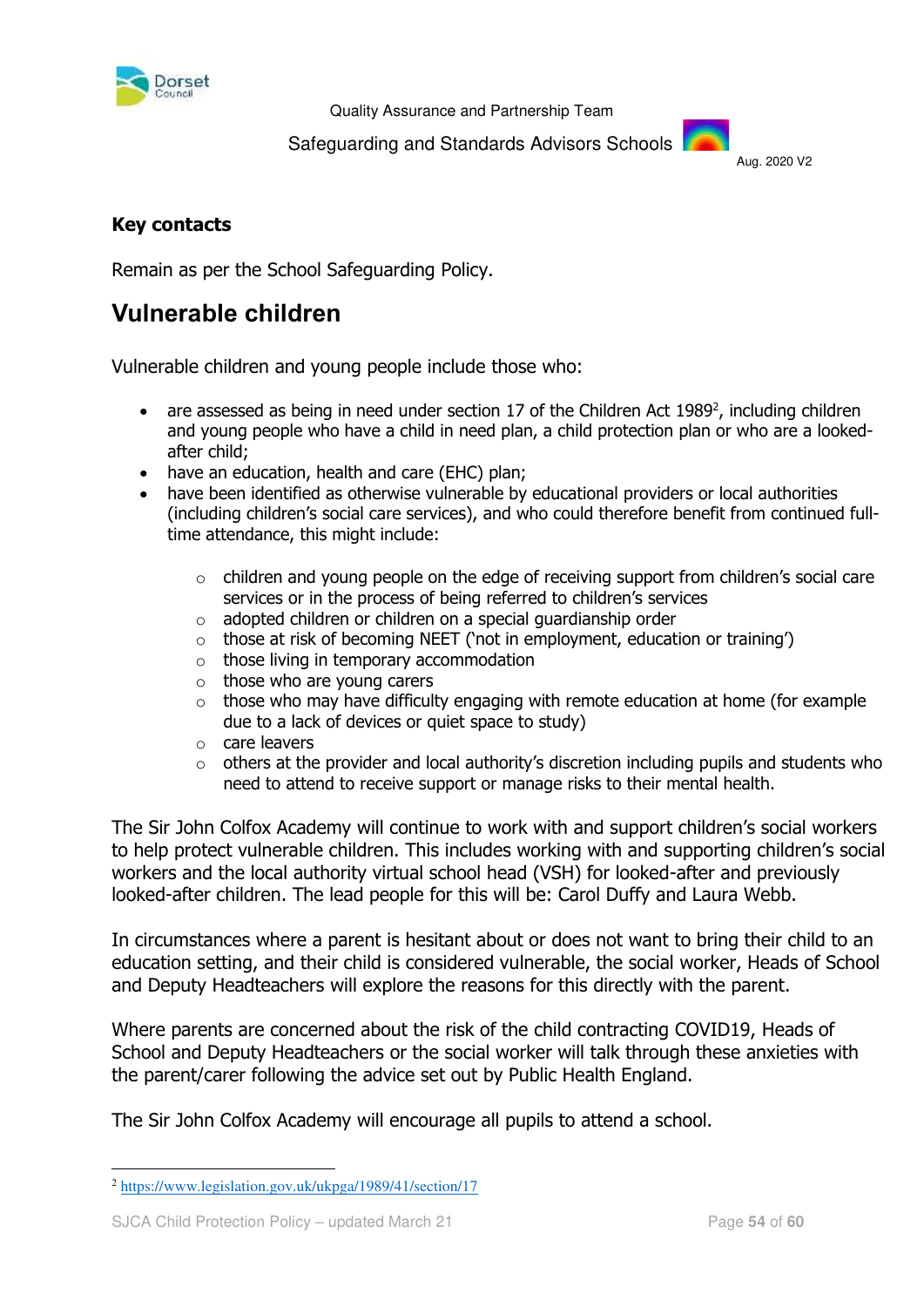

Safeguarding and Standards Advisors Schools



# <span id="page-54-0"></span>**Attendance monitoring**

We expect all pupils to attend school.

Parents or carers are expected to contact the school on the first day of the illness and inform us of the reason for absence so that the correct attendance codes can be used in every case of absence. We expect parents or carers to make contact to make us aware of the status of any COVID-19 tests that have become necessary and to update the school on the welfare of the pupil.

From 8th March 2021, we will record attendance in accordance with the Education (Pupil Registration) (England) Regulations 2006 (as amended) $3$  for all pupils.

A small number of pupils will still be unable to attend in line with public health advice to selfisolate because they:

- have symptoms or have had a positive test result
- live with someone who has symptoms or has tested positive and are a household contact
- are a close contact of someone who has coronavirus (COVID-19)

The advice for pupils who have been confirmed as clinically extremely vulnerable is to shield and stay at home as much as possible until further notice. They are advised not to attend school while shielding advice applies nationally.

For children self-isolating or quarantining or shielding – we will use code X.

In compliance with the Remote Education, Temporary Continuity Direction<sup>4</sup> will provide remote education to pupils who are unable to attend school because they are complying with government guidance or legislation around coronavirus (COVID-19).

Also, we will offer pastoral support to pupils who are:

- self-isolating
- shielding

-

vulnerable (and off-school)

The Department for Education expects schools to grant applications for leave in exceptional circumstances. This should be recorded as code C (leave of absence authorised by the school) unless another authorised absence code is more applicable.

<sup>&</sup>lt;sup>3</sup> https://www.legislation.gov.uk/uksi/2006/1751/contents/made

<sup>4</sup>[https://assets.publishing.service.gov.uk/government/uploads/system/uploads/attachment\\_data/file/923539/Remote\\_Educatio](https://assets.publishing.service.gov.uk/government/uploads/system/uploads/attachment_data/file/923539/Remote_Education_Temporary_Continuity_Direction_-__Explanatory_Note.pdf) n\_Temporary\_Continuity\_Direction - \_Explanatory\_Note.pdf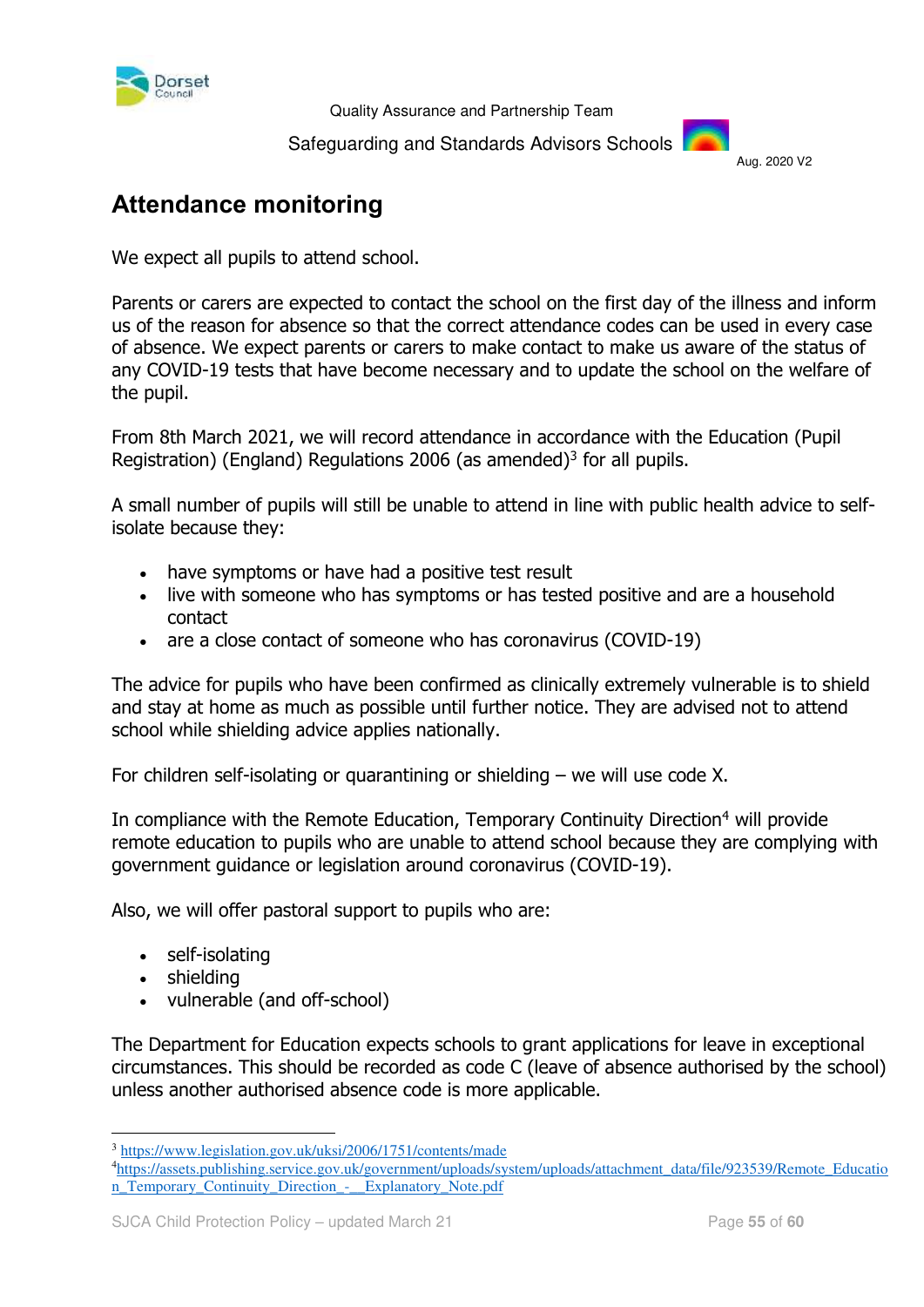

Safeguarding and Standards Advisors Schools



Where pupils are not able to attend school, as they are following clinical or public health advice related to coronavirus (COVID-19), the absence will not be penalised.

# <span id="page-55-0"></span>**Reporting a concern**

Where staff have a concern about a child, they should continue to follow the process outlined in the school Safeguarding Policy, this includes making a report via MyConcern which can be done remotely.

Staff are reminded of the need to report any concern immediately and without delay.

Where staff are concerned about an adult working with children in the school, they should report the concern to the headteacher.

# <span id="page-55-1"></span>**Safeguarding Training and induction**

All existing school staff have had safeguarding training and have read part 1 of Keeping Children Safe in Education (2020). The DSL will communicate with staff any new local arrangements, so they know what to do if they are worried about a child.

Where new staff are recruited, or new volunteers enter The Sir John Colfox Academy, they will continue to be provided with a safeguarding induction.

For movement within the Trust, schools should seek assurance from the Multi-Academy Trust (MAT) HR Manager that the member of staff has received appropriate safeguarding training.

Upon arrival, they will be given a copy of the receiving setting's child protection policy, confirmation of local processes and confirmation of DSL arrangements.

# <span id="page-55-2"></span>**Safer recruitment/volunteers and movement of staff**

When recruiting new staff, The Sir John Colfox Academy will continue to follow the relevant safer recruitment processes for their setting, including, as appropriate, relevant sections in part 3 of Keeping Children Safe in Education (2020) (as amended, Jan 2021).

Where The Sir John Colfox Academy is utilising volunteers for the purpose of testing, we will continue to follow the checking and risk assessment process as set out in KCSIE.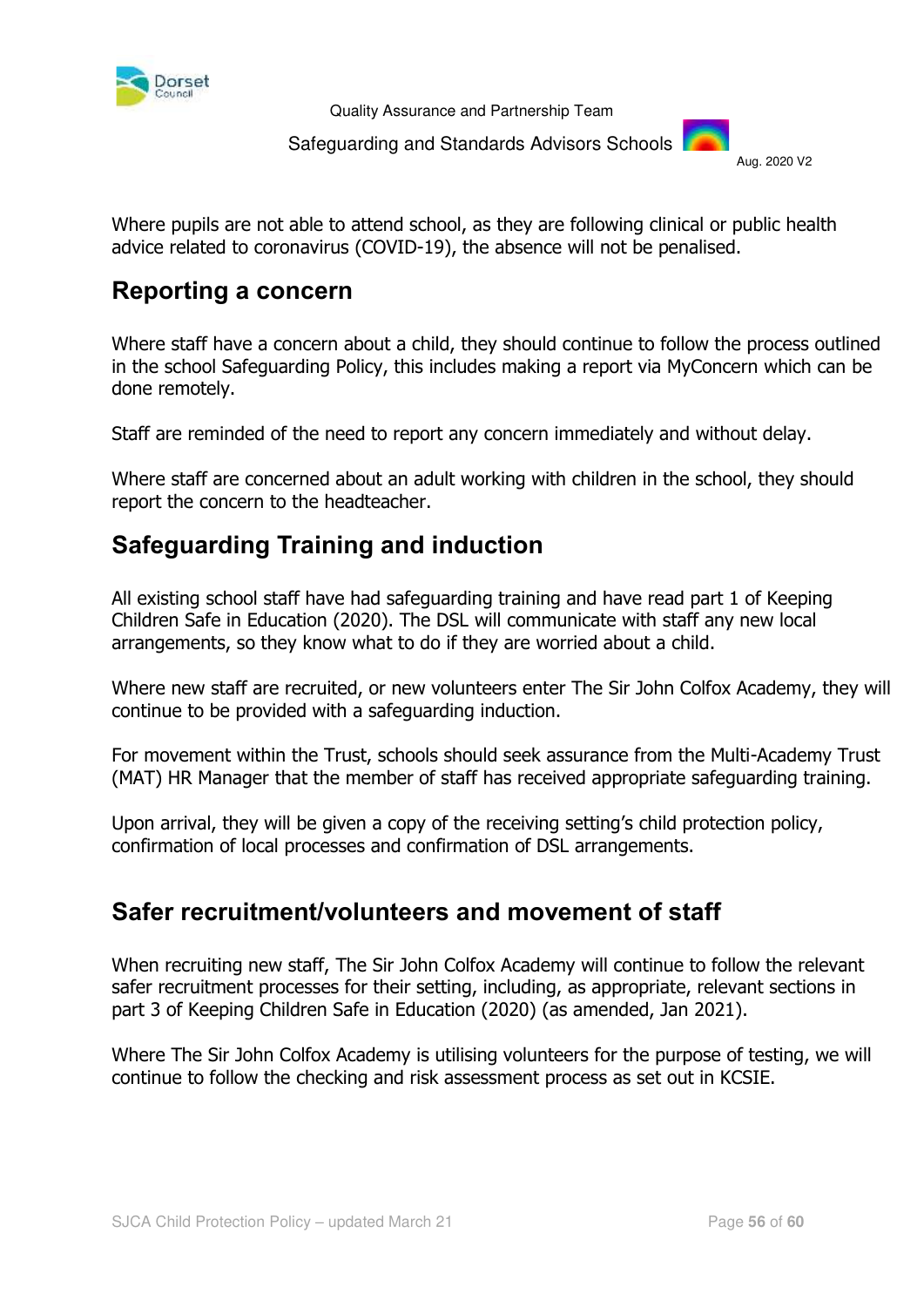

Safeguarding and Standards Advisors Schools

Aug. 2020 V2

Under no circumstances will a volunteer in respect of whom no checks have been obtained be left unsupervised or allowed to work in regulated activity.<sup>5</sup>

# <span id="page-56-0"></span>**Volunteers**

The Sir John Colfox Academy will use volunteers to assist in handing out and securing COVID-19 test kits to students and staff members. Other duties may be required such as building test kits, cleaning down areas and directing people.

Under no circumstances will a volunteer in respect of whom no checks have been obtained be left unsupervised or allowed to work in regulated activity.

Volunteers who, on an unsupervised basis provide personal care on a one-off basis in The Sir John Colfox Academy, will be in regulated activity. This means that if a volunteer is administrating a COVID-19 test whilst un-supervised, they will be in regulated activity and therefore require an Enhanced DBS with Barred List check.

Existing volunteers in regulated activity do not have to be re-checked if they have already had a DBS check (which includes barred list information).

Supervision must be:

<u>.</u>

- by a person who is in regulated activity.
- regular and day to day; and
- reasonable in all the circumstances to ensure the protection of children.

In appointing volunteers, the school will continue to follow safer recruitment processes.

# <span id="page-56-1"></span>**Children and online safety away from school and college**

It is important that all staff who interact with children, including online, continue to look out for signs a child may be at risk. Any such concerns should be dealt with as per the Child Protection Policy and where appropriate referrals should still be made to children's social care and as required, the police.

Online teaching should follow the same principles as set out in the staff code of conduct and follow the safeguarding recommendations as included in the Safeguarding Policy Appendices.

<sup>&</sup>lt;sup>5</sup> Paragraph 183. Keeping Children Safe in Education (2020) (as amended, Jan 2021) [https://assets.publishing.service.gov.uk/government/uploads/system/uploads/attachment\\_data/file/954314/Keepi](https://assets.publishing.service.gov.uk/government/uploads/system/uploads/attachment_data/file/954314/Keeping_children_safe_in_education_2020_-_Update_-_January_2021.pdf) [ng\\_children\\_safe\\_in\\_education\\_2020\\_-\\_Update\\_-\\_January\\_2021.pdf](https://assets.publishing.service.gov.uk/government/uploads/system/uploads/attachment_data/file/954314/Keeping_children_safe_in_education_2020_-_Update_-_January_2021.pdf)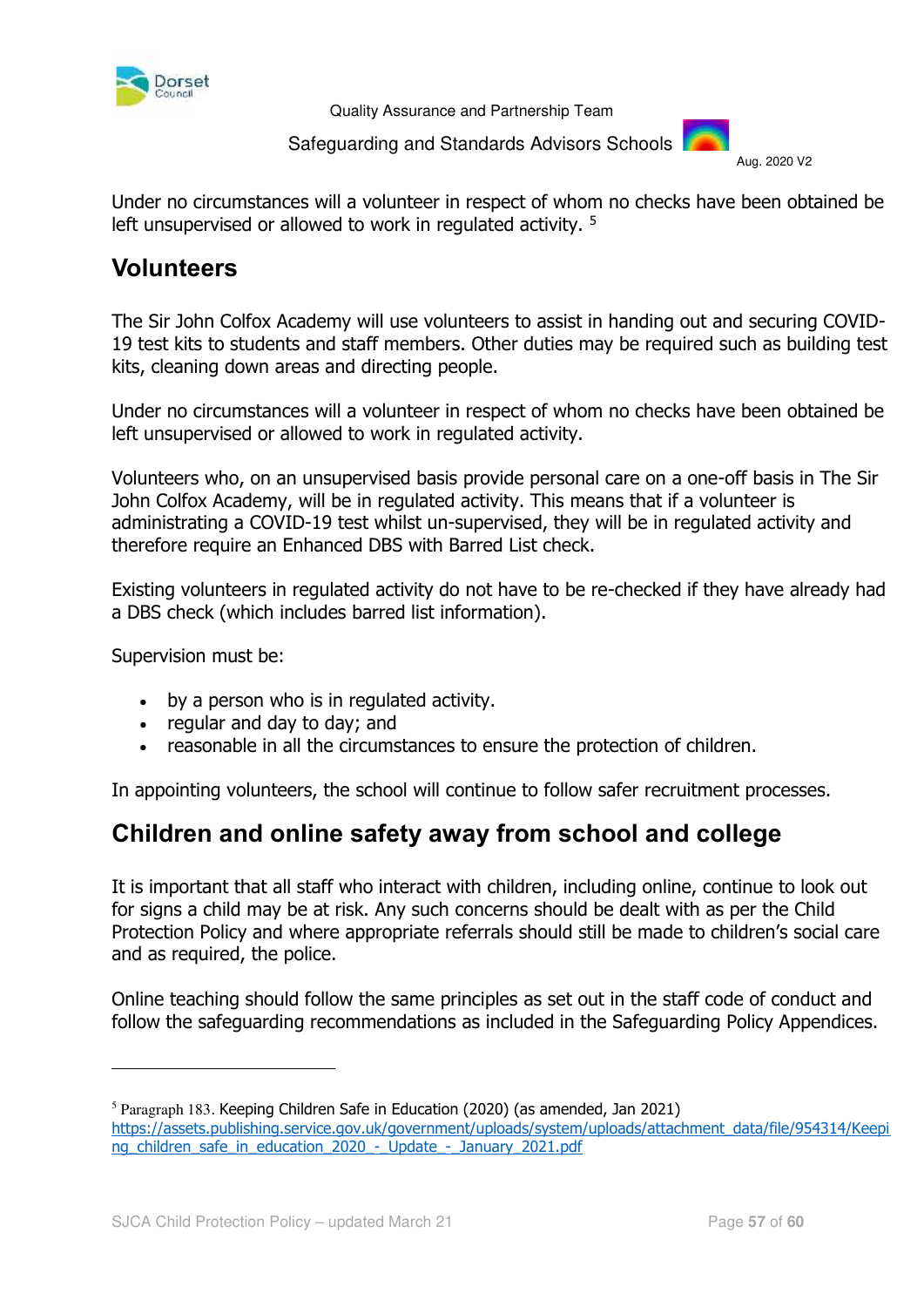

Safeguarding and Standards Advisors Schools

Aug. 2020 V2

The Sir John Colfox Academy will ensure any use of online learning tools and systems is in line with privacy and data protection/GDPR requirements.

Below are some things to consider if there are virtual lessons, especially where webcams are involved:

- Parents informed
- Staff and children must wear suitable clothing, as should anyone else in the household.
- Any computers used should be in appropriate areas, for example, not in bedrooms; and the background should be blurred.
- The live class should be recorded so that if any issues were to arise, the video can be reviewed.
- Live classes should be kept to a reasonable length of time, or the streaming may prevent the family 'getting on' with their day.
- Language must be professional and appropriate, including any family members in the background.
- Staff must only use platforms specified by senior managers and approved by our IT network manager / provider to communicate with pupils
- Staff should record, the length, time, date and attendance of any sessions held.
- Lessons should take place within the timings of the normal school day.
- $\bullet$  Students should not be able to see each other cameras off.
- Students should not record or share any footage or pictures from the lessons and this should be made clear at the start of every session.

# <span id="page-57-0"></span>**Supporting children not in school as they are following clinical or public health advice related to coronavirus (COVID-19**

The Sir John Colfox Academy is committed to ensuring the safety and wellbeing of all its Children and Young people.

Where the DSL has identified a child to be on the edge of social care support, or who would normally receive pastoral-type support in school, they should ensure that a robust communication plan is in place for that child or young person.

The child's name should be recorded on the school list of vulnerable students and contact made as specified on the spreadsheet. All contact should be recorded on the sheet and more detailed information added to the log on Provision Map.

The communication plans can include remote contact, phone contact, door-step visits. Other individualised contact methods should be considered and recorded.

The Sir John Colfox Academy and its DSLs will work closely with all stakeholders to maximise the effectiveness of any communication plan.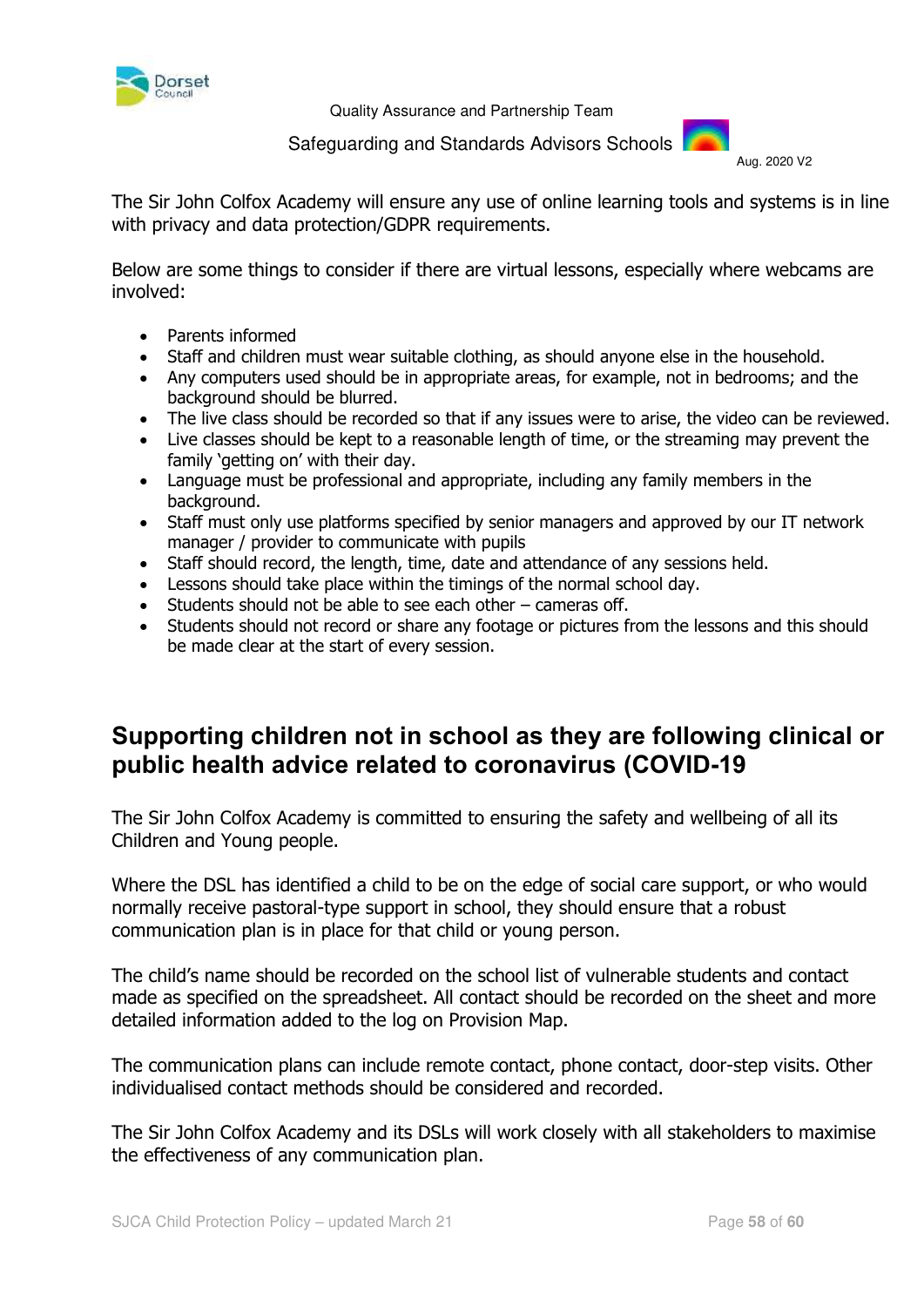

Safeguarding and Standards Advisors Schools

Aug. 2020 V2

This plan must be reviewed regularly and where concerns arise, the DSL will consider any referrals as appropriate.

The Sir John Colfox Academy recognises that school is a protective factor for children and young people, and the current circumstances, can affect the mental health of pupils and their parents/carers.

Teachers at The Sir John Colfox Academy need to be aware of this in setting expectations of pupils' work where they are at home.

# <span id="page-58-0"></span>**Supporting children in school**

The Sir John Colfox Academy is committed to ensuring the safety and wellbeing of all its students.

The Sir John Colfox Academy will continue to be a safe space for all children to attend and flourish.

The Sir John Colfox Academy will refer to the Government guidance for education and childcare settings on how to implement social distancing $6$  and continue to follow the advice from Public Health England on handwashing and other measures to limit the risk of spread of COVID-19.

The Sir John Colfox Academy will ensure that where we care for children of critical workers and vulnerable children on site, we ensure appropriate support is in place for them.

The Sir John Colfox Academy will ensure that appropriate support is offered to all students with respect to their mental health.

# <span id="page-58-1"></span>**Elective Home Education (EHE)**

The Sir John Colfox Academy will encourage parents to send their children to school, particularly those who are vulnerable.

Where an application is made, The Sir John Colfox Academy will consider whether a parent's decision to educate at home gives greater cause for concern compared to remaining in school.

Where we feel that there is additional cause for concern the designated safeguarding lead will then consider making a referral to the local authority in line with existing procedures. This will

<u>.</u>

<sup>6</sup>[https://assets.publishing.service.gov.uk/government/uploads/system/uploads/attachment\\_data/file/963541/Schools\\_coronavi](https://assets.publishing.service.gov.uk/government/uploads/system/uploads/attachment_data/file/963541/Schools_coronavirus_operational_guidance.pdf) [rus\\_operational\\_guidance.pdf](https://assets.publishing.service.gov.uk/government/uploads/system/uploads/attachment_data/file/963541/Schools_coronavirus_operational_guidance.pdf)